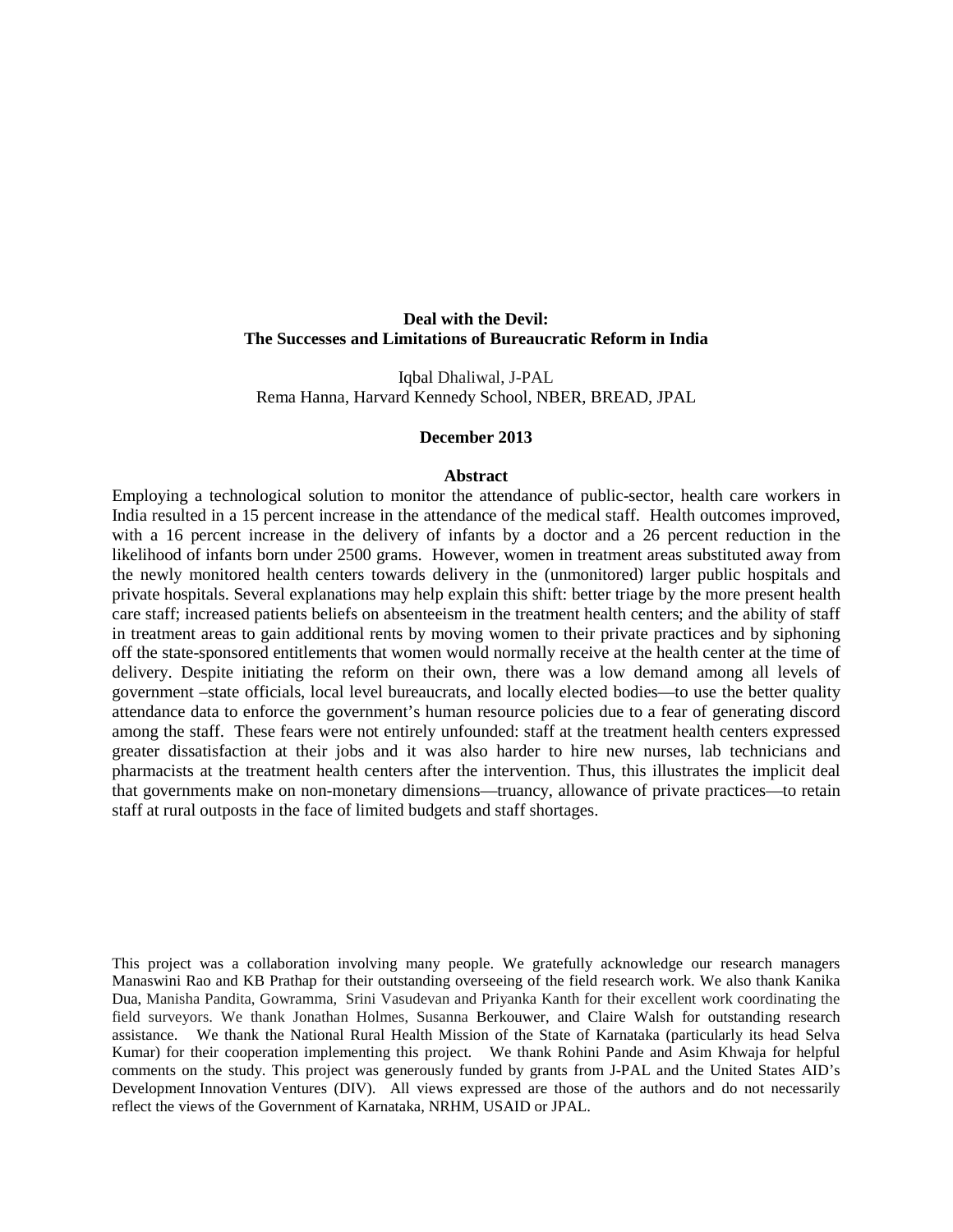## **I. INTRODUCTION**

Developing countries often have extensive, and quite stringent, rules on the books that govern the responsibilities of government bureaucrats, as well as the supposed penalties in place if they violate those rules. And, yet, despite of—or perhaps, in some ways, because of—these extensive rules and systems, service provision and quality remains low. One view is that bureaucratic reform, either to improve these rules or even just to better enforce the ones on the books, will be fruitless: countries are beholden to their past institutional design (see, for example, Acemoglu, 2006; Acemoglu, Johnson, and Robinson, 2001) and these designs in developing countries are often characterized by a myriad of confusing rules that few fully know or understand, with complicated bureaucratic structures in place that leave no one fully responsible for enforcing them (see, for example, Devarajan, Easterly, and Pack, 2003). Thus, inefficiency and corruption remain the norm.

A second view is that reform is possible, especially with technological solutions that can bypass the poor incentives, overlapping institutional structures and individual discretion that make it easier for bureaucrats to ignore the existing rules and extract rents. This view has gained traction in many different areas of government from the introduction of electronic voting machines (Fujiwara, 2013) to computerized land registration systems (Deininger and Goyal, 2010) to electronic identification cards for the beneficiaries of social assistance programs (Niehaus, Muralidharan , and Sukhtankar, 2013) to smartphones to "monitor" officials who "monitor" lower-level bureaucrats (Callen, Gulzarz, Hasanain, Khan, 2013). However, it not always clear as to when these kinds of reform will be readily adopted and, if they are, under what types of circumstances will they be effective.

This study provides evidence on the reform process from an intervention initiated in 2010 by the National Rural Health Mission (NRHM) of Karnataka –the lead department for the delivery of health services in the state–of the Government of India (GoI). Their health centers were plagued by the persistent absenteeism that many government bureaucracies face: in a baseline set of random checks, doctors were present only 36 percent of time. Consequently, the NRHM set up a pilot program to better enforce the existing attendance policies. In 140 primary health centers (PHCs), randomly chosen from among 322 across five diverse districts, they introduced a biometric monitoring device to digitally capture the thumb impression for each staff member at the start and end of the day and informed the staff that these data would be used to ensure that the staff's "leave days" were properly deducted for the days that they were absent. Approximately two and a half million individuals live in the catchment areas of the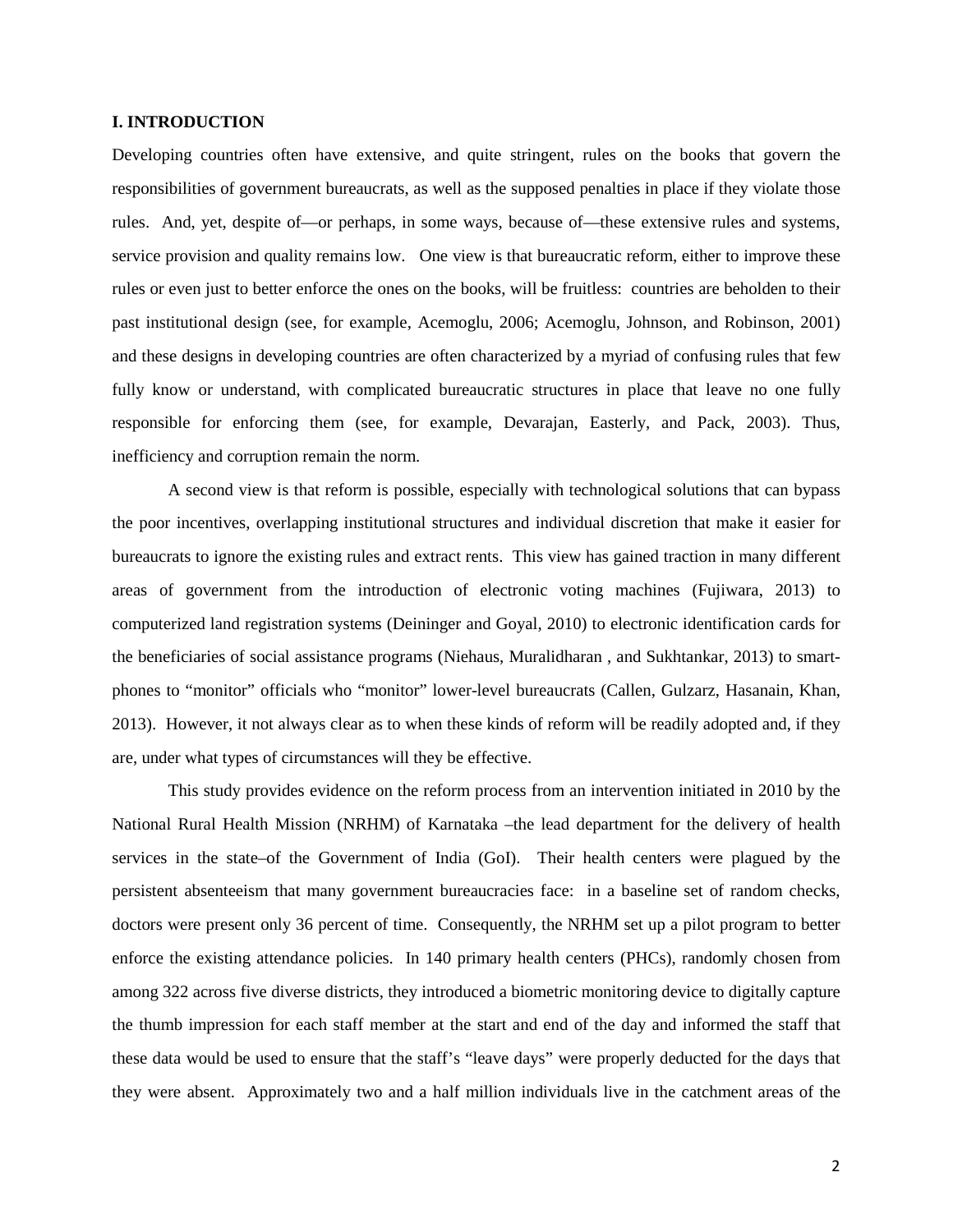treatment PHCs and so even this pilot project had the potential to impact the lives of millions of individuals.

The experiment was similar in spirit to Duflo, Hanna, and Ryan (2013), which studied the effect of monitoring and financial incentives on the performance of para-teachers in India, but differed in several important ways. First, this experiment was conducted within the real government bureaucracy, whereas that intervention was conducted within NGO-run schools. Second, the teacher's contract was changed at the same time as the monitoring began from a fixed salary to an incentive based system; in this case, the government began the program as a way to enforce the existing staff contracts. Similarly, the intervention differed in several key ways from Banerjee, Duflo, Glennerster (2008), which studied the effect of a monitoring system run by the same NGO, Seva Mandir, for nurses in government sub-centers. The government introduced a schedule of penalties specifically for that experiment, whereas this project traces out whether the attendance data can be incorporated into the (somewhat complicated) government bureaucracy to enforce the existing contracts. Moreover, this project focuses on all types of staff (from clerks to doctors) at primary health centers, which are larger than the sub-centers and for which the staff have presumably even fewer field duties than sub-center nurses, who were only required to be at the subcenter on Mondays.

Attendance increased, but truancy was not fully eliminated: the treatment PHCs experienced a 14.7 percent increase in the attendance of health care workers relative to the control. There was substantial heterogeneity based on the power structure within the PHCs: there were no observable effects of the treatment on doctors, but instead the treatment effect appears driven by an 18 percent increase in attendance for lower-level civil servants—the nurses, lab technicians and pharmacists. The treatment effect appeared fairly constant for the first 10 months of follow-up, but then appeared to decline in the final months as the pilot program began to wind down, when the research team was also less involved in the day-to-day monitoring of the system.

Despite the imperfect implementation of the system, it translated to substantial health gains: baby birth weight increased by 67 grams in the catchment area of the treatment PHCs, with a 4.6 percentage point decrease—or a 26 percent decline—in the probability of being born below 2500 grams. The level of ante-natal visits was already quite high and did not alter as a result of the treatment, but there is evidence that the quality of antenatal care increased in the treatment PHCs along dimensions that were low to start (e.g. the disbursement of iron folic acid tablets).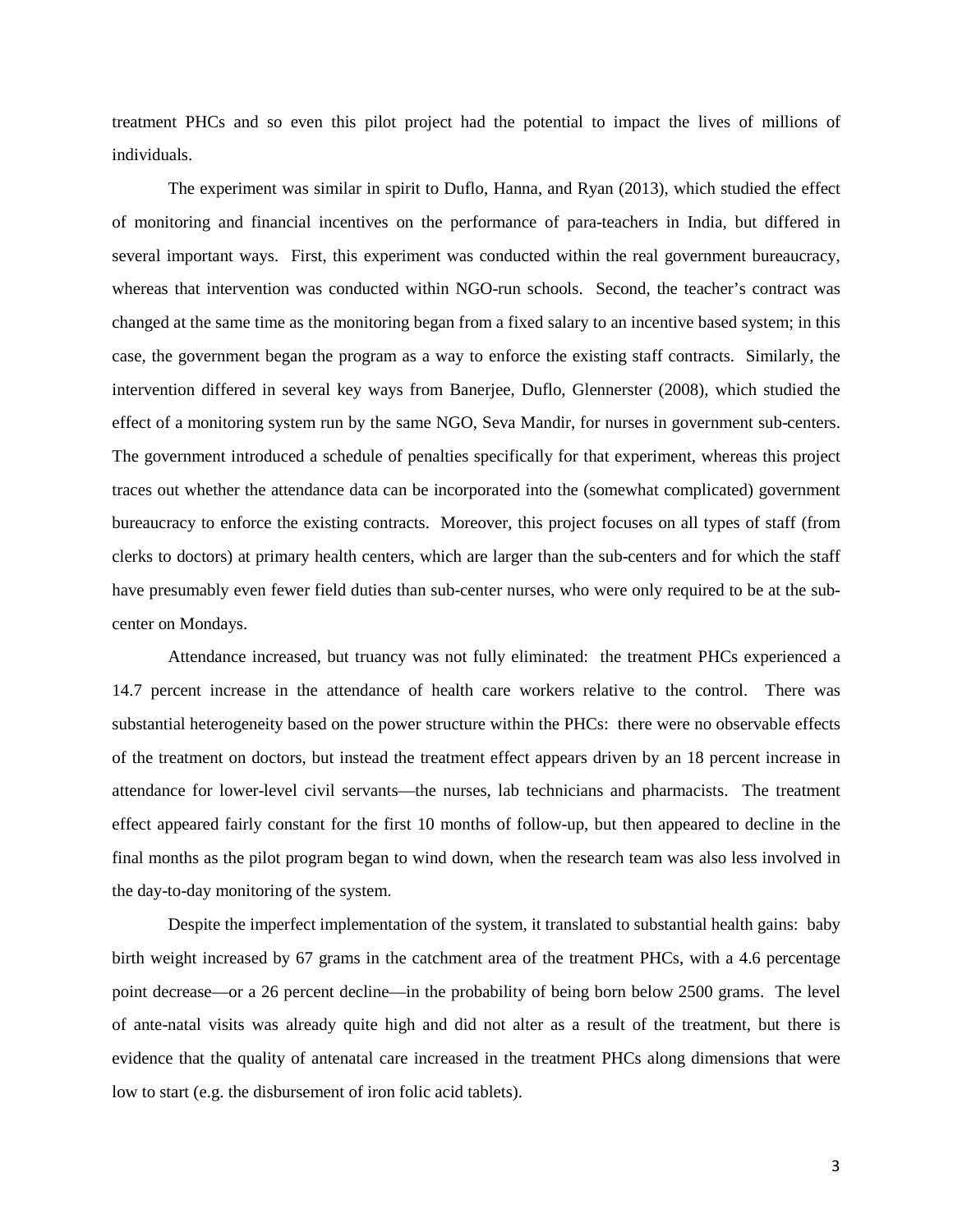One of the biggest changes as a result of the intervention was a change in delivery methods: deliveries conducted by doctors increased by about 16 percent in the catchment area of the treatment PHCs. At first, this seems at odd, as doctor attendance did not increase as a result of the treatment. However, deliver location also changed, with more women in the treatment areas delivering in the large public and private hospitals. Some of this may have been due to better triage by the more present nurses and pharmacists, sending women with high-risk pregnancies to the more advanced hospitals. Moreover, the women who had just delivered in the catchment area of the treatment PHCs were less satisfied with staff attendance at the treatment PHCs, so it is also possible that that the treatment simply increased the salience of the absenteeism when the women came in for their antenatal visits.

An alternative theory is that the monitoring placed additional hardships and costs on the PHC staff, so that the doctors diverted women to their private practices to earn additional fees, as evidenced by the fact that delivery costs significantly increased in the treatment group. Moreover, the staff may have diverted them elsewhere to prevent the women from claiming their state entitlements (i.e. cash and inkind payments for institutional delivery) at the primary health centers at the time of delivery, which the staff could then siphon off: in fact, women in the treatment areas were about 7 percent less likely to know about their state entitlements than those in the control areas (significant at the 1percent level) and they were also less likely to actually receive their entitlements (p-value of 0.105). Thus, while the program was designed to reduce one particular form of corruption (fraudulent absenteeism), it may have exacerbated other forms in response.

Despite the fact that there were gains in both attendance and subsequently health, the reform process was fraught with delays and implementation challenges. The state government itself, which initiated and designed the pilot project, never followed through in using the better data to actually deduct the employees' leave balances. Some of this was due to the fact that it was also not necessarily trivial to deduct a staff member's leave balance: as we discuss more below, it is a process that involves a multitude of stakeholders and requires much effort due to elaborate and cumbersome civil service rules that apply to government staff. Qualitative interviews with government officials also revealed a hold-up problem: given the growing private sector, coupled with the fact that many PHCs are in less desired rural locations, state officials often claim that they have to give the staff more leeway along dimensions other than salary in order to keep them happy and employed. This view is not entirely without merit: doctors and staff nurses in treatment PHCs report significantly less satisfaction with their positions. Moreover, the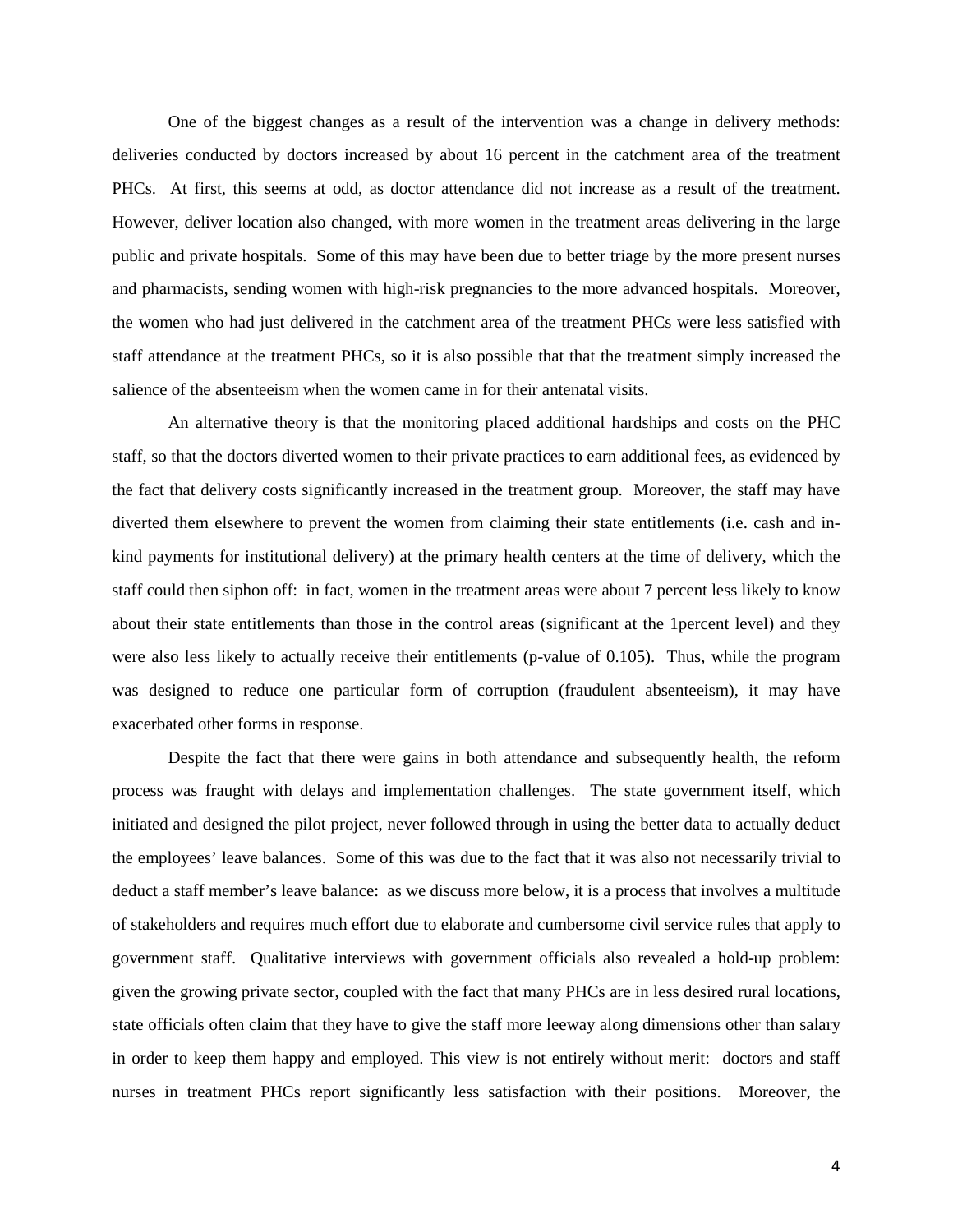treatment PHCs attract fewer nurses, lab technicians and pharmacists than the control PHCs—the very group that was most affected by the intervention.

Throughout the system, the various lower level government civil servants and political bodies that are responsible for monitoring the PHCs did not have much interest in using or enforcing the system, or in general improving attendance. For example, the sub-district health officials, who are in charge of monitoring the PHCs, have very low expectations of what is considered good attendance for doctors: they expect doctors to be present about half of the required days of the month. When asked to rank the PHCs under their domain from best to worst, we find that actual attendance is uncorrelated with rank, suggesting that attendance is not a serious criterion in which they judge the health centers. As such, they approved most exemption requests by doctors for absences.<sup>[1](#page-4-0)</sup> Even when the state government tried to motivate the sub-district health officials to better enforce the rules through a series of video conferences with them, an event study analysis reveals that these attempts yielded no change in absence rates.

Similarly, the local elected government bodies (or Gram Panchayat), that help monitor the PHCs and control a small portion of their funding, could use the data and help better enforce the attendance rules, since they are beholden to citizens.<sup>[2](#page-4-1)</sup> In the control group, having a more active local elected bodies—i.e. those who have heard of the attendance program— is associated with a higher doctor attendance, by about 10 percentage points. There was a large treatment effect on doctor attendance in areas where the local government bodies were not active, but no effect in the areas where the government bodies had heard of the program: this suggests that even though the active local elected bodies expected higher attendance from doctors than non-active ones, they did not expect it to increase further when provided with the tools to do so. Again, this was often due to expectations of what they believed doctor attendance should be: 77 percent of the control group GPs were either satisfied or very satisfied with their attendance despite the high truancy.

<span id="page-4-0"></span><sup>&</sup>lt;sup>1</sup> Banerjee, Duflo, Glennerster (2008) also found that the primary health center officials continually granted exemptions to the sub-centers, leading the program effect to reduce after the first six months. Interestingly, in this case, the exemptions were entered into the system by the sub-district officials and thus monitored by the state level officials; even then, they had no hesitations about granting exemptions.

<span id="page-4-1"></span> $2^2$  Callen, Gulzarz, Hasanain, Khan (2013) find that doctors have better attendance in more politically competitive districts, and thus find that local politicians can improve attendance if they have an incentive to do so. However, the context here differs considerably from Callen, Gulzarz, Hasanain, Khan (2013), where the district parliaments have more say over the hiring of staff of the medical staff; in this context, a civil service process and counseling sessions with state government bureaucrats determines the staff placement and so the local elected bodies have less power over individual the staff hiring and movements.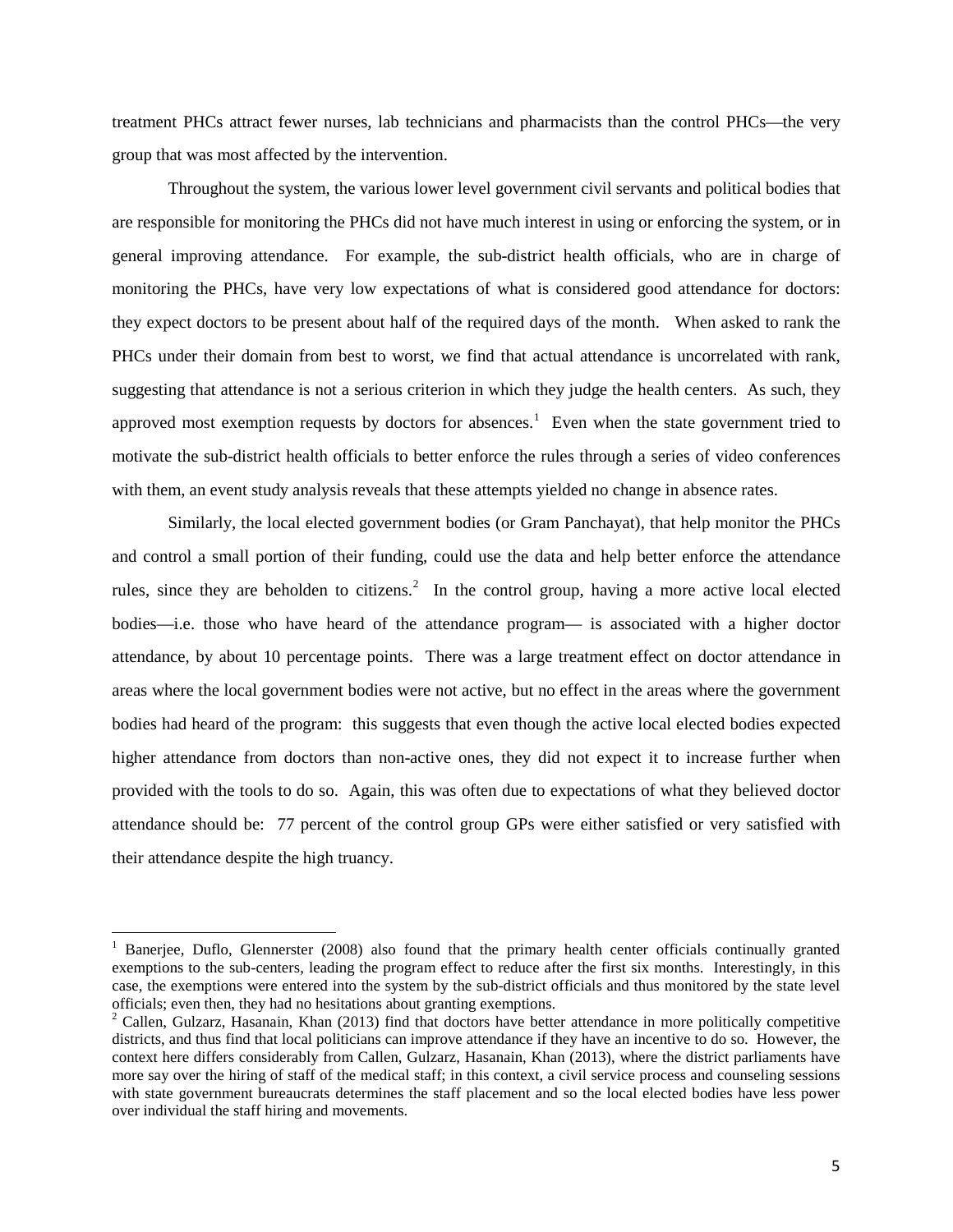This paper contributes to a growing literature that aims to understand whether bureaucratic reforms can improve government efficiency and under what cases do these reforms work, from changing the negotiation power of citizens with local officials (Alatas, et al, 2013; Björkman and Svensson, 2009) to changing the structure and responsibilities of staff (Banerjee, et al, 2012; Duflo, et al 2013). This paper illustrates that if one wants to implement reform, there are real gains to doing so, as birth outcomes dramatically improved. However, it also shows that a reform in one aspect of work (absenteeism) led to potentially other forms of corruption to increase (e.g. higher delivery costs, diversions of patients to private practice, and reductions in receipt of patient entitlements).

More importantly, it highlights the conflicting demands within the system: the fact that enforcing contracts within government bureaucracy is not only hard to do, but that demand to do so may also be quite low for reasons in addition to just the fact that it is challenging to negotiate the government bureaucracy. Given limited budgets and competition for staff with the private sector in urban areas, governments appear to make implicit deals on non-monetary aspects of the job, such as truancy, to retain staff, particularly in rural areas. This leads to the question of whether non-monetary aspects of the job can be improved in ways that does not compromise the quality of services. Or, as the private sector continues to expand, are broader reforms necessary: from changing the responsibilities of remote government health centers from providing health care to becoming triage centers to incentizing private health care providers to operate in remote areas?

The paper proceeds as follows: Section II describes the experimental design and data, while we present the results on attendance and health in Section III. Section IV describes the reform challenges. Section V concludes.

#### **II. EXPERIMENTAL DESIGN, DATA COLLECTION, AND SAMPLE STATISTICS**

In this section, we discuss the setting and experimental design. We then describe the data collection efforts and provide sample statistics.

## *A. Setting and Sample*

This project explores a reform designed to reduce bureaucratic absenteeism in India. India has an extensive network of about 24,000 government-run Primary Health Centers (PHCs) that provide basic medical care to the poor, particularly those located in rural areas. These centers experience the common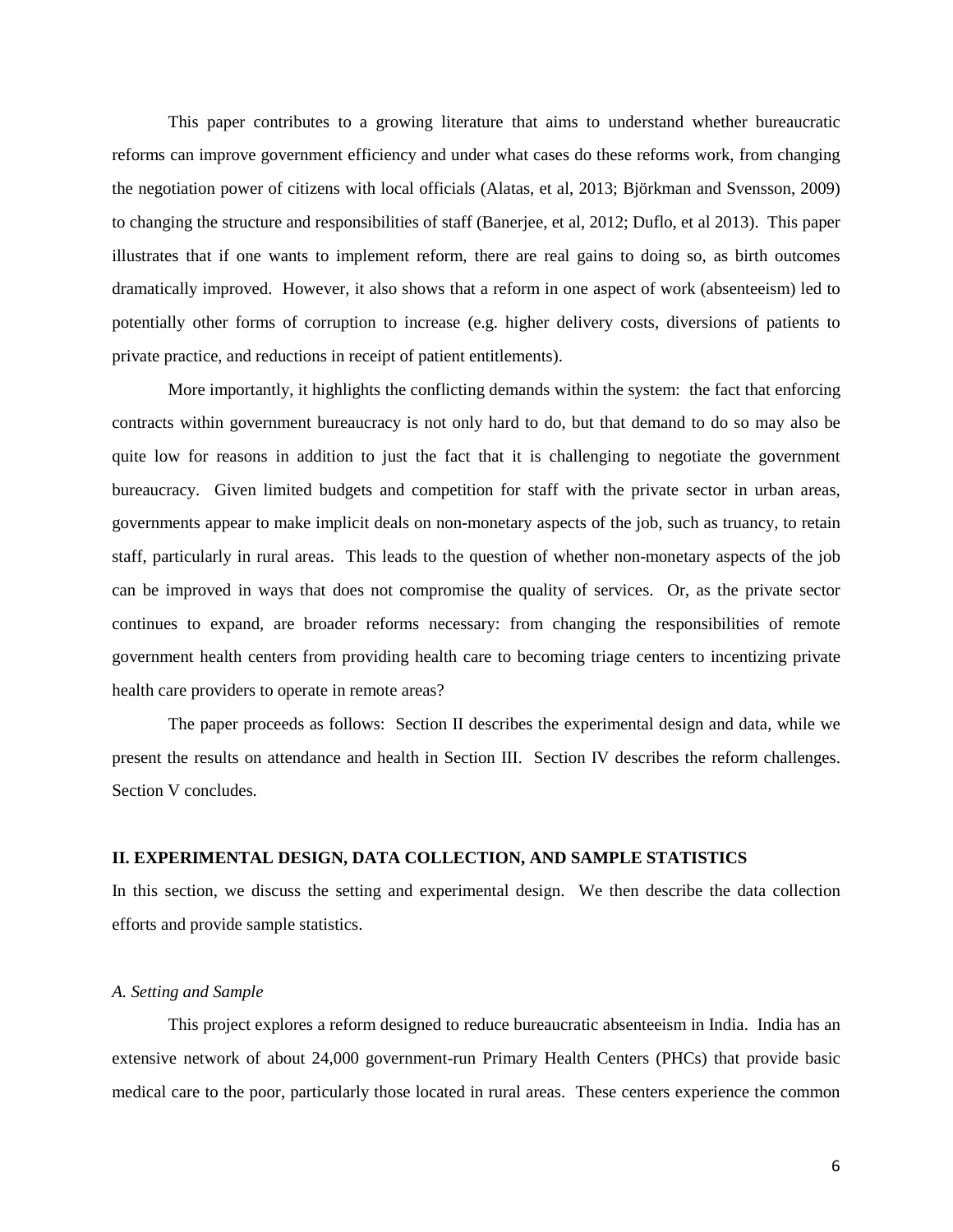challenges observed in many government bureaucracies: staff vacancies, fraudulent absenteeism, limited monetary and physical resources, and so forth.

Currently, attendance is recorded on paper registers that are maintained at the PHC. The staff are required to sign in each morning. As we discuss below, there is significant absenteeism—either missing full days or only attending for limited hours. Monitoring is conducted by surprise checks by sub-district health officials and through local elected bodies (GPs). Qualitatively, these checks are not frequent and collusion between staff means that inspecting officials are informed either that the truant health staff is out doing field work or is sick.

Health staff often mentioned the high requirements for being in the field or in meetings, the distance of many PHCs from district headquarters where most of the doctors live due to the absence of "good living arrangements" around the rural PHCs, lack of demand among local population for their work<sup>[3](#page-6-0)</sup>, and lack of appreciation among government and the people for their service. Most in the government and local people believed that the primary reasons were the combination of more lucrative private practice of many of these doctors and the lack of effective monitoring of health staff.

To address the absence problem, the National Rural Health Mission (NRHM) Directorate of Karnataka, an Indian state of about 53 million individuals, designed and raised funds to employ an innovative biometric device to enforce the State of Karnataka's attendance rules, which are rarely followed in practice. They aimed to pilot the program, entitled the "Integrated Medical Information and Disease Surveillance System" ("IMIDSS"), in 140 PHCs that were spread across five districts– Mysore, Chitradurga, Dharwad, Dakshina Kannada, and Bidar—in order to learn how the program would function given the diversity in income levels and institutional capacity across the state. Thus, our overall sample consisted of the 322 PHCs in these five districts. [4](#page-6-1)

Note that with an expected catchment area of about 18,000 individuals per PHC, even this small pilot had the potential to affect health services delivery for the over 2.5 million individuals that belonged to the catchment area of the treated PHCs.

<span id="page-6-0"></span><sup>&</sup>lt;sup>3</sup> One reason cited for this lack of demand was that most people prefer to either go to sub-district or district hospitals that have better facilities and specialist doctors, or to private health care (including traditional practitioners). However, many of the local individuals that we spoke to mentioned that they would prefer to visit the local PHC but cited the absence of health staff or closed PHCs, "unsatisfactory" treatment and lack of medicines as reason for not going to the PHC.

<span id="page-6-1"></span> $<sup>4</sup>$  The initial government listing consisted of 350 PHCs. However, upon investigation, 20 were not actually PHCs</sup> (but rather Community Health Centers or Maternity Centers), 1 was a duplicate PHC, and 1 was adopted by a medical college and not fully under the government control; these were excluded from our sampling frame. Six PHCs refused to participate in any surveys and pilot projects, leading to the final sample of 322.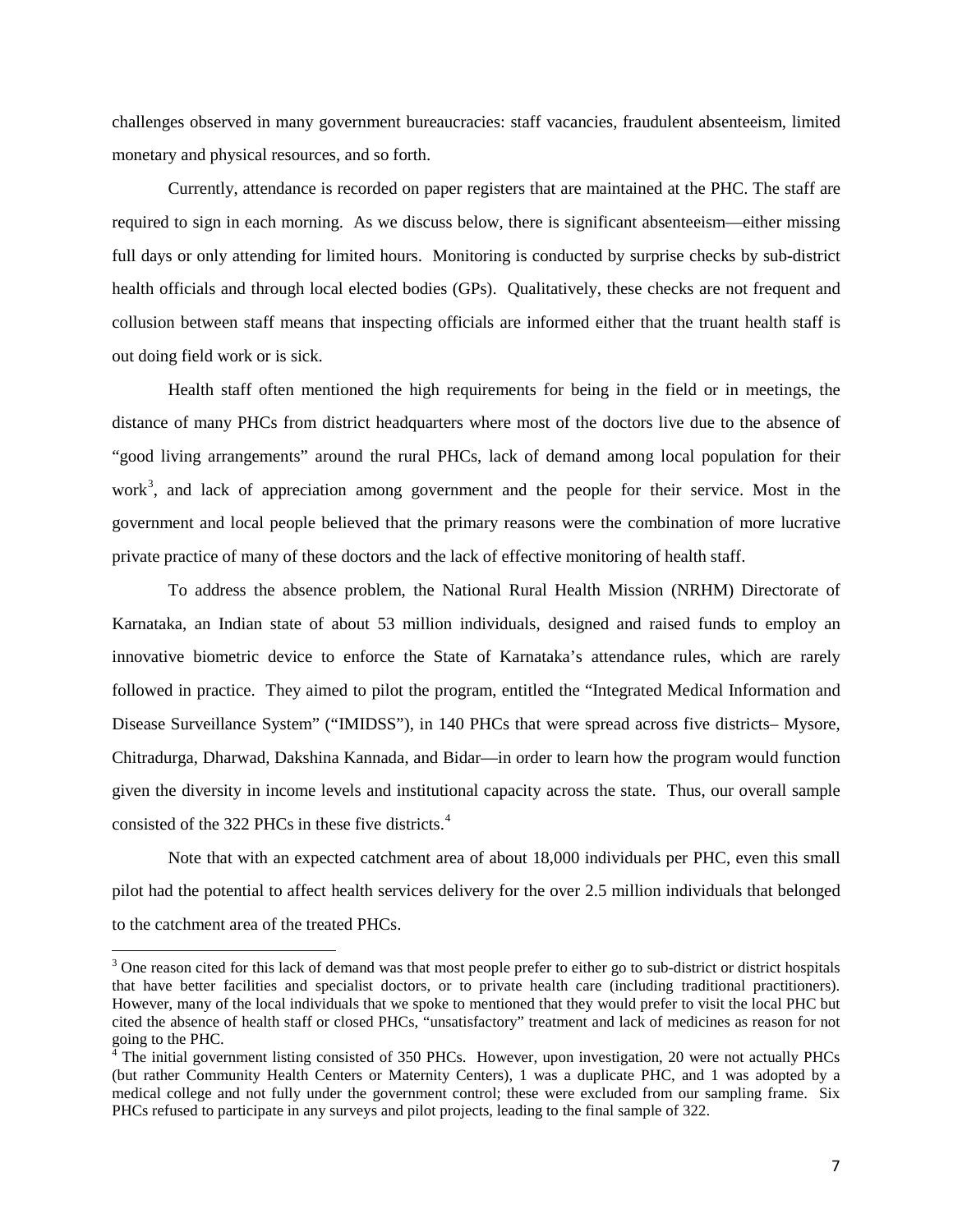## *C. Experimental Design*

Out of the 322 PHCs, 140 were randomly assigned to be part of the pilot project, while the remaining 182 PHCs functioned normally as before. Details of each treatment are below:

*Comparison PHCs (Status Quo):* The PHCs are open daily from 9AM to 4:30 on weekdays, and 9AM to 1:00PM on Sunday and holidays; the PHC staff are required to work each and every day, but nurses, laboratory technicians, and pharmacists are allowed to take off the second Saturday of each month. A fraction of the PHCs are open 24 hours a day (about 40 percent in our sample), with most staff present for the day shift and additional nursing staff present at night. During work hours, the PHC employees are expected to be at the PHCs, except for monthly meetings and the occasional field visit if approved by a supervisor (sub-district health officer for the doctor, and the doctor for all other staff).

There is a procedure for absences, but it is not followed in practice. Each staff member has 15 days of guaranteed leave a year, which they need to use that year; doctors are responsible for approving and maintaining the records for these leave days (including for themselves). In addition, staff member can accumulate up to 30 days of "earned leave days" each year. Deductions of earned leave are maintained at the Accountant General office at the state level; these days are very valuable as unused days can be carried forward to next year and cashed out in small amounts every year or at the time of retirement.<sup>[5](#page-7-0)</sup>

The sub-district health officers (taluk health officers, or THOs) are administratively responsible for implementing the health programs of Department of Health and Family Welfare within each subdistrict through the network of PHCs and a network of sub-centers that fall under the PHCs. These health programs are primarily preventive services. They are also in charge of training, as well as the day-to-day monitoring of the PHC staff. However, the sub-district health officers do not have the direct authority to enact disciplinary action on any employee: the power to take action for lower level civil servants (e.g. Nurses, Lab Technicians, Clerks) rests with the District Health Officer (DHO), while the authority to take action for higher level civil servants (e.g. government doctors) rests only with the state. The sub-district

<span id="page-7-0"></span> $<sup>5</sup>$  This explains the hesitation of government staff to be absent without authorization rather than just apply for earned</sup> leave even when they have positive leave balances.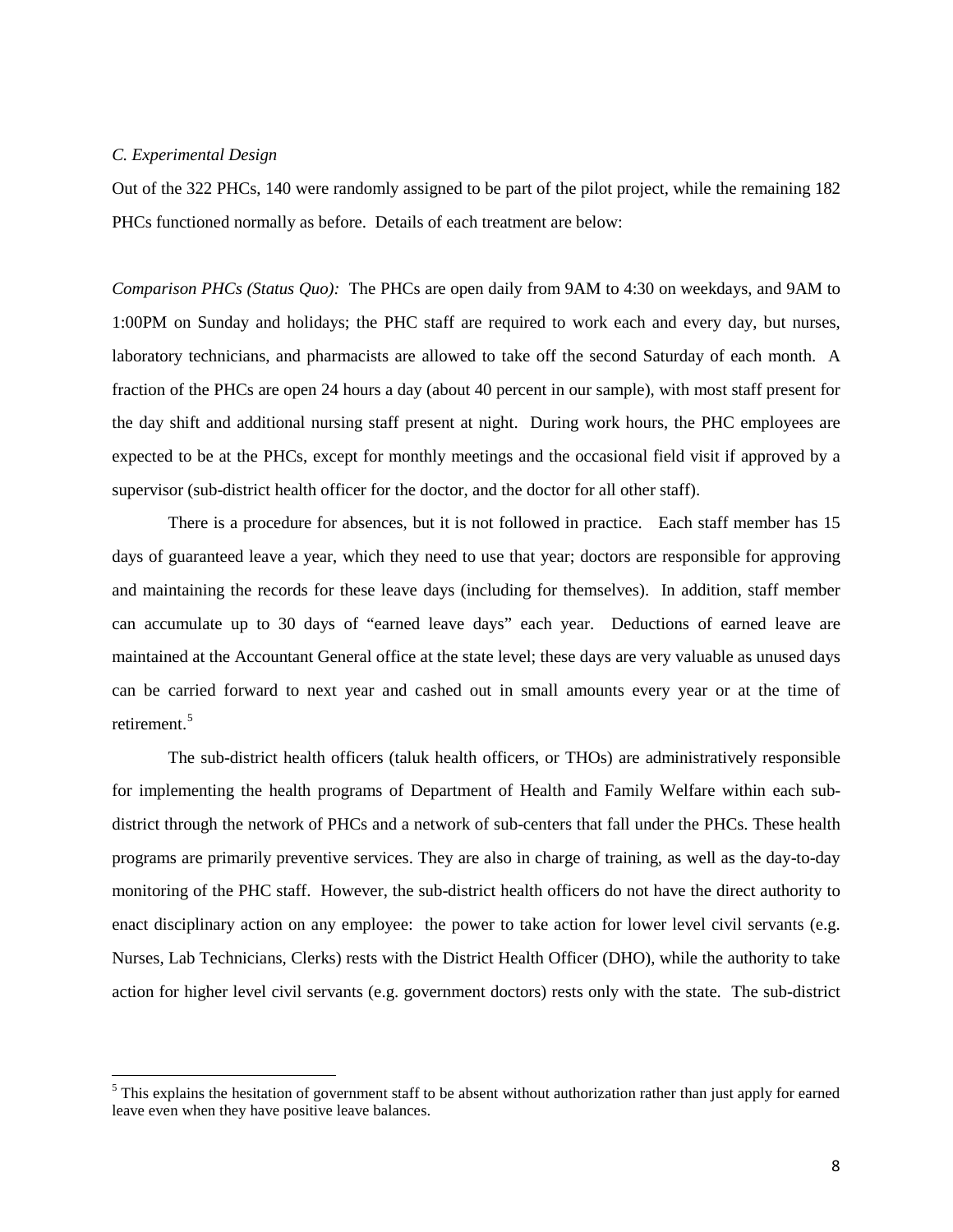officer can only provide complaints regarding the staff members or PHCs to the district health office, who then also involves the state government if the problem is not within their domain.

In addition, the local elected bodies (Gram Panchayats of GPs) are also involved in monitoring the PHCs: in our control group, 81 percent report conducting a monitoring visit of the PHC at least once in the last three months and 69 percent report that a doctor had attended at least one GP meeting in the last three months. Moreover, about 80 percent had a joint account with the PHC for certain funds, and 86 percent managed untied funds that they could use at their discretion to incentivize the PHCs.

*Treatment PHCs:* The government aimed to utilize the bio-metric devices to enforce the existing leave rules for the PHC staff through improved attendance monitoring. The state government supplied each PHC with a monitoring device (the "IMIDSS system"), consisting of a fingerprint reader (FPR) and a multi-purpose mobile phone device (Figure 1). Each staff member is required to scan their thumb impression when they first arrive at the PHC in the morning and when they leave in the evening. One staff member at each PHC is then responsible for uploading the data to a dedicated control room in the state capital that managed the pilot project. The staff member who was in charge was also required to enter in details on disease counts and information on women who gave birth at the PHC.<sup>[6](#page-8-0)</sup>

There are several important program details: First, while the PHC employees were supposed to primarily be present at the PHC, they were allowed some flexibility for attending meetings or for occasional field visits. Specifically, in increments of half-days, the doctor was allowed a maximum of 5 full day exemptions for work outside the PHC each month, the staff nurse was allowed a maximum of 2 full-days, and all remaining staff was allowed a maximum of 3 full days. The doctor could approve all of these allowed exemptions (including for himself), but any exemptions above and beyond this were to be approved by the sub-district health officers, who were informed by the state government repeatedly that approval for these additional exemptions should be rare. In practice, the sub-district officer basically approved all of the exemptions that were submitted. Rarely, they refused, but this was only for lower level staff and for obvious cases of misconduct (such as absences that last several weeks). We interviewed 15

<span id="page-8-0"></span><sup>&</sup>lt;sup>6</sup> The government was concerned that if the system "looked" too focused on attendance, there would be resistance to its use. Thus, it was decided that additional health data would be collected to frame the program as a general program to improve the functioning of the PHCs. In practice, the disease counts were never used by the central government in planning. Moreover, most of the staff recognized that the machines were primarily focused on attendance: for example, one staff nurse from a treatment PHC jokingly referred to it "Punch-in and Punch-out machine." At all levels of administration, the system was commonly known as "the Biometric Program," showing the ultimate belief that the system was in place to address attendance, rather than collect disease counts.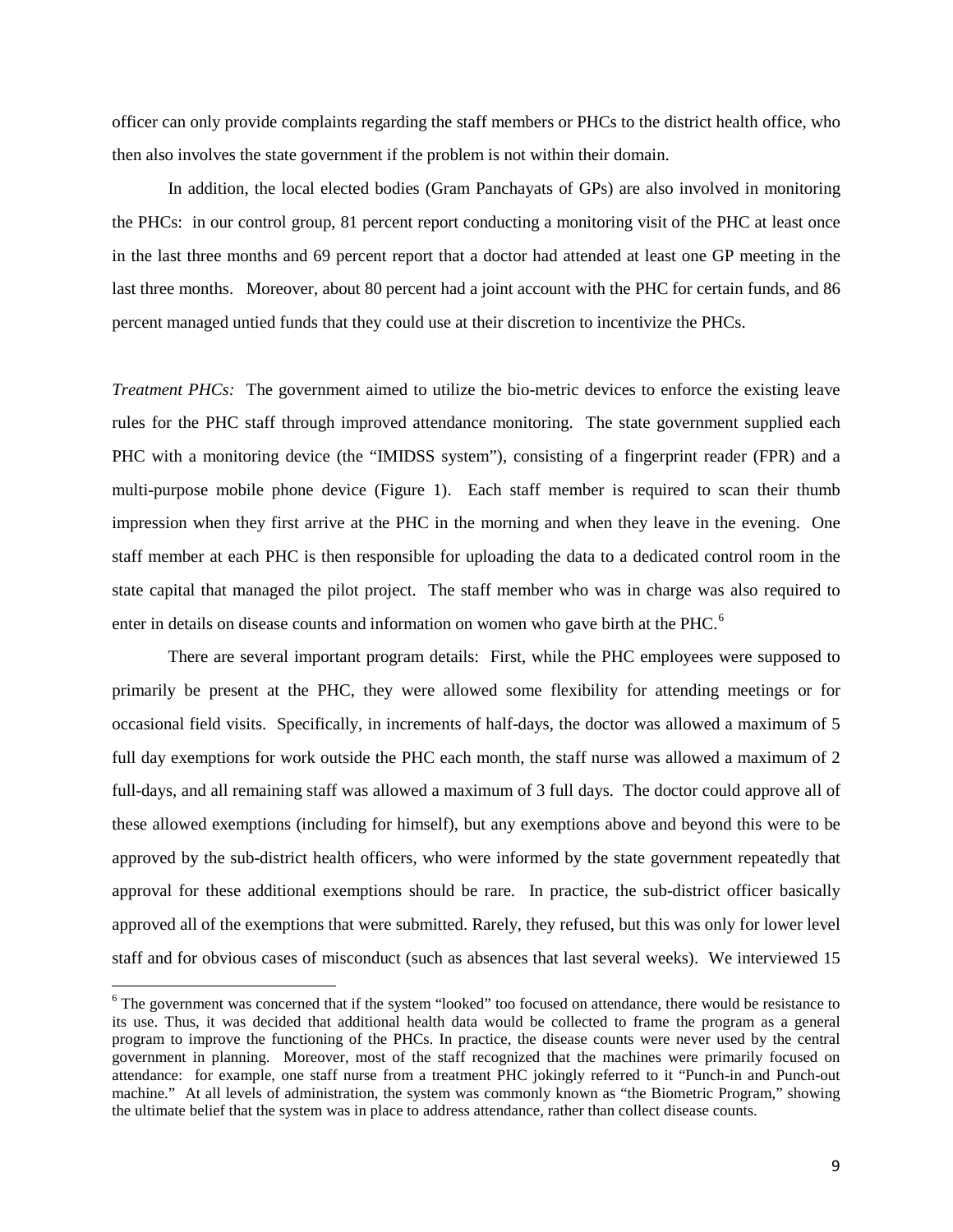sub-district officials: despite the official regulations that PHC staff needed to be present, the sub-district officers claimed that the staff, and in particular the doctors, had too many administrative duties and emergencies in the field to be present. On average, the sub-district officials claimed that they only expected the doctors to be present 16 days a month (or about 54 percent of the time); in contrast, they expected nurses and other medical staff to be present between 23 and 24 days a month. Thus, they had no qualms about excusing doctors from being present at the PHC.

Second, even with the precise data on who is present, it is not trivial to use this data to actual deduct leave days. Using the times and dates of the fingerprint readings, the state government could calculate the number of working days of each staff member in a given month. At this point, the government also collects the exemption records from the sub-district offices and the leave days taken from the machines, and calculates if there is a shortfall in attendance and if so, by how many days. At this point, the shortfall is supposed to be communicated in the form of a memo (a "show cause notice") to each PHC staff, which allows him or her to offer explanations as to his/her unauthorized absence. Once the memo is returned, it is acted on by the sub-district health officer, who is authorized to debit the exceeded days from the staff member's leave balance. First, they deducted the guaranteed leave days that are accrued to the staff; to do so, the sub-district officer needs to communicate the deductions to the doctor, who maintains these records at the PHC. After the guaranteed leave days are depleted, the subdistrict officer can start to deduct the earned leave balance; this requires that the sub-district officer make a presentation to the Director, Health and Family Welfare in Bangalore, with detailed reasons for the leave debits, and if the leave deductions are approved by them, the request is forwarded by the Director to the Accounted General office, a different department within the government. As we discuss below, only in very rare cases did the truant staff receive a formal "show-cause notice" from the NRHM and the subdistrict officers never made any real efforts to actually deduct the unauthorized absences from the leave balances.

Third, to motivate staff, the state government announced that they would also link the staff-level and the PHC-level awards to the attendance data for those PHCs in the program. The government had proposed awards such as "Best PHC for overall attendance" and "PHC staff with highest attendance." However, during the Annual Doctors' Day in 2012, none of the awards that were given out were actually linked to the data from the IMIDSS system.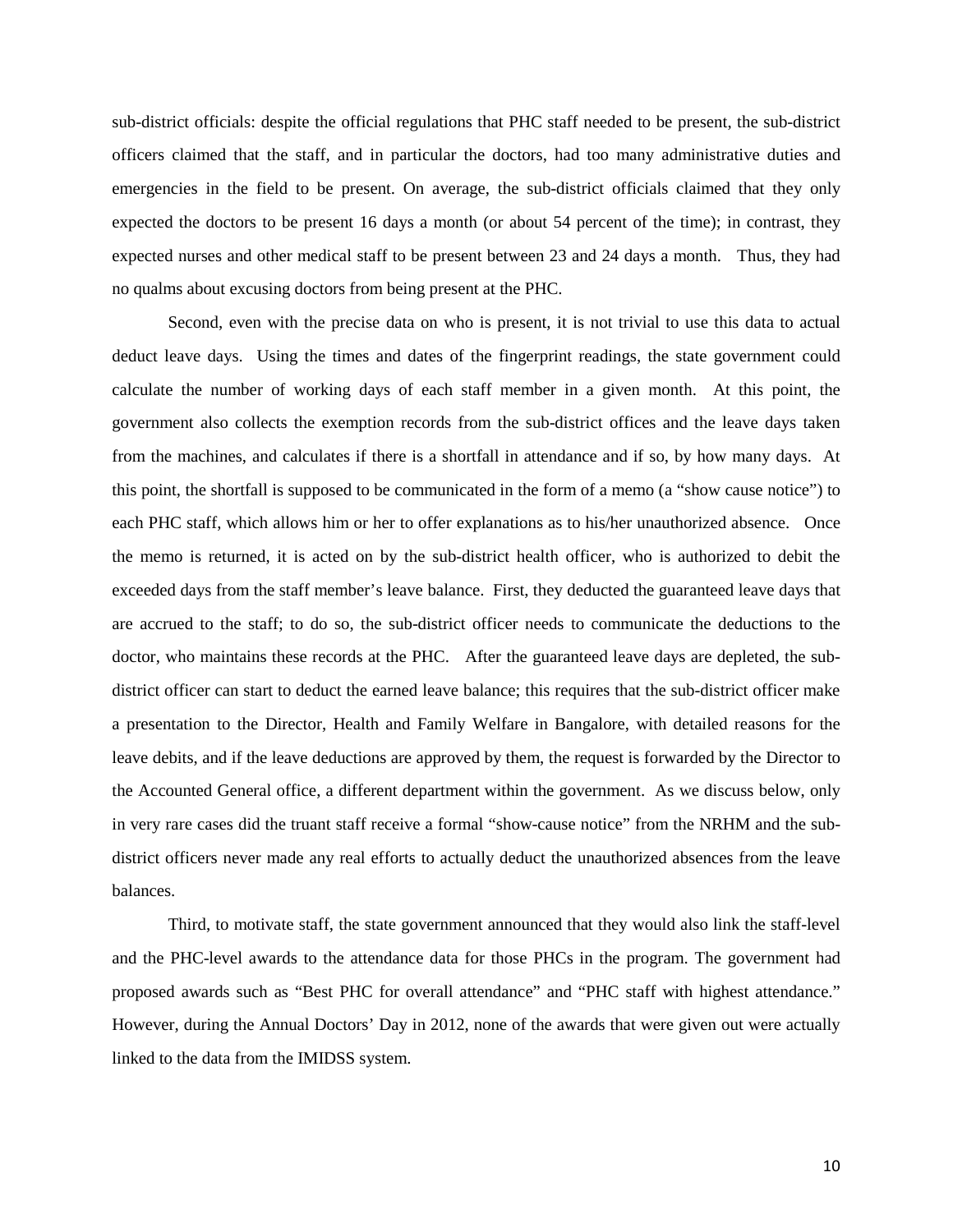Fourth, to prevent damage or the mis-use of the device, the government appointed one staff member at each PHC – typically either the pharmacist or the lab technician–to be in charge of the device.<sup>[7](#page-10-0)</sup> The government provided this person with Rs500 (\$9.10) per month to ensure that the device was functioning. However, this payment was performance-driven: for each day in a month that the device was not functioning (and hence not uploading data), Rs. 50 (\$0.91) would be deducted for that month; thus, if a device was not functioning for ten or more days in a month, he or she would not receive any payment for caring for the device. This too was fraught with implementation challenges, since, any disbursement of cash required approval of the Program Budget by the National Mission Directorate of the Government of India by March for the upcoming financial year. In the first fiscal year of the program, every appointed staff member received a bulk payment for the full amount, irrespective of machine functioning; this was done to motivate these staff members and as a promissory gesture. In the second fiscal year, the disbursement of payments did not consistently happen on a monthly basis.

Finally, during the course of the pilot study, it would be near impossible to keep knowledge of the experiment from the control group and vice versa. Thus, from the start, all staff members were informed of the pilot project and informed that selection into the pilot was at random. Given the initial plans to scale the program after one year, the government informed all staff members that they were testing the system this year to work out the bugs in it, and that it would be expanded to all PHCs the following year.

## *D. Randomization Design and Timing*

The unit of randomization was a Primary Health Center (PHC). We randomly selected 140 PHCs from the 322 PHCs in the chosen districts, stratified by the 29 sub-districts ("taluks"). In four districts— Chitradurga, Dharwad, Dakshina Kannada, and Bidar—we selected about half the PHCs in the district. In Mysore, the biggest and most developed district, we selected 36 out of 120 (about 30 percent).

During the course of the experiment, we requested that staff transfers be frozen to prevent movement into the control group. The transfers for the entire department are typically decided upon each

<span id="page-10-0"></span> $<sup>7</sup>$  In addition, the government also appointed a Block Program Manager (BPM) from each sub-district to respond to</sup> questions on how to use the system, as well as to arrange for repairs and the replacement of broken machines. They were provided up to Rs 1000 (\$18.18) per month for this work: each time a device was inoperable due to mishandling, Rs. 100 (\$1.82) per PHC per day would be deducted from the total and they would be fined Rs. 25 (\$0.45) per PHC for each day that data was not uploaded for reasons other than network or server failure. Again, the disbursement of these payments had similar budgeting and delivery issues as that of PHC level staff.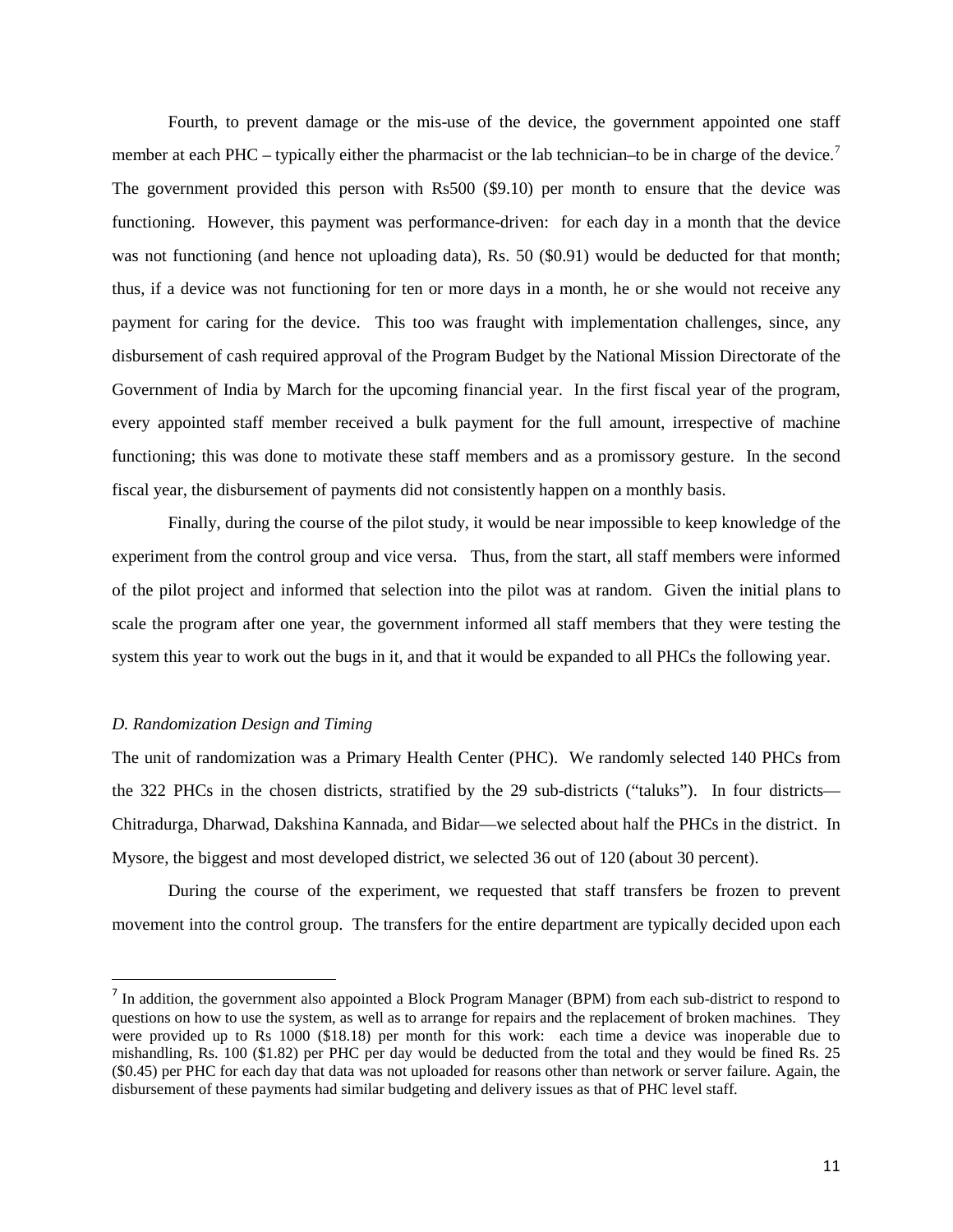June through a systematic program called "counseling" that is held in Bangalore. However, as we discuss below, while the government made efforts to not take the treatment into account during the counseling, individuals do express location preferences during the counseling. Thus, we drop all new staff members from the analysis on attendance and then we systematically explore the entry and exit in the treatment PHC<sub>s</sub>.

As shown in Figure 2, in July, 2010, we conducted random checks to assess the baseline absenteeism rates at the PHC and then conducted a baseline facility survey. These surveys were conducted in anticipation of the government's plan to deploy the IMIDSS system in September 2010. In practice, the machines were only procured in March 2011 so we conducted a second baseline survey in the summer of 2011. After piloting at a few PHCs to ensure the functioning of the system, the government conducted training sessions and rolled out the system in Mysore district in July, 2011. The training for the other districts (as well as a retraining for Mysore) was conducted in September to October 2011.

After the intervention commenced, we conducted seven rounds of random checks. We conducted the first round (August 2011) only in Mysore District, which received the system first. We conducted the subsequent follow-up random checks between September 2011 and November 2012. In November to December 2012, we also conducted a series of endline surveys with the various stakeholders in the project (facility survey, doctors, nurses, sub-district health officials, local elected officials, and women who had given birth within the timeframe of the experiment).

## *E. Data Collection*

We administered several types of surveys. First, we conducted "random" checks on the PHC to assess the attendance of each staff member. We conducted two rounds of unannounced checks to assess baseline attendance and an additional seven follow-up rounds to assess program impact. For logistics purposes, the PHCs within the same sub-district were generally surveyed over the same set of days; we randomly assigned the time of day that PHCs were checked so that no PHC was always checked at the same time of day. For each random check, the enumerator conducted a surprise visit at the PHC and recorded the attendance of all staff at the moment that he or she arrived; if the PHC was closed on arrival, everyone was considered absent. The enumerator then inquired about who was transferred or resigned, and they were subsequently dropped from the sample from then on. Next, the enumerator counted the number of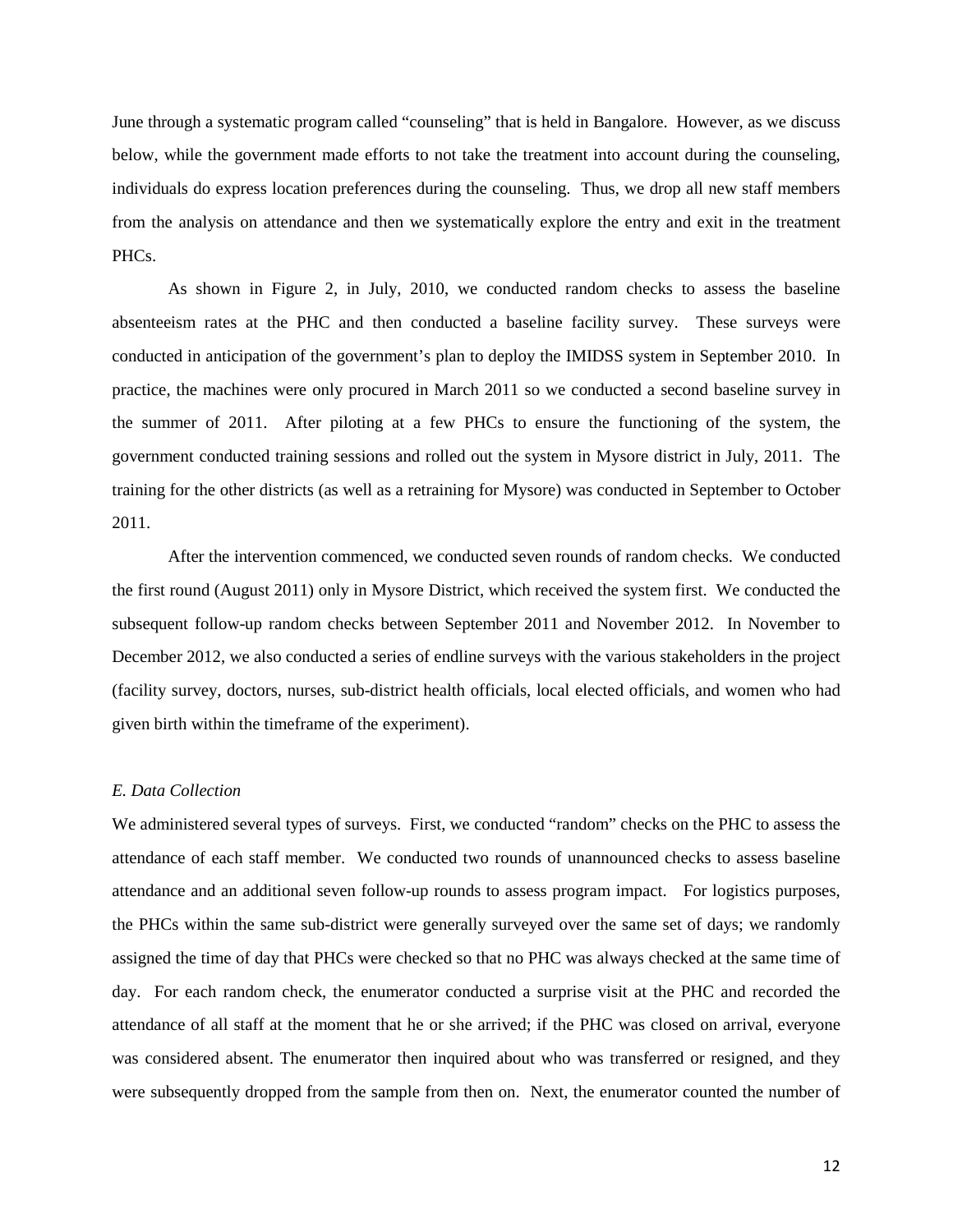patients present at the time of the visit and the number of patients in hospital beds. For treatment villages, the enumerator additionally checked whether the IMIDSS system was in working condition and being used. Although the checks were infrequent, there was a concern that the monitoring associated with the random checks could affect attendance as well; therefore, 50 percent of sample was randomly selected to be visited only in every other follow-up survey round so that the Hawthorne effect of monitoring could be measured.

Second, we administered a facility survey at the start (July, 2011) and end (November to December, 2012) of the study. This survey was designed to learn general information about the PHCs: hours of operation, number of staff, the number of patients, disease counts, quality of infrastructure, and available medicines and vaccines.

While conducting the facility survey during endline, we also conducted surveys with the doctor and one staff nurse at each health center to learn more about their background, work experience, perception of working conditions, and the system.<sup>[8](#page-12-0)</sup> In addition, we also conducted interviews with the sub-district health officers, who are responsible for monitoring all PHCs (including staff attendance) in their sub-district to learn more about their interactions with the health centers.

Next, we interviewed members from the local government body (Gram Panchayats or GP) that fell within the catchment area of the PHC. Due to monetary constraints, we interviewed GPs in all districts except Mysore. We interviewed the president of the GP in 61 percent of the cases and we interviewed the vice president in 11 percent of the cases; in the remaining villages, we interviewed an active member. We interviewed the GPs to learn about the village demographics, their interactions with and perceptions of the PHCs, their perceptions of the GP quality, and their beliefs on the IMIDSS system.

Finally, we conducted a survey of women who had given birth in the last year within the catchment area of the PHC. We randomly selected a village from the catchment area of each PHC for all districts other than Mysore and conducted a census of all women in that village who were pregnant during the experiment and their pregnancy outcomes. We then randomly selected 4 women per catchment area

<span id="page-12-0"></span><sup>&</sup>lt;sup>8</sup> Not all PHCs that we attempted to interview were included in this survey. First, not all PHCs had a doctor or staff nurse employed as vacancies are common. Second, there were a small percentage of doctors and nurses who were never present during any of our attempts to interview them. In Appendix Table 1, we regress an indicator variable for whether the PHC was not interviewed on the treatment variable and sub-district fixed effects; PHC were more likely to be missing in our sample if they were in the treatment, but this is not significant. The endline surveys are primarily used to understand staff satisfaction and management of PHC. If staff left the treatment PHCs at a higher rate due to being unsatisfied with the NRHM program, then we would underestimate the level of dissatisfaction. Thus, our estimates will provide a lower bound on the satisfaction levels with the program.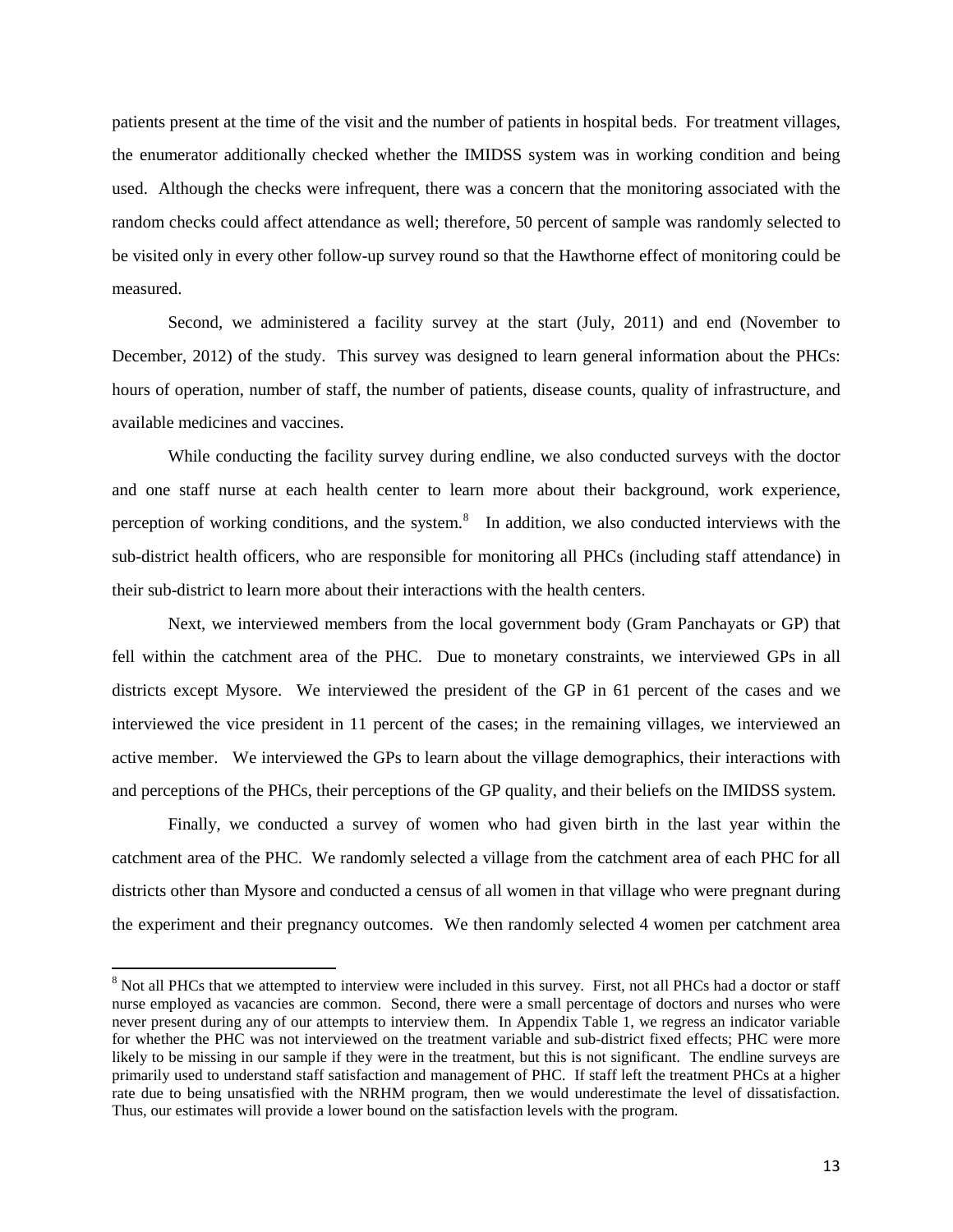who had given birth during the course of the experiment to learn about where they had given birth, who conducted the delivery, how much they paid, whether they had antenatal care, their perceptions of the PHC, and the baby's birth weight.<sup>[9](#page-13-0)</sup>

In addition to the survey data, we obtained administrative data from the government on the program functioning. In particular, we obtained all data from the IMIDSS system, including both the biometric records and the disease counts collected within the system.

Finally, to better understand how the program was operating in practice, our team conducted extensive interviews with the government (state officials, district and sub-districtt health officers), PHCs staff and local residents during the course of the study, as well as recorded their field observations.

#### *F. Summary Statistics*

Table 1 provides baseline sample statistics from the facility survey and the first two rounds of random checks. As shown in Panel A, the PHCs served, on average, around 13 villages, and claimed an average of 67 patients per day (or about 24,500 patients per year). About 40 percent of them were open 24 hours a day, while the remaining PHCs were on a 9am to 4:30pm schedule.<sup>[10](#page-13-1)</sup> Recruiting staff to rural or remote areas is a challenge for the state government, especially in the presence of a growing private health sector. This is reflected in relatively high rates of vacancies: for example, in the baseline, 20 percent of PHCs had a unfilled position for a doctor, 15 percent for staff nurses, 37 percent for pharmacists and 13 percent for laboratory technicians.

Staff presence is generally low, despite the fact that they are required to primarily be at the PHCs during work hours. In the first round of the random checks, the nurses, lab technicians and pharmacists (henceforth, NLP for conciseness) were present in only 49 percent of the checks, while the doctors were there in 40 percent of them. These rates continued to remain low ten months later during the second round of checks: for example, the doctors were only present at the PHC in 32 percent of the random checks. While these numbers seem low, they are consistent with the persistently high absenteeism observed in other studies: Banerjee, Deaton and Duflo (2003) reported a 54 percent attendance rate of

<span id="page-13-1"></span><span id="page-13-0"></span><sup>&</sup>lt;sup>9</sup> We did not want to interview women who had just experienced a miscarriage, a still-birth, or sudden infant death as it is a sensitive time. Thus, we only conducted in-depth interviews with women who gave birth to a living child. If the intervention reduced infant mortality, the effect of the intervention on infant mortality could be biased downwards. Thus, this would provide a lower bound estimate of the effect of the program on birth weight. Nonetheless, in Appendix Table 2, we test for the effect of the program on stillbirths, miscarriages, or infant death at the time of birth. These are low probability events, and we do not observe any difference based on treatment status. <sup>10</sup> 9AM to 1PM on Sundays and Holidays.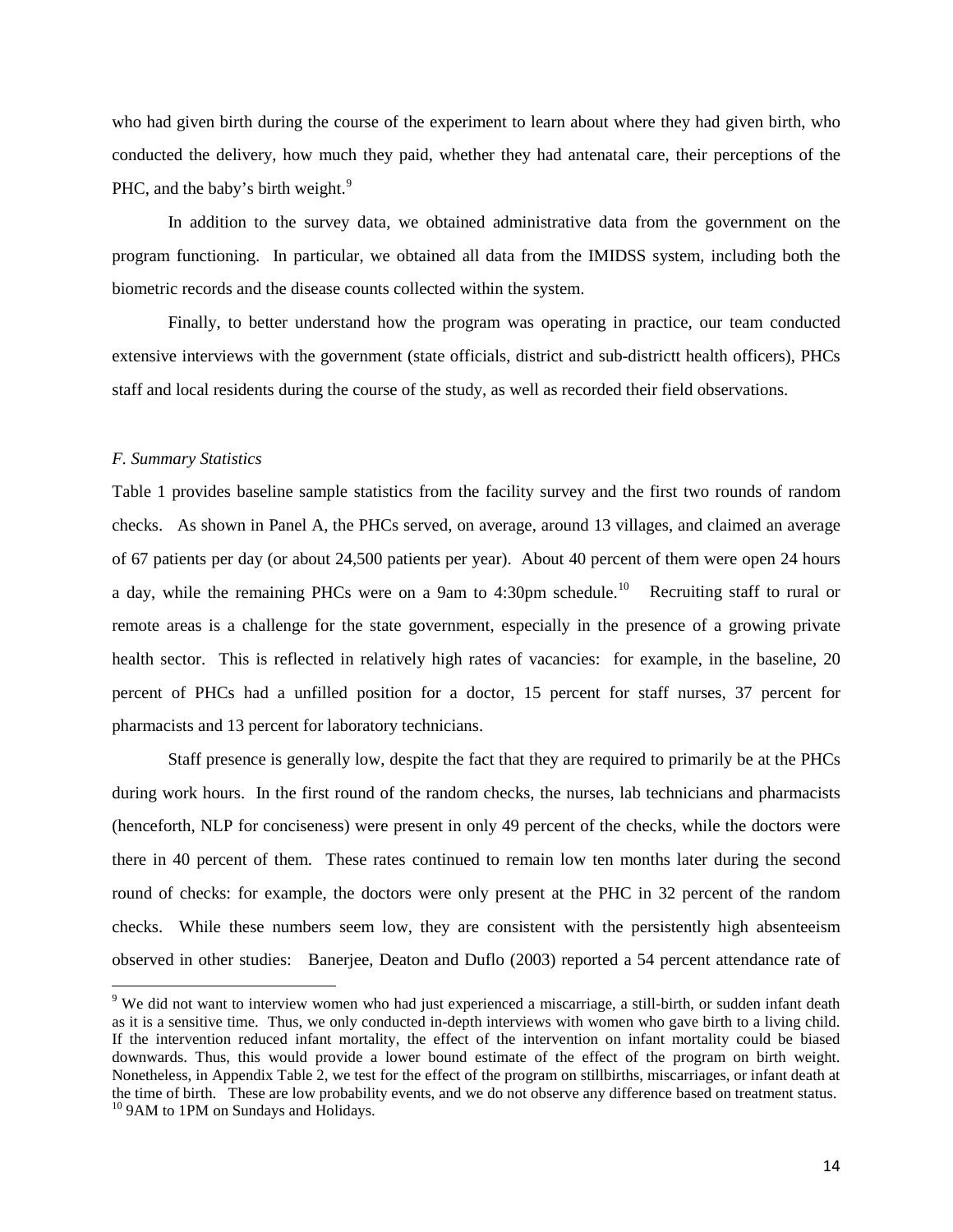the PHC (and the larger Community Health Centers) staff in Rajasthan, while Chaudhury, et. al. (2006) found a 60 percent attendance rate in a nationally representative survey of PHCs in India, with doctors more likely to be absent than lower-level staff.

These high absence rates are unlikely to be primarily explained by field activities or other work activities (e.g. trainings, meetings).<sup>11</sup> The staff are primarily obligated to be at PHC during operating hours and those who have even more limited field responsibilities (e.g. laboratory technician, pharmacist) exhibit the same high rates of absenteeism as everyone else. Furthermore, Banerjee, Deaton and Duflo (2003) tracked sub-center nurses in Rajasthan who were absent during their random checks, and found that the nurses were only in the villages attached to their sub-centers in 12 percent of the cases.

#### *G. Experimental Validity*

The first threat to experimental validity is that by chance, the randomization led to imbalanced groups. Appendix Table 3 provides a check on the randomization; Panel A explores balance across the PHC characteristics in the baseline facility survey, while Panel B tests for balance across the baseline attendance measures. The treatment and control groups appear fairly balanced along these dimensions: a joint-test across the facility measures yields a p-value of 0.81 and a joint test across the attendance measures yields a p-value of 0.26.

A second threat to experimental validity could stem from two potential forms of "monitoring" effects. First, even though we conducted the random checks relatively infrequently as compared to other forms of monitoring, there could be a concern that they affected attendance as well. However, because the checks were conducted equally for the treatment and the control groups, it is unlikely that this caused a differential effect on attendance. Nonetheless, we randomly selected 50 percent of the PHCs to only be visited in every other follow-up survey round. Appendix Table 4 shows that the monitoring frequency does not significantly impact attendance.

Third, it is possible that others within the government system (e.g. local government bodies or sub-district officials) change their own monitoring of the PHCs as a result of the system. The possible direction is ambiguous: they may see the machines as a substitute for their own activities and monitor the PHCs less. Or the system may make the absenteeism issue more salient and, thus, they may increase their

<span id="page-14-0"></span> $11$  Even if we assumed that every month the doctors spent 5 of the days in the field and took 2 legitimate leave days (which are both unlikely), their attendance rate would only be 77 percent. Thus, there is a large scope for improvement.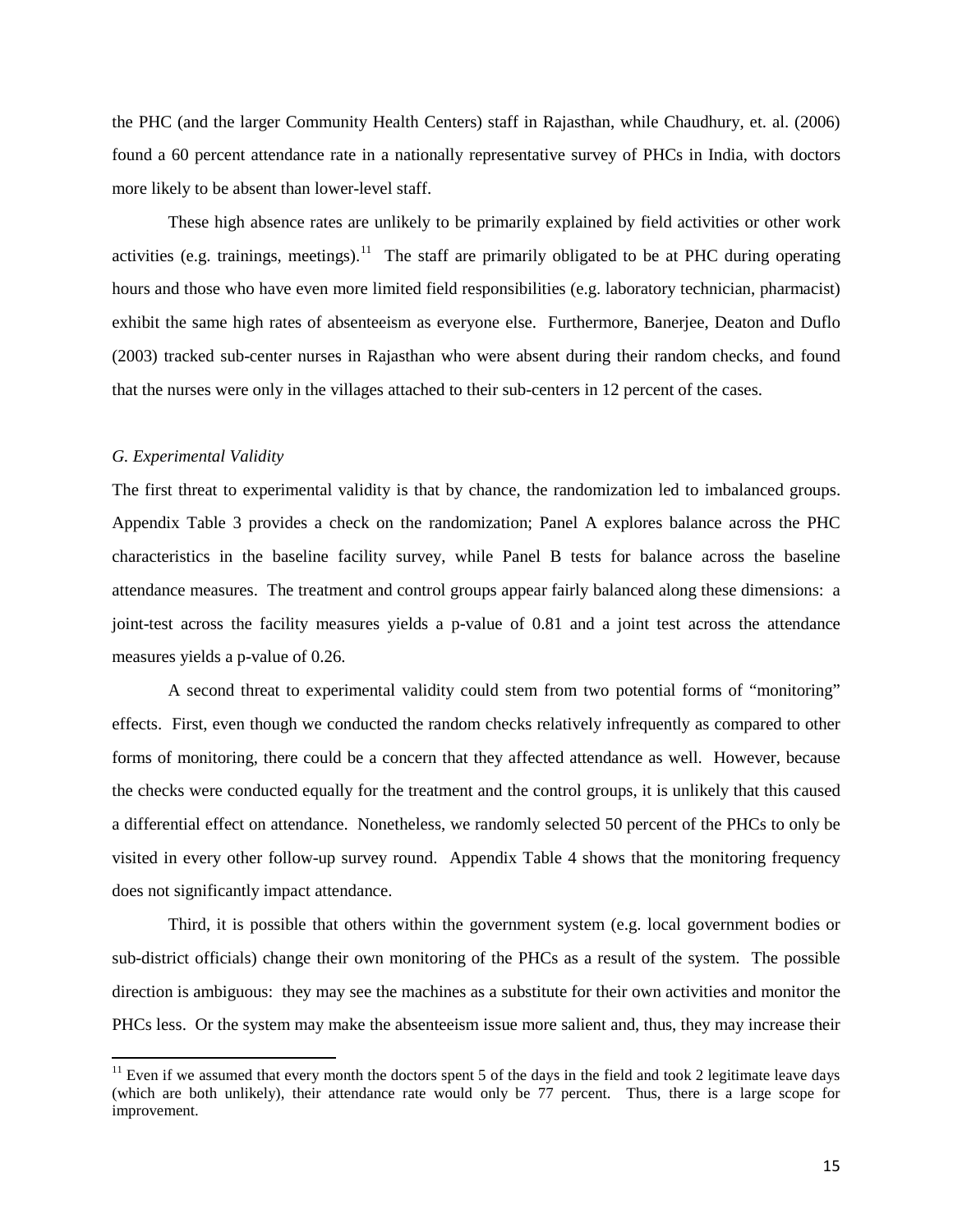own monitoring. This is not necessarily a threat to validity: the fact that they change their behavior to the machines may occur in the actual scale-up as well and thus may be an important policy outcome. However, the worry is that their behavior changes are just due to the experiment: for example, suppose they have a fixed amount of time for monitoring activities, view the machine as a substitute for their activities and thus differentially shift all of their monitoring into the control group, whereas if it was applied everywhere, there would not be a differential shift. In this case we may underestimate the effect of the machines.

In Appendix Table 5, we test for whether the treatment induced differential monitoring by either the sub-district health officer or the local government body (GPs). We find no observable relationship between the sub-district officials monitoring of the PHC and the treatment status (Columns 1 and 2). Contact between the local government bodies and the PHCs is already high, with 81 percent of the GPs having conducted at least one inspection of a GP in the last three months (Column 5). We find no significant differences in contact between the GPs and the PHCs, and in fact, the signs of the coefficients show no clear pattern in terms of direction (Columns  $3 - 6$ ).

## **III. RESULTS ON SYSTEM USE, ATTENDANCE AND HEALTH**

#### *A. Did the Primary Health Centers Use the IMIDSS System?*

In Table 2, we document whether the treatment PHCs received the system and whether it was in working order at the time of the random check. As no PHCs in the control group received the IMIDSS system, we simply present sample statistics on the machine functioning and use for the treatment group. While all PHCs received the system, it was only currently functioning in 66 percent of the random checks. This mal-functioning was often due to the phone not being present or charged: in 13.9 percent of the cases, the fingerprint reader was not in working order, whereas the phone was not working in 28.6 percent of cases. [12](#page-15-0)

If the machines were functioning, the PHCs typically used them. In the random check data, 67 percent of the PHCs report uploading data to the state government the day before the check; this is consistent with the percent of machines in order. The rate of reporting data is even higher if we examine the data from the system on those same days: on 82 percent of days, at least some data are recorded. The

<span id="page-15-0"></span> $12$  Mobile coverage is fairly decent. In 93 percent of the random checks, the enumerator was able to detect a signal. In cases where there was no signal, it was due to fluctuations in signal, rather than persistence in non-coverage.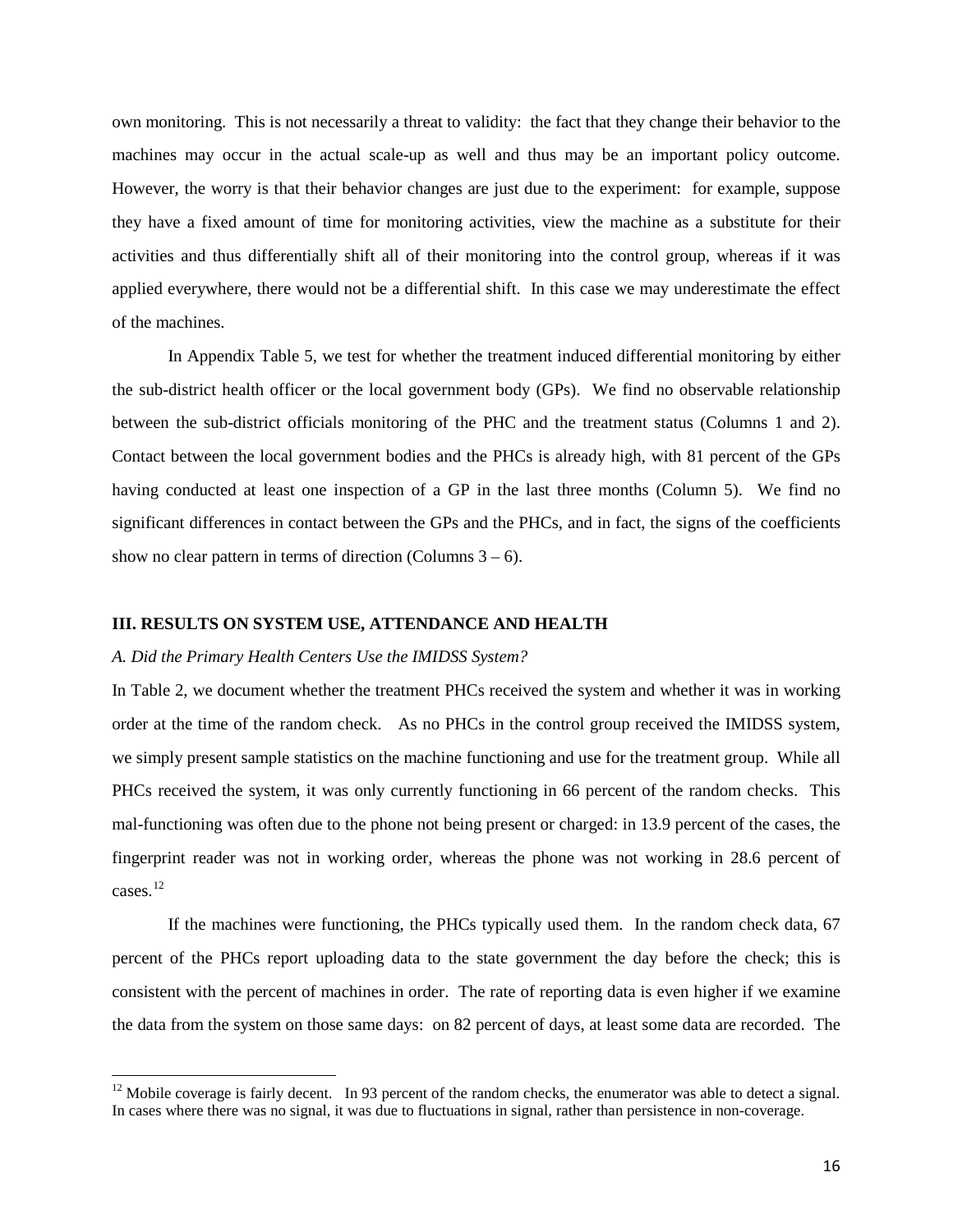machine stores 40GB of data at a time, and so even if data is not uploaded to Bangalore on a particular day, this implies that at least some staff used the fingerprint reader on those days.

As we discuss above and in Section D, it was challenging to actually deduct leaves and demand to do so was low. Thus, even though the PHCs tended to upload the data, the State Government did not end up using the data to enforce the existing attendance rules.

## *B. Did the Intervention Reduce Increase Health Worker Presence?*

The natural question that follows is whether that, even without the cuts to the leave balances, the additional monitoring had an effect on staff attendance. In Table 3, we estimate the reduced form effect of the program on attendance as measured by the random checks. Specifically, we regress an indicator variable for whether the staff member was present during a given random check on a dummy variable indicating treatment status, one's average attendance rate in the random checks, and sub-district effects.<sup>[13](#page-16-0)</sup> All standard errors are clustered by PHC. We only include staff who were employed at the time the intervention began, given the differential selection by new hires; as Appendix Table 7, Panel A, shows, the results are also robust to their inclusion.<sup>[14](#page-16-1)</sup>

Overall, the program led to a 3.4 percentage point –or 8.7 percent—increase in staff attendance, despite the imperfect implementation of the program (Column 1 of Table 3). The medical staff experienced a 5.5 percentage point increase in attendance (Column 2). However, there is heterogeneity in the treatment effect based on the power structure within the PHC: there was no observable treatment effect for doctors (Column 3), but about an 7 percentage point—or 18 percent increase—for lower level medical staff, the NLP (Column 4).<sup>[15](#page-16-2)</sup> Finally, we test whether the treatment increased overall coverage by a doctor or a nurse: we regress an indicator variable for a doctor or nurse being present at the PHC on

<span id="page-16-0"></span> $13$  If the baseline is missing, we input it with the average and also include a dummy variable indicating imputed baseline values. In Appendix Table 6, we explore the robustness of the estimates to varying the control variables. The results are near identical when we omit the baseline control (Panel A). As expected, we lose some power when omitting the strata fixed effects, but the statistical conclusions that the NLP are more likely to be present does not change (Panel B). In Panel C, we include individual-level control variables for gender and years at the PHC; again, the results are near identical to those in Table 3.

<span id="page-16-2"></span><span id="page-16-1"></span><sup>&</sup>lt;sup>14</sup> Note, that we also test the robustness of the results to dropping individuals who left the PHC from the sample in Panel B of Appendix Table 7; the results from the balanced panel are near identical to that those with <sup>15</sup> We group together nurses, laboratory technicians and pharmacists as they tend to provide triage services. In Appendix Table 8, we further disaggregate by staff position. There is a significant effect of treatment on both nurses and the laboratory technicians/pharmacists, and find no significant difference between them. Thus, we feel comfortable grouping them together in the main analysis.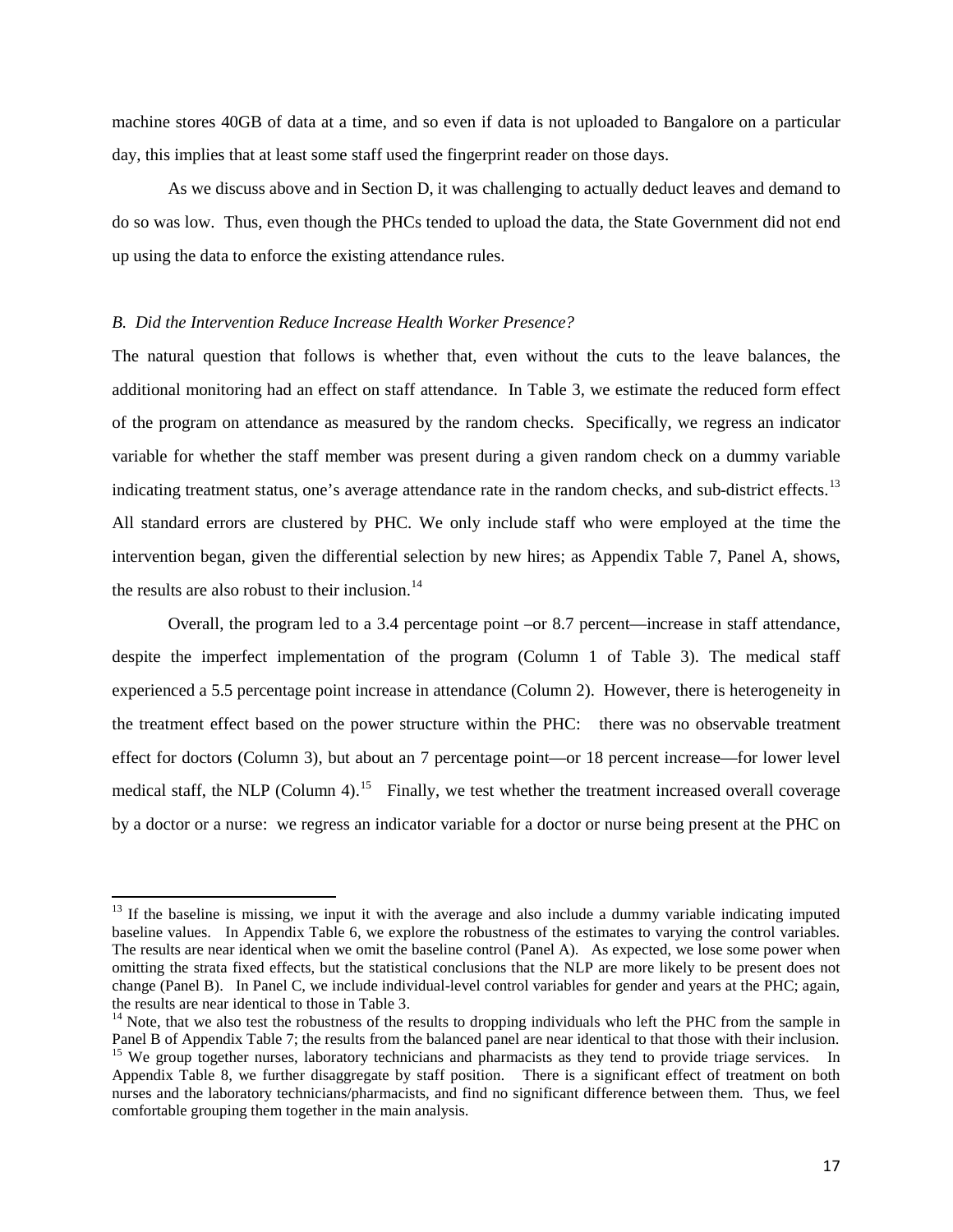the treatment status and sub-district fixed effects (Column 5). We find no effect on overall coverage, which suggests that the nurses increase their presence during the hours when the doctor is also present.

Next, we explore potential patterns in the treatment effect. In all of the following graphs and regressions, we continue to control for baseline attendance and the sub-district fixed effects and to cluster the standard errors by the PHC. First, in Figure 3, we explore the treatment effect by survey round: we cannot reject that the effect differs over time, although we qualitatively observe a shrinking of the treatment effect in the last round (October 2012), at a time where the leadership of the health department had been changing, the pilot began to wind down, and we had reduced our support to the state government to implement the day-to-day running of the system.

Second, we had randomly varied the time of day that the PHCs were checked. Interestingly, the biggest observed effect—both for doctors and the NLP—occurs in the morning. However, once the treatment NLPs arrive in the morning, they stay for the full day, whereas the treatment doctors compensate by being less likely to be present at later hours. This is consistent with the interviews we conducted with the PHC staff: the nurses stated that the program forced them to take earlier buses and, in general, make a conscious effort to be at work on time.<sup>[16](#page-17-0)</sup>

Finally, in Appendix Table 9, we estimate the treatment effect, by district. The government purposely chose districts that capture Karnataka's socio-economic diversity, variation in institutional capacity and their a-priori belief about inter-district variation in absenteeism rates. The ordering of the table panels reflects this: with Mysore being the most developed and closest to the capital and Bidar being the most rural and farthest. We find qualitatively similar treatment effects for Mysore, Dakshin Kannada, Chitradurga, and Dharward. In the least developed district, Bidar, we find no effect for NLP; we observe the qualitatively larges effect for doctors here (almost 9 percentage points over a mean of *15 percent* in the control), but the coefficient is not significant at conventional levels (p-value of  $0.28$ ).<sup>[17](#page-17-1)</sup>

## *C. Effects on Health Services Delivery*

<span id="page-17-0"></span><sup>&</sup>lt;sup>16</sup> We also explore attendance by day of the week in Appendix Figure 1. For medical professionals as a whole, it appears that the treatment effect occurs on most days expect Friday and Saturday.

<span id="page-17-1"></span>In Appendix Table 10, we test whether the treatment effect varies by whether the PHC is open 24 hours a day or not. Opening 24 hours a day places more demand on the staff, even though there are more typically more staff employed. It is also much more difficult to monitor attendance for these PHCs for nurses as there may be multiple shifts. We find that much of the effect of the NLP occurs in PHCs that operate only during the day. However, 78 percent of the PHCs in Bidar are also 24 hour PHCs, which also has the lowest institutional capacity, and so it is hard to distinguish if this effect is driven by the hours of operation of the PHC or the locations.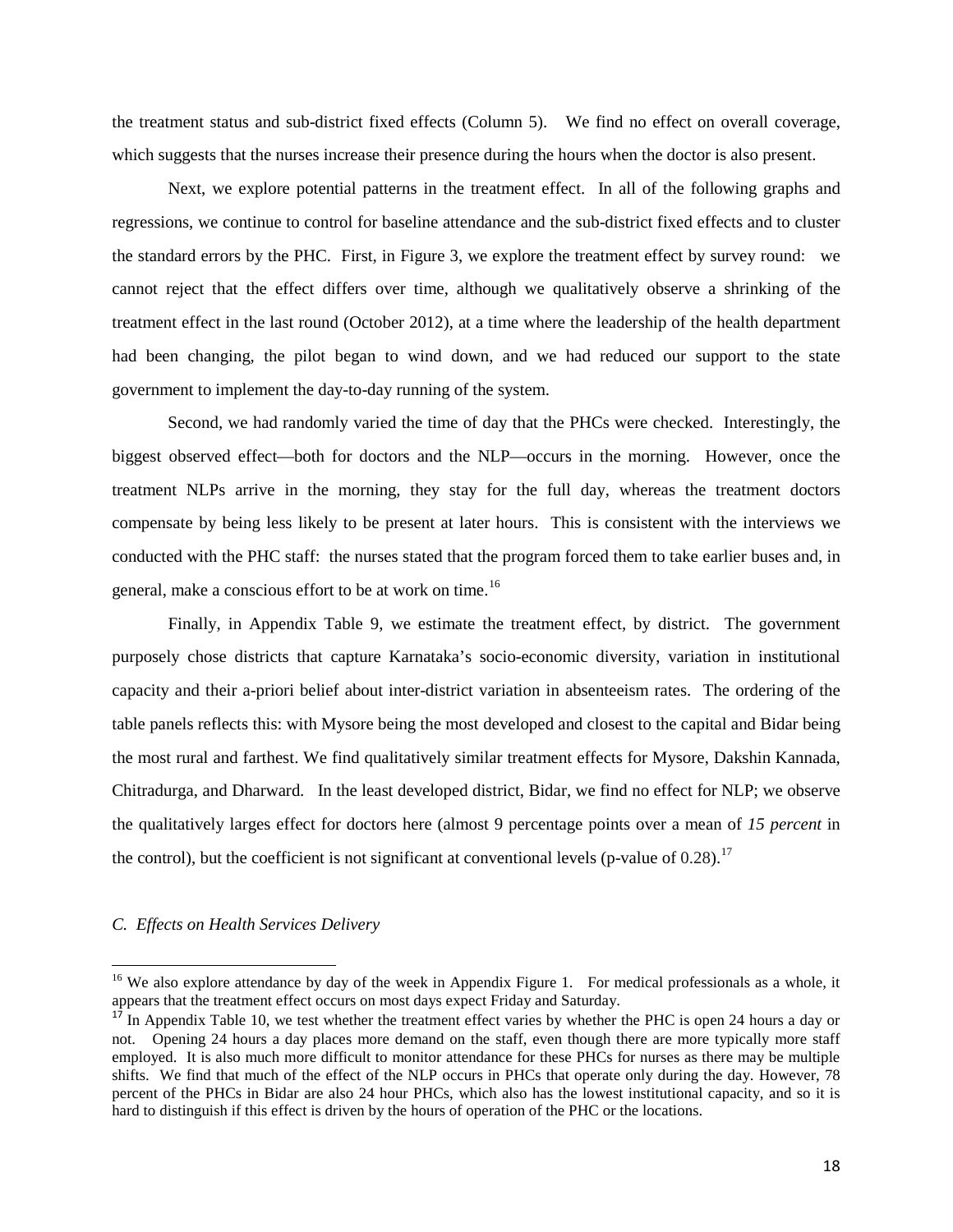The intervention increased the presence of the nurses, laboratory technicians and pharmacists, but had limited effects on doctors. The question that follows is whether this increase in attendance had any meaningful effects on health care provision and outcomes. On one hand, increased presence may allow for more time to treat patients and to triage high risk patients to the more advanced district hospitals. On the other hand, there are a number of reasons why there could be no effect: NLP could multi-task, i.e. show up more, but simply slack off when present. Perhaps only doctor presence affects health or the increase in attendance was not large enough to have any noticeable effect on health?

To explore these issues, we surveyed 4 randomly selected women from a randomly selected village in each PHC catchment area who had recently given birth. For cost considerations, we did not conduct the survey in Mysore district. Tables 4, 5A and 5B provide these findings; note that we always include sub-district fixed effects and cluster by PHC.<sup>[18](#page-18-0)</sup>

The intervention led to a substantial increase in baby birth weight (Table 4). On average, babies weighed 67 more grams at the time of birth (Column 1 of Table 4) in treatment areas, and there was a 4.6 percentage point reduction—or a 26 percent decrease—in the probability of being born below at or below 2500 grams (Column 2). The number of antenatal visits did not change, but this was already quite high to start, with an average of 6.3 visits per woman in the control group.<sup>[19](#page-18-1)</sup> Most women (86 percent of the control) received the two recommended tetanus shots already, and so while the treatment increased this by 3 percentage points, the change was not statistically significant at conventional levels. However, few women initially receive the recommended Iron Folic Acid (IFA) Tablets (39 percent of the control) and so this is a margin of ante-natal visit quality where there could potentially be room for gains. Indeed, this was the case, with the treatment leading to a 10.6 percentage point—or 27 percent—increase in receipt. This suggests that antenatal care may have increased along margins that were lower to start, perhaps through increase in time spent with patients.

The composition of who conducts the delivery and where it is conducted also changed somewhat dramatically (Table 5A): There was a statistically significant 8 percentage point—or 16 percent increase in deliveries by doctors (Column 1), with deliveries by nurses and others falling (Columns 2 and

<span id="page-18-0"></span><sup>&</sup>lt;sup>18</sup> We also collected data on the number of patients present at the PHC during the time of the random check. On one hand, we may expect this to increase if citizens learn about the program and utilize the PHC more. However, on the other hand, we might expect that more staff presence would lead to less waiting time and quicker discharges. Thus, the predictions are ambiguous. Nonetheless, we provide the findings in Appendix Table 11; we find no discernable effect on either the number of patients either waiting at the PHC to be seen or in beds.

<span id="page-18-1"></span><sup>&</sup>lt;sup>19</sup> While we do not know where all the visits occurred, we do know that over 70 percent of women received a tetanus shot at the PHC, which suggests that a large majority of visits occur at the PHC.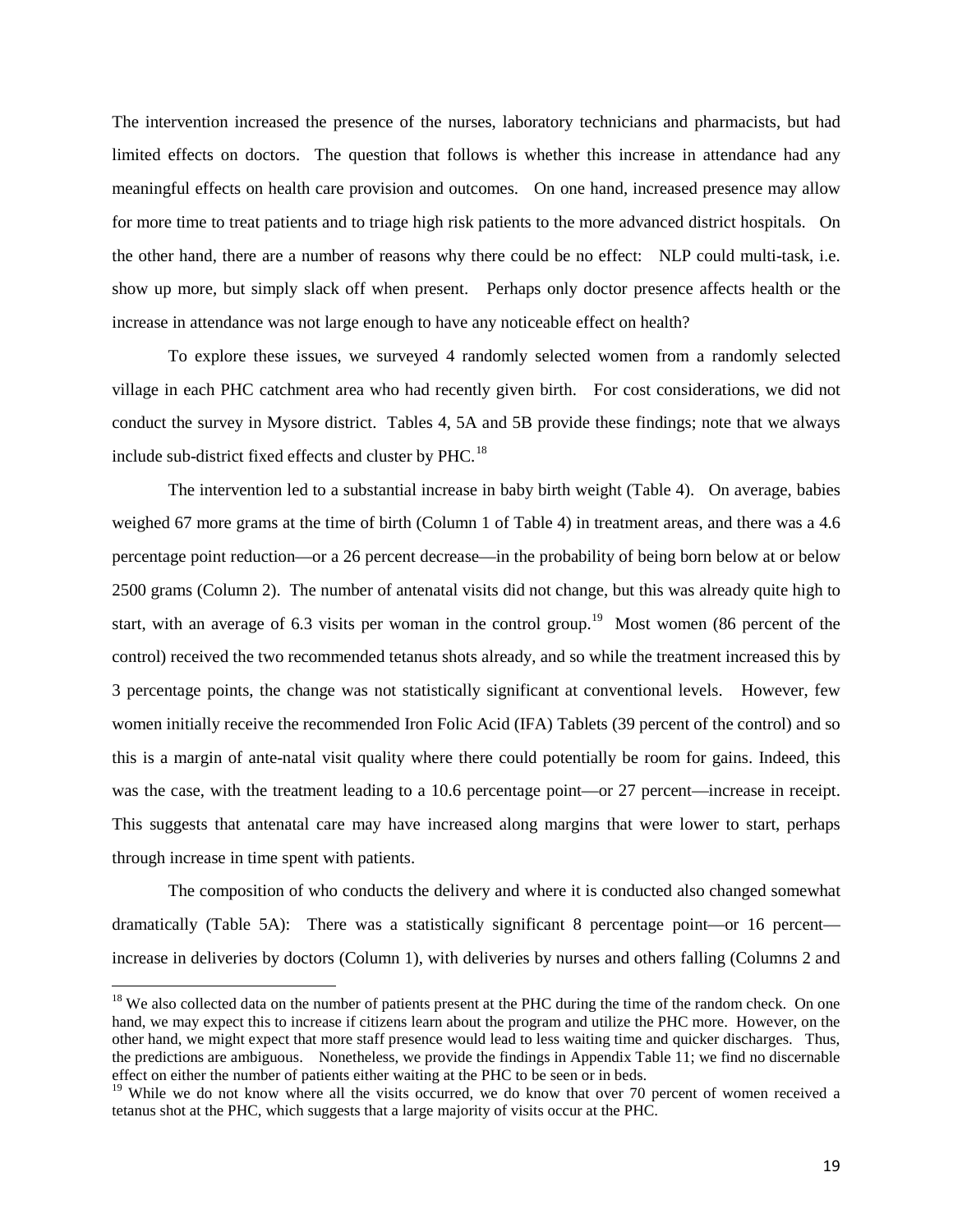3). At first glance, this seems surprising, given that the intervention had no discernable impact on the doctors' overall attendance. However, the intervention led to a shift in where deliveries occurred: we find that the deliveries were 8 percentage points—or 28 percent—less likely to occur at the PHC (Column 6) and home deliveries were almost completely eliminated in the treatment group (Column 4). Instead, it appears that the women in the treatment areas shift to delivering at the larger public hospitals or the private hospitals (Column 7).<sup>[20](#page-19-0)</sup>

There are several possible explanations for these compositional shifts in delivery patterns. While we cannot conclusively point out which is most responsible, we can provide some evidence on each. First, if the staff were present more and spent more time with patients during the antenatal visits, they could have also better triaged high risk pregnancies to larger hospitals. Moreover, it is also possible that the machines increased the salience of the doctor's absence, and led the staff that were actually present to relate the idea of the absent doctor to patients. When we asked the women to rate different aspects of the PHC, those in the treatment group were significant more likely to be unhappy with the availability of the PHC staff (Column 1 of Table 5B), despite the fact that there was no perceived difference in PHC quality by treatment status (Column 2). This suggests that the treatment shined a light on public sector absence, leading women shift away from the PHCs.

A second potential explanation is more cynical: the monitoring system placed a real burden on the PHC staff, *even* if they did not fully change their behavior. In response, the staff may have chosen to compensate themselves in other ways. While they do not formally or readily admit it, many of the doctors have private practices/moonlight at private hospitals on the side. The fact that there may have been a shift to the private hospitals may signal that doctors are diverting patients there to increase their salaries. While it is challenging to measure this type of corruption, the increase in delivery costs (Column 3 of Table 5B) suggests that this may be occurring. Moreover, the state runs a number of entitlement programs: low-income women can receive financial and in-kind transfers for delivery in any type of institution from the PHCs. Qualitatively, many women do not receive their full entitlements, and instead, the PHC staff either keeps the entitlements or asks for a share. In Columns 4 and 5 of Table 5B, we explore the effect of the program on the provision of the entitlements: in treatment areas, the knowledge of entitlements significantly falls by almost 7 percent. Receipt of entitlements also falls by about 7 percent, but the p-value is 0.105. Thus, the treatment staff may divert women to deliver elsewhere so that

<span id="page-19-0"></span> $20$  Although note that these effects while positive are not individually significant (Columns 8 and 9).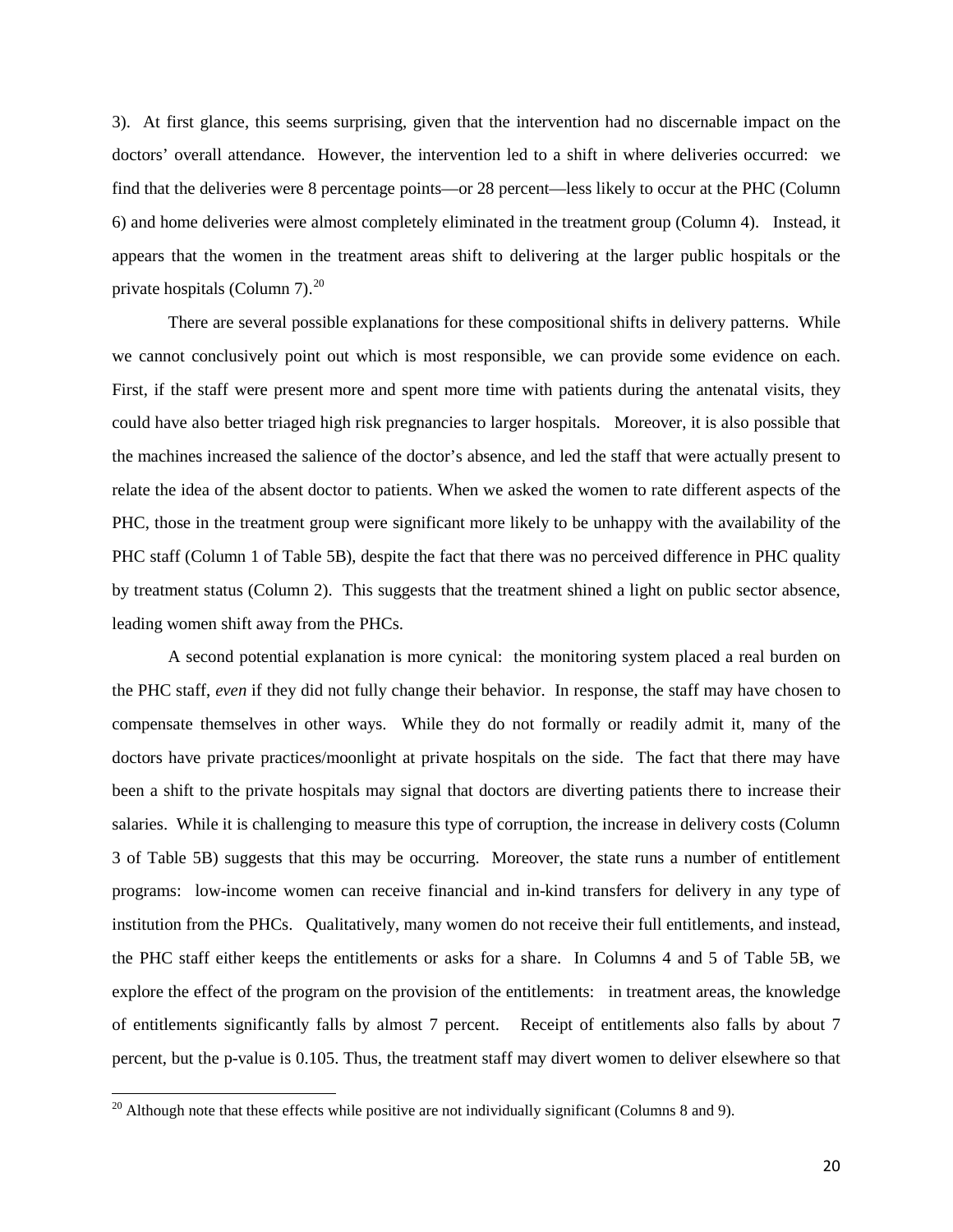they cannot claim their state entitlements at the PHC at the time of delivery, allowing the PHC staff to siphon off more of the entitlements.

In sum, children born in the catchment areas of treatment PHCs exhibited better birth outcomes than those in the control areas, potentially due to an increased in quality of antenatal care. However, the treatment shifted deliveries out of the network of smaller government hospitals and into larger hospitals (both government and private sector), thus defeating the government's intention of reducing health care costs for the poor, as the women both paid a higher overall price for the deliveries and faced a reduction in the state-sponsored entitlements.

### **IV. CHALLENGES TO REFORM**

The idea for the original reform did not stem from the research team: the government identified the absence problem, conceived the program, developed the software, and piloted the equipment prior to the involvement of the researchers in the project. They also independently raised the money for the project. When we joined, we provided numerous insights from previous research on how to improve both the software and program design, but ultimately, it was the government's idea to set up the program.

Despite this "ownership," the project was plagued with both delays and inadequacies in implementation. The state government was unable to procure the machines until seven months after the initial pilot and the planned program start date and they rolled out the program to the first district nearly eleven months after that date. Even at the first training sessions, when there should perhaps be the most enthusiasm and dedication over a new initiative, the program officer announced to the PHC staff her reluctance to deduct their leave balances and salaries if the staff did not comply with the system and attendance rules. Despite the fact that the PHCs were inputting data on most days, the follow-up from the state government was weak: as Table 6 shows, in only about half the times that we conducted a random check had the doctor even received the monthly attendance report from the state government the previous month.

The idea of using the more accurate attendance data to better enforce the existing government rules, in the end, just never happened. As we described above, the process of deducting leave days is actually quite complex and requires cooperation among different government stakeholders; thus in practice, these deductions rarely ever actually occurred. "Show cause notices," the official document needed to start the process of deducting leaves, were rarely issued. For example, only 9 percent of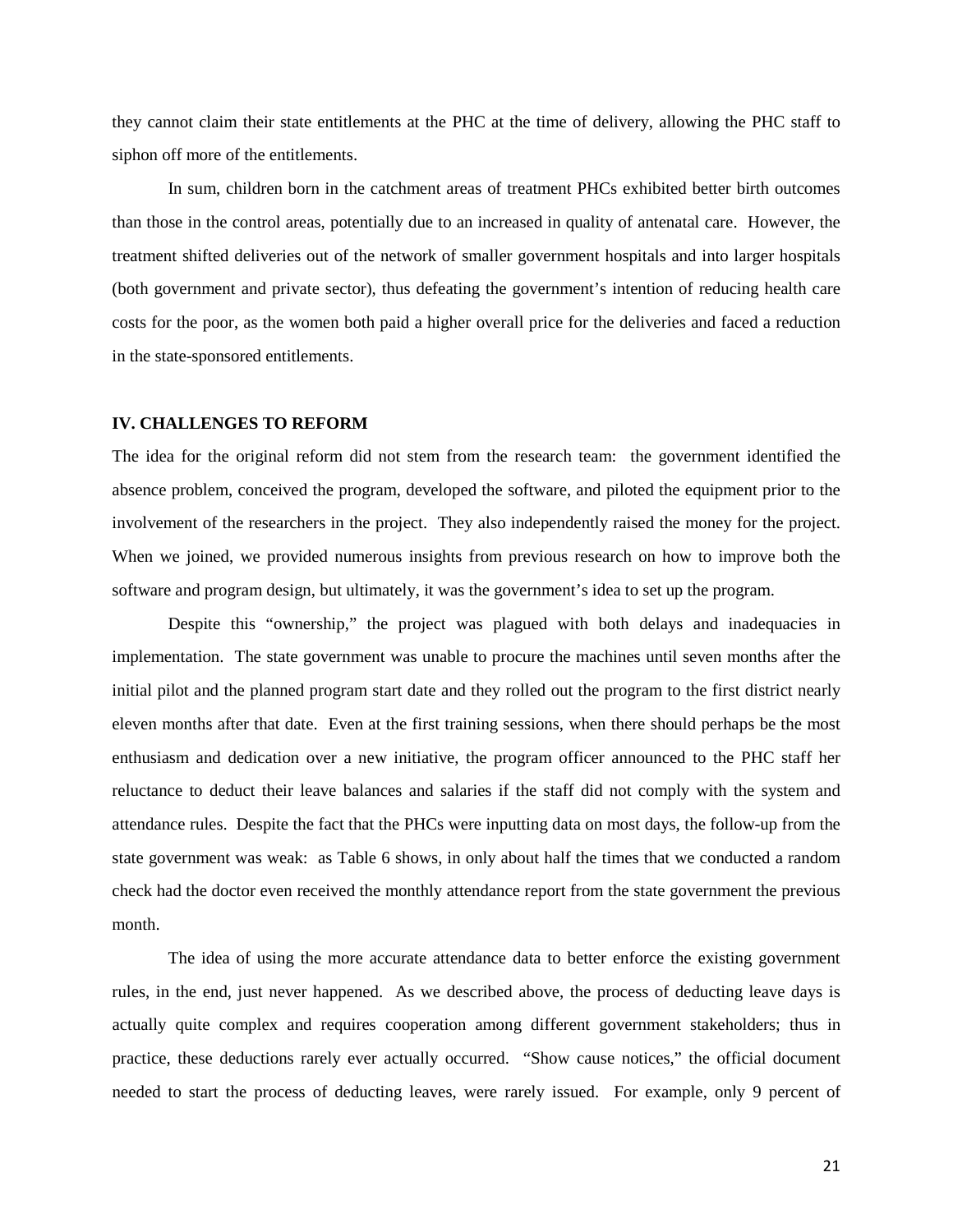doctors in the control group had issued at least one notice—for any reason—to one of his or her staff members in the last three months, and there was no difference in the issuing of notices between the treatment and control group (Table 6). Interestingly, despite the better data on delinquencies, there were actually fewer cases of outright dismissal in the treatment group than in the control group (Table 6).

The implementation challenges stemmed from both the top–i.e. the state government—and the local bureaucrats and politicians who are responsible for further monitoring the PHC staff. At the top, the state government officials, the very office that conceived the project, did not always follow through with implementation. Part of this came from a split focus among a variety of initiatives and responsibilities; for example, at one point, the project was slowed down for a month as the state government team working on this project was drawn into leading an investigation of a fire at an old age home. At another point, the state government forgot to pay its phone bill, leading the system to temporarily shut down.

However, the reluctance was more systematic and reflected the government's overall challenges and tradeoffs in running a public health care system with limited resources. Vacancies are prevalent; it is tough recruiting doctors and other staff to work in rural health centers, especially given the demand for health care professionals in the private sector in urban areas.<sup>[21](#page-21-0)</sup> Salaries are considered low: 25 percent of current doctors claimed to be dissatisfied with this salary, and only 15 percent claimed to be very satisfied with it. As a result, despite believing that the staff needed to be present, the state government officials stated that they were reluctant to place too many expectations on the staff. For example, they raised the number of exemptions for doctors from 3 to 5 during the program design.

It is not unclear that this view, given these other pressures, is entirely unreasonable. As shown in Table 7, in the endline survey, even with the imperfect implementation, the doctors and nurses in treatment PHCs expressed more dissatisfaction with their job.<sup>[22](#page-21-1)</sup> As shown in Column 1, staff in the treatment group are unhappier with the overall work environment, but this is not significant at conventional levels (p-value of 0.21 in Panel A). Those in the treatment group are less satisfied with the location of the PHC (Column 2) and with the weekly holidays given (Column 8). Interestingly, although doctors claim to be happier with the attendance of the staff who report to them (Column 11), they are less

<span id="page-21-0"></span> $21$  The private sector accounts for roughly 80 percent of health care spending in India, much of it in urban areas (PricewaterhouseCoopers Report on Health Care in India, 2007).

<span id="page-21-1"></span> $22$  In Columns 1-9, we pool together the nurse and doctor samples; Columns 10-12 explore outcomes that are specific to doctors. All regressions include sub-district fixed effects and are clustered by PHC.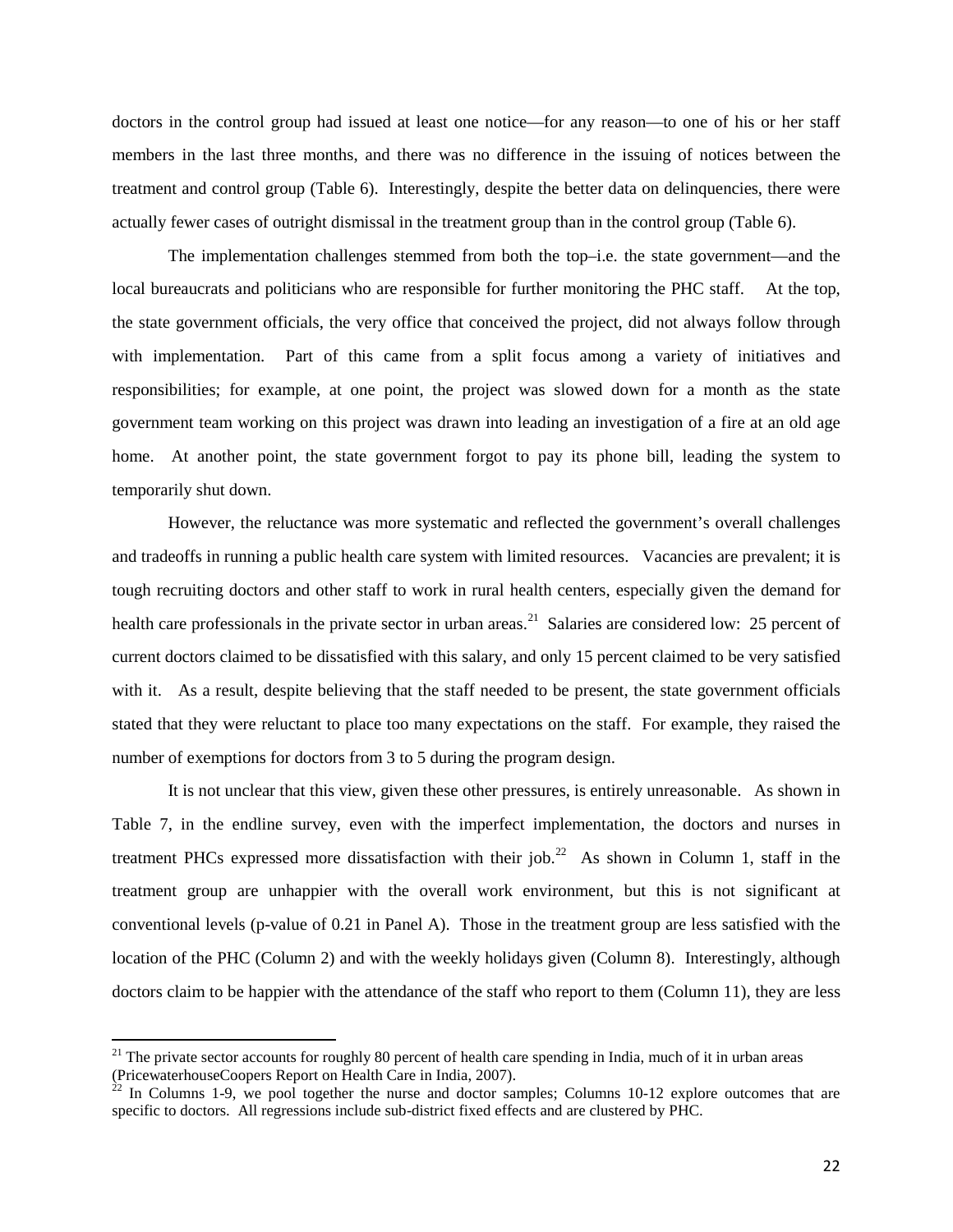happy with the power or authority given to them to manage the PHC (Column 10). A joint test rejects the null that there is no effect across all the satisfaction measures (p-value of 0.001 in Panel A and 0.0143 in Panel B).

As part of the experiment, we worked with the government to freeze transfers across the PHCs. However, individuals may nonetheless choose to leave and others may join. Moreover, new employees have some choice over their placements: when they are hired, there is a counseling session in which they can express location preferences, with those who score higher on placement exams having a greater probability of receiving their preferences. Thus, in Table 8, we more formally test whether the treatment PHCs exhibited greater difficulty in retaining and hiring new staff. In Panel A, we present coefficients from a regression of an indicator variable for whether the staff member left on the treatment status and sub-district fixed effects; in Panel B, the outcome is whether the staff member joined. In Panel C, we explore the total number of individuals employed in that category.

On net, the treatment resulted in fewer lower level medical staff, but had no effect on doctors. New doctors were less likely to join the PHC, but the effect was not significant and the rate was similar to the percentage that left. In contrast, new staff for lower level positions—nurses, lab technicians and pharmacists—were significantly less likely to join the treatment PHCs than the control and at a rate that exceeded exit out of the treatment group. Thus, as a result of the project, there were about 3 percent fewer lower level medical staff in the treatment group (Column 4, Panel C).<sup>[23](#page-22-0)</sup>

The low level of staff expectations and reluctance and/or inability to fully enforce the existing rules also is present among the local-level bureaucrats and politicians in charge of monitoring the PHCs. The 15 sub-district health officers (local bureaucrats) that we interviewed reported low expectations for staff attendance, despite the formal rules on the books: they believed that a doctor should only be present at the PHC about half of the expected working days. This translated to the fact that they mostly approved all "exemptions" that the treatment doctors asked for as part of the system, and thus helped the doctors bypass the attendance rules that the machines aimed to enforce. In fact, it appears that attendance is not particularly salient within the set of criterion that they use to evaluate the PHCs: when we asked them to

<span id="page-22-0"></span><sup>&</sup>lt;sup>23</sup> We attempted to quantify the characteristics of those who left and joined, although the results are inconclusive. Doctors who left the treatment PHCs had relatively lower attendance than those who joined the control PHCs in the baseline, but the NLP who left were those attended more in the baseline (Appendix Table 12). There is some qualitative evidence that the new staff nurses who joined the treatment PHCs were relatively more likely to live closer to the PHC than those who joined the control—i.e. they were willing to travel further not to be in the treatment group—but this is not significant at conventional levels (Appendix Table 13).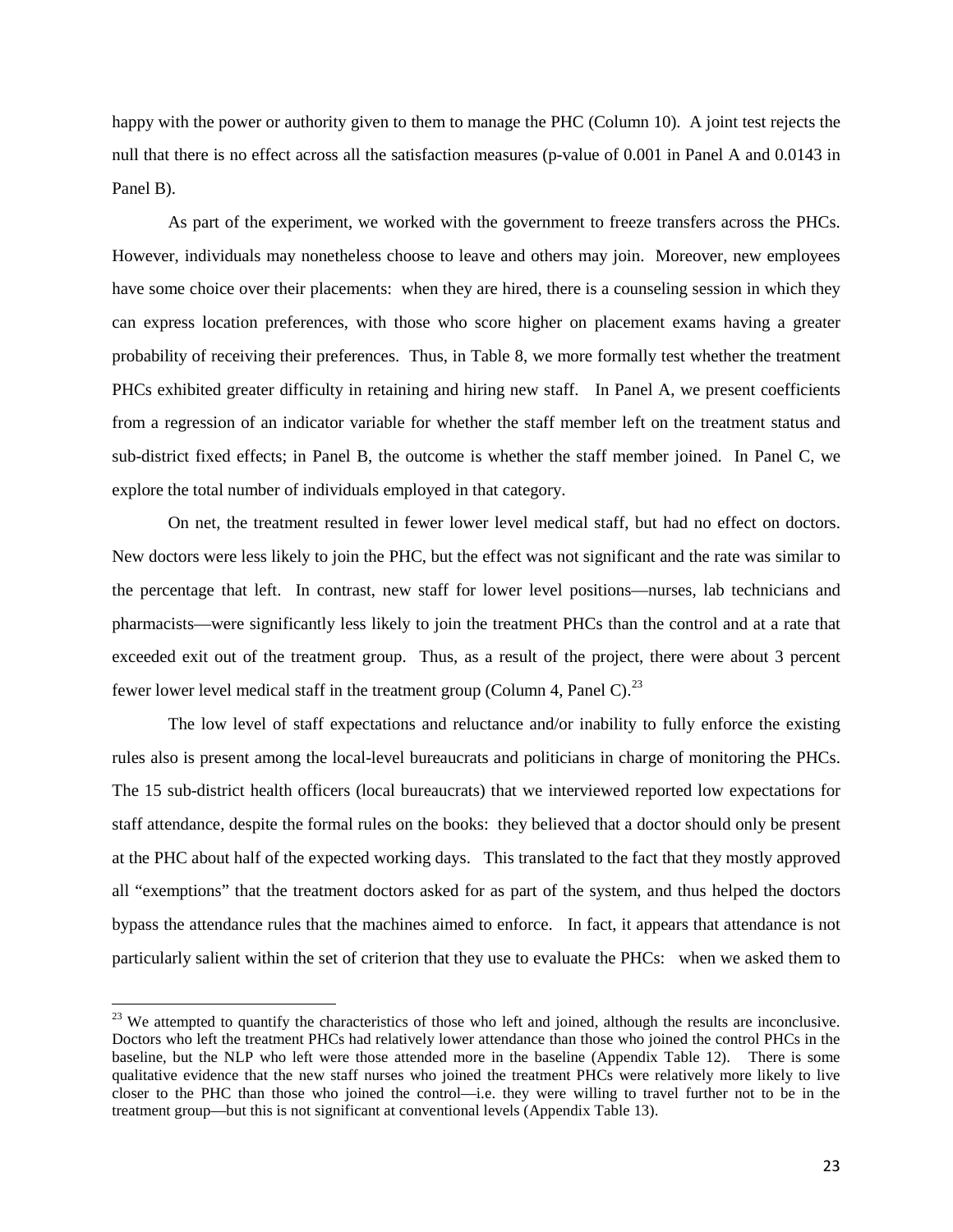rank the PHCs in their sub-district from best performing to least performing, we find no relationship between their rankings and the attendance of the staff (Appendix Table 14).

Even when the state government tried to motivate the sub-district officers to better implement the system, it appears that their efforts were ineffective. Three times during the course of the project, the Director of the National Rural Health Mission of Karnataka set up a video conference call with all subdistrict officials to chastise them for the poor attendance of the PHC staff that they managed and to order them to ensure that the staff were using the machines and taking leave days when absent. As we know the dates of the video conferences, and have detailed daily attendance from the machines, we can conduct an event analysis to test the impact of these video conferences. Figure 5 shows no systematic increase in attendance in the days following the video conferences, suggesting that the local bureaucrats did not follow up successfully with the PHCs to increase attendance even when the state government ordered them to do so.

These lower level bureaucrats may have little incentive to enforce the rules: if they enforce them, the health officers would have to handle complaints by PHC staff and they get no personal return in terms of their careers. On the other hand, local elected politicians—in India, the Grand Panchayet, or GP--may have better incentives than bureaucrats to monitor PHC staff to be present: if service provision if low, they could be voted out of office. Yet, even here, we observe interesting patterns.

Specifically, we interviewed GPs to learn whether they had heard of the system to understand how engaged they were with the health sector; about 34.5 percent of GPs across both the treatment and control catchments had heard of the system. We then tested whether the effect of the program varied by this characteristic. To do so, we regress the attendance of the PHC staff on a dummy for treatment status, a dummy for whether the GP heard of the program and the interaction between these two variables; we also include sub-district fixed effects and cluster by PHC. In control group areas, attendance of doctors was 10 percentage points higher in areas where GPs had heard of the program than in areas where they did not; thus, active GPs are correlated with higher doctor attendance (Column 2). However, all the of the treatment effect occurred—for all types of staff members—in areas where the GP had not heard of the program (Columns 1 -3). This implies that even though the active GPs expected higher attendance from doctors than non-active ones, they did not expect it to increase further when provided with the tools to do so. Furthermore, GPs in the treatment areas that had heard of the program were as equally satisfied with doctor availability as those GPs that had not heard of the program (Column 4). In fact, despite the high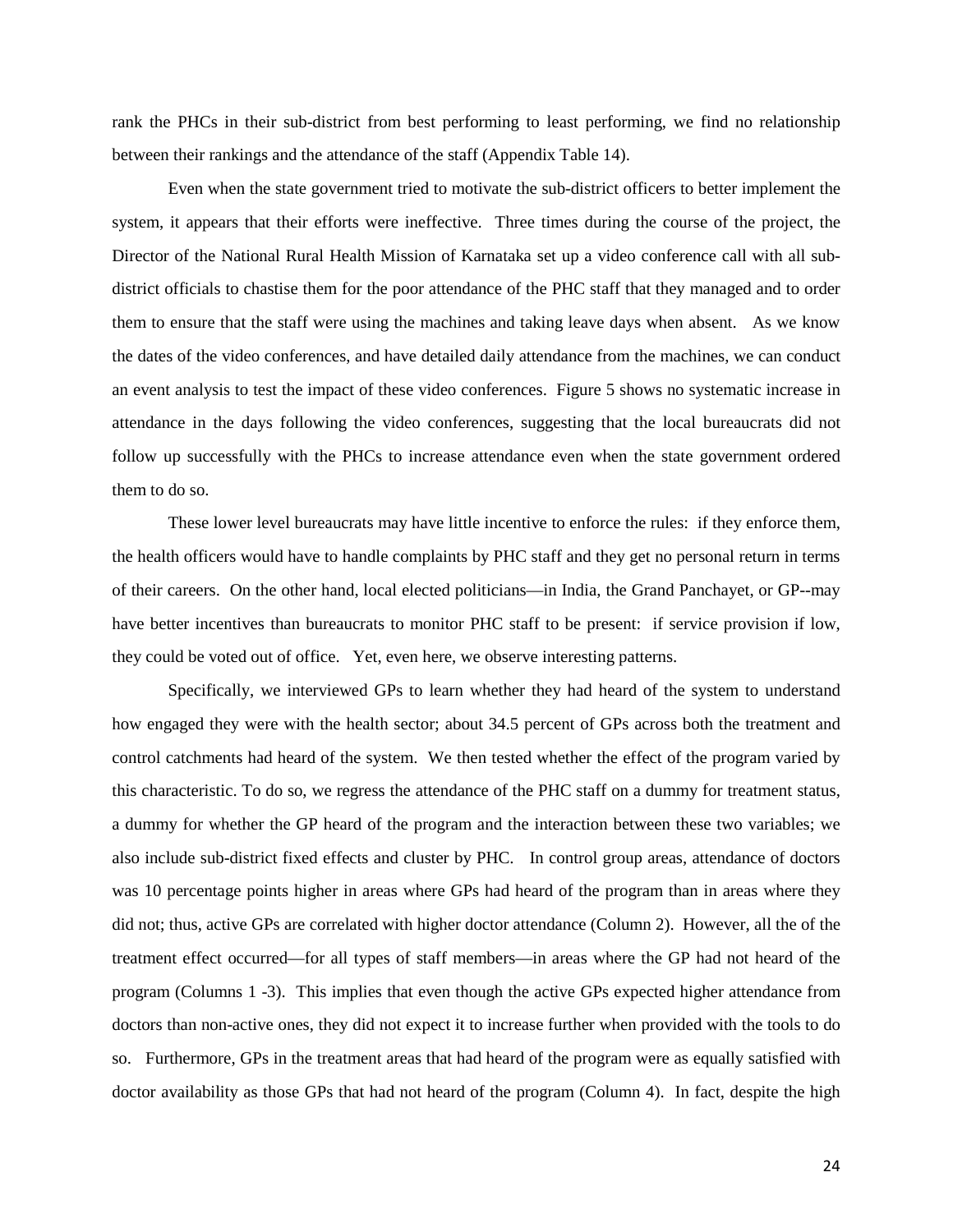rates of absenteeism, GPs were generally satisfied with the doctor's attendance: 77 percent were either satisfied or very satisfied with their attendance.

## **V. CONCLUSION**

We evaluate government reform that employed a technological solution to monitor the presence of bureaucrats for the purpose of using the data to enforce the staff's actual contracts for attendance. The underlying idea for these kind of reforms stem from our models of bureaucratic behavior (such as Banerjee, 1997): increasing the probability that a bureaucrat is caught and penalized for bad behavior can improve performance. Providing monitoring and incentives of this type within the NGO context has been shown to be very successful and sustainable over time in reducing absenteeism and improving service outcomes (Duflo, Hanna and Ryan, 2012).

However, we find that this was not the case within the government context. Doctor attendance did not change. The attendance of lower level health staff (nurses, lab technicians, and pharmacists) increased, but only when the research team provided monitoring support and feedback to NRHM leadership to ensure that the system was in place and working. Despite conceiving the intervention, piloting it, and raising funds for it prior to the research team being involved, the government never actually followed through on penalizing anyone who was absent.

Even with imperfect implementation, there were substantial health gains while the program was operating: baby birth weight increase by 67 grams in the catchment area of the treatment PHCs, with a 4.6 percentage point decrease—or a 26 percent decline—in the probability of being born below 2500 grams. Deliveries by doctors increased considerably, and some of this could have been due to better antenatal care and triage by the lower level staff. However, the women were much less likely to deliver at the PHC (instead delivering at larger public hospitals and the private clinics that the staff often moonlight at), delivery costs increased and knowledge of state entitlements fell—illustrating that a reform in one aspect of work (absenteeism) potentially led other forms of corruption to increase.

More importantly, the intervention illustrates the conflicting demands within the system. Unlike the NGO context where the financial penalties were enforced, the government never full enforced the staffs' contracts, even when they now had the better data to do so). As we discussed, some of this was due to the fact that it was administratively challenging to actual cut leave balances. However, this was also due to a fear that the government would have a harder time managing staff if they were not happy, as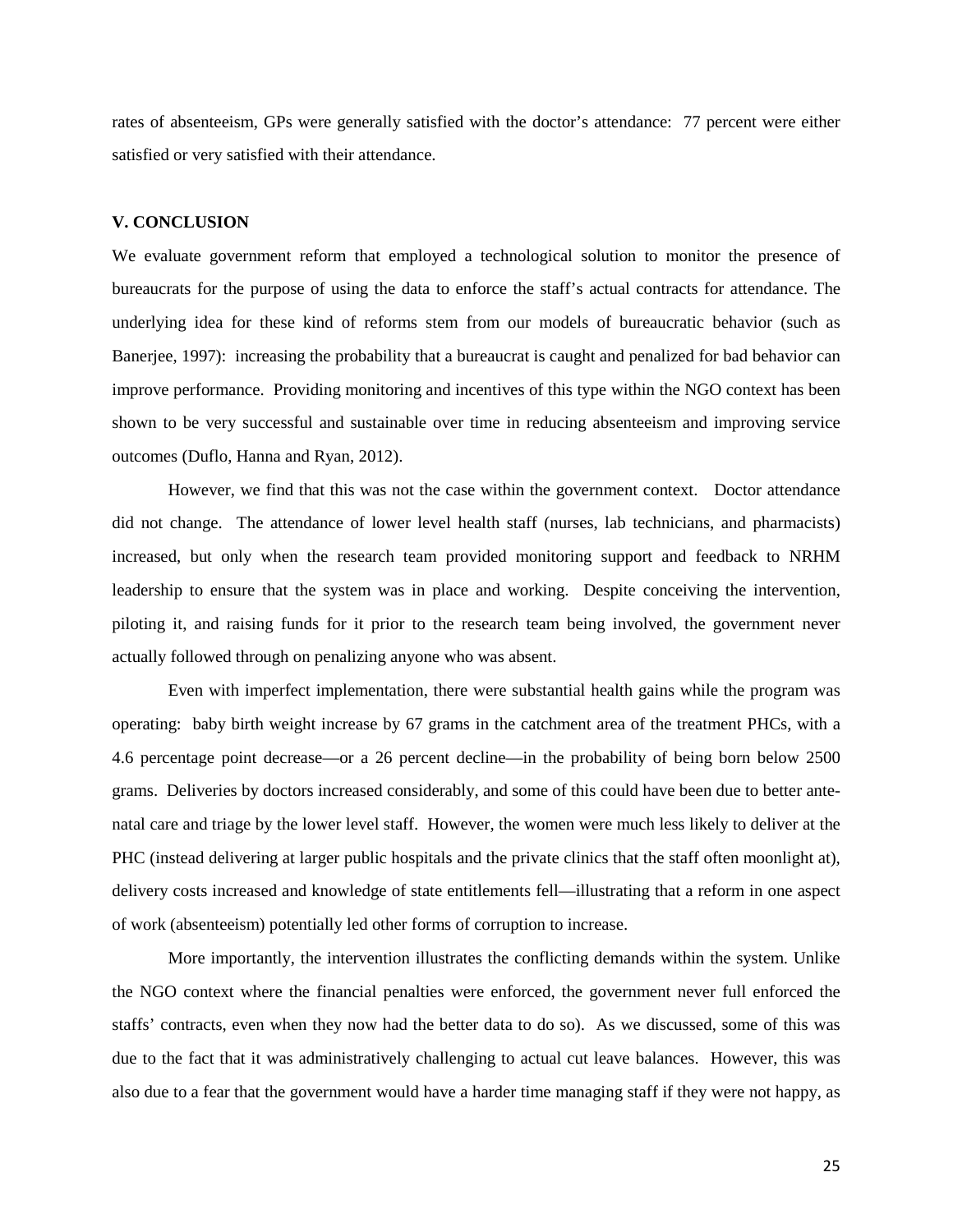well as a fear that it would be harder to retain and recruit staff given their potential opportunities in the private market. Both of these fears were not entirely unfounded.

Taken all together, the findings suggest that while improving attendance has the potential to greatly improve health outcomes, hoping that simply using innovative technology solutions to better monitor staff will not be a sustainable way to achieve these gains because the devil is in the details of the implementation of the program and effective enforcement of the incentives and penalties with minimal discretion. This naturally leads to many open research questions of how to best organize the work structure of government systems: can non-monetary aspects of the jobs be improved in ways that better incentivize staff and/or recruit those who are more intrinsically motivated? Or do we need broader reforms to how governments provide services, from changing the responsibly of remote government health centers to becoming triage centers to incentizing private health care providers to operate in remote areas?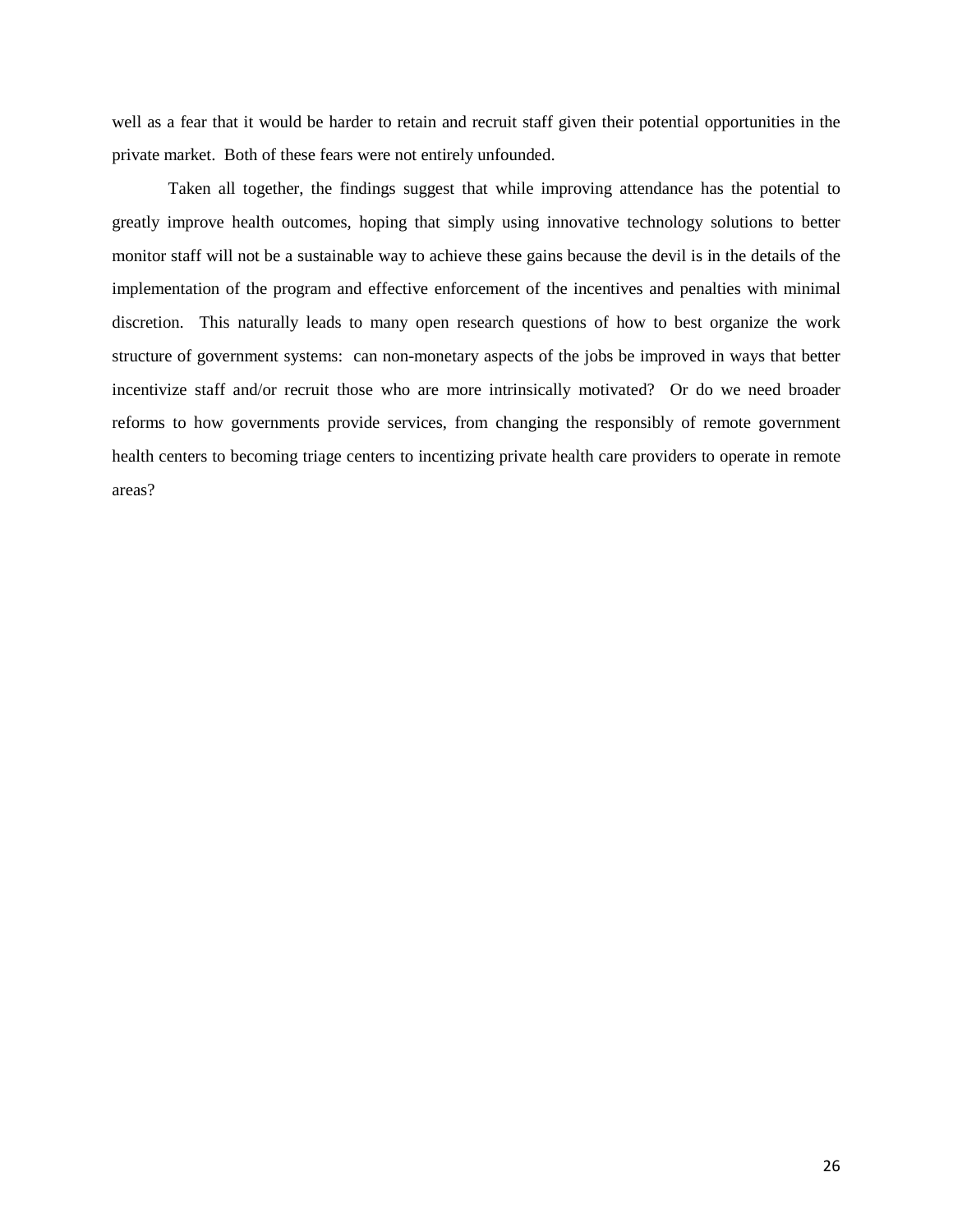## **Work Cited**

Acemoglu Daron, Simon Johnson, and James A. Robinson. 2001. "The Colonial Origins of Comparative Development: An Empirical Investigation." *The American Economic Review*, 91(5): 1369-1401

Acemoglu, Daron. 2006. "A Simple Model of Inefficient Institutions." *The Scandinavian Journal of Economics,* 108: 515–546.

Banerjee Abhijit, Raghabendra Chattopadhyay, Esther Duflo, Daniel Keniston, Nina Singh. 2012. "Can Institutions Be Reformed From Within? Evidence From A Randomized Experiment With The Rajasthan Police." National Bureau of Economic Research Working Paper 17912.

Baneriee, Abhijit, Esther Duflo, Rachel Glennerster. 2008. "Putting a Band-Aid on a Corpse: Incentives for Nurses in the Indian Public Health Care System." *Journal of the European Economic Association*, 6(2-3): 487-500.

Björkman, Martina, and Jakob Svensson. 2009. "Power to the People: Evidence from a Randomized Field Experiment on Community-Based Monitoring in Uganda." *Quarterly Journal of Economics,* 124(2): 735- 769.

Callen, Michael, Saad Gulzarz, Ali Hasanain, and Yasir Khan. 2013. "The Political Economy of Public Employee Absence: Experimental Evidence from Pakistan." MIMEO.

Devarajan Shanta, William Easterly, and Howard Pack. 2003. ["The Cartel of Good Intentions: The](http://williameasterly.files.wordpress.com/2010/08/36_easterly_cartelofgoodintentions_prp.pdf)  [Problem of Bureaucracy in Foreign Aid.](http://williameasterly.files.wordpress.com/2010/08/36_easterly_cartelofgoodintentions_prp.pdf)" *Journal of Policy Reform,* 5(4): 1-28.

Deininger, Klaus, and Aparajita Goyal. 2012. "Going digital: Credit effects of land registry computerization in India." *Journal of Development Economics,* 99: 236-243.

Duflo Esther, Michael Greenstone, Rohini Pande, and Nicholas Ryan. 2013. "Truth-telling by Third-party Auditors and the Response of Polluting Firms: Experimental Evidence from India." *Quarterly Journal of Economics,* 128(4): 1499-1545.

Duflo, Esther, Rema Hanna, and Stephen P. Ryan. 2012. "Incentives Work: Getting Teachers to Come to School." *American Economic Review*, 102(4): 1241-78.

Fujiwara, Thomas. 2013. "Voting Technology, Political Responsiveness, and Infant Health: Evidence from Brazil." [http://www.princeton.edu/~fujiwara/papers/elecvote\\_site.pdf](http://www.princeton.edu/~fujiwara/papers/elecvote_site.pdf)

Muralidharan, Karthik, Paul Niehaus and Sandip Sukhtankar. 2013. "Building State Capacity: Biometric Identification and the Delivery of Public Programs in India." MIMEO.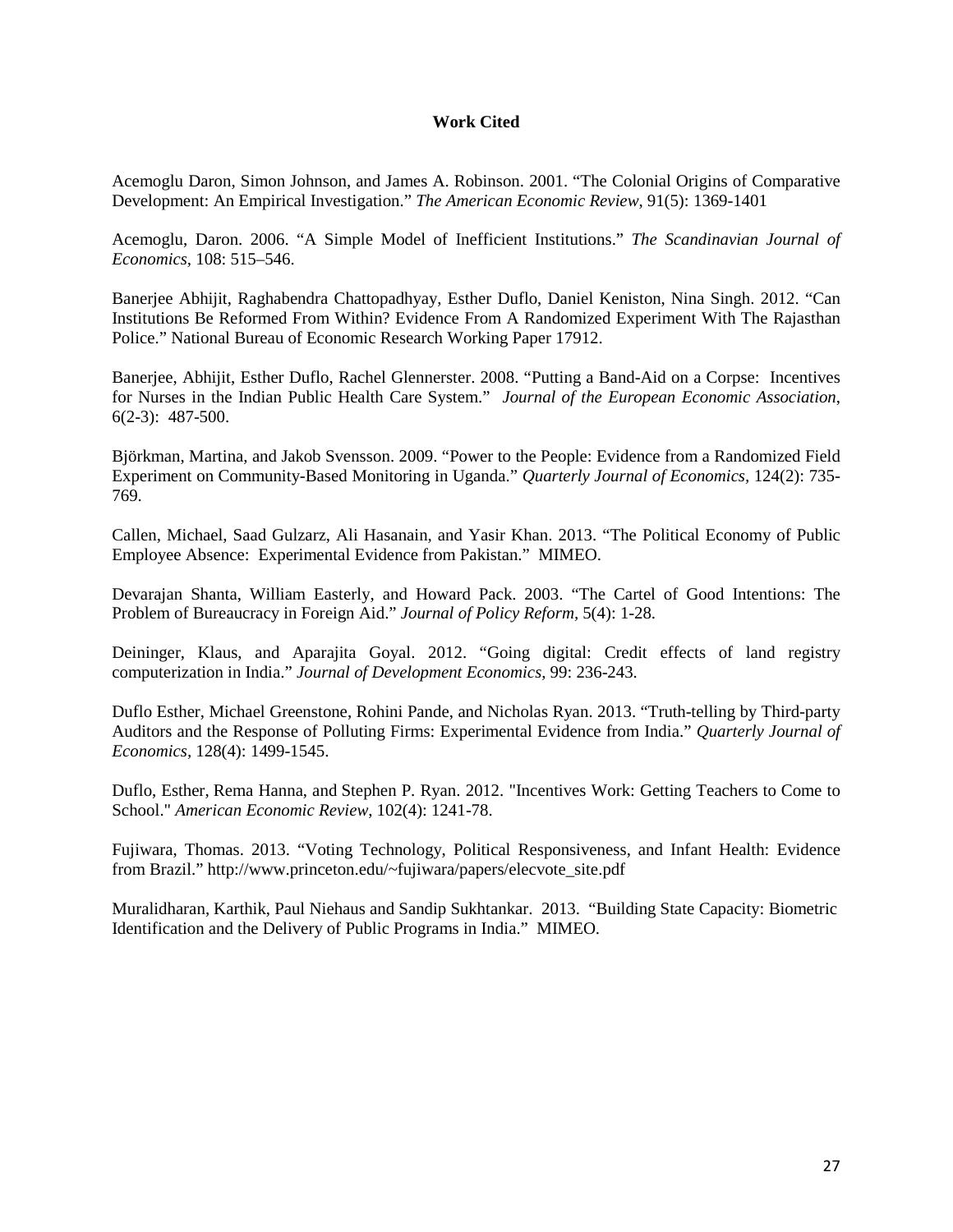

**Figure 1: Medical Information and Disease Surveillance System**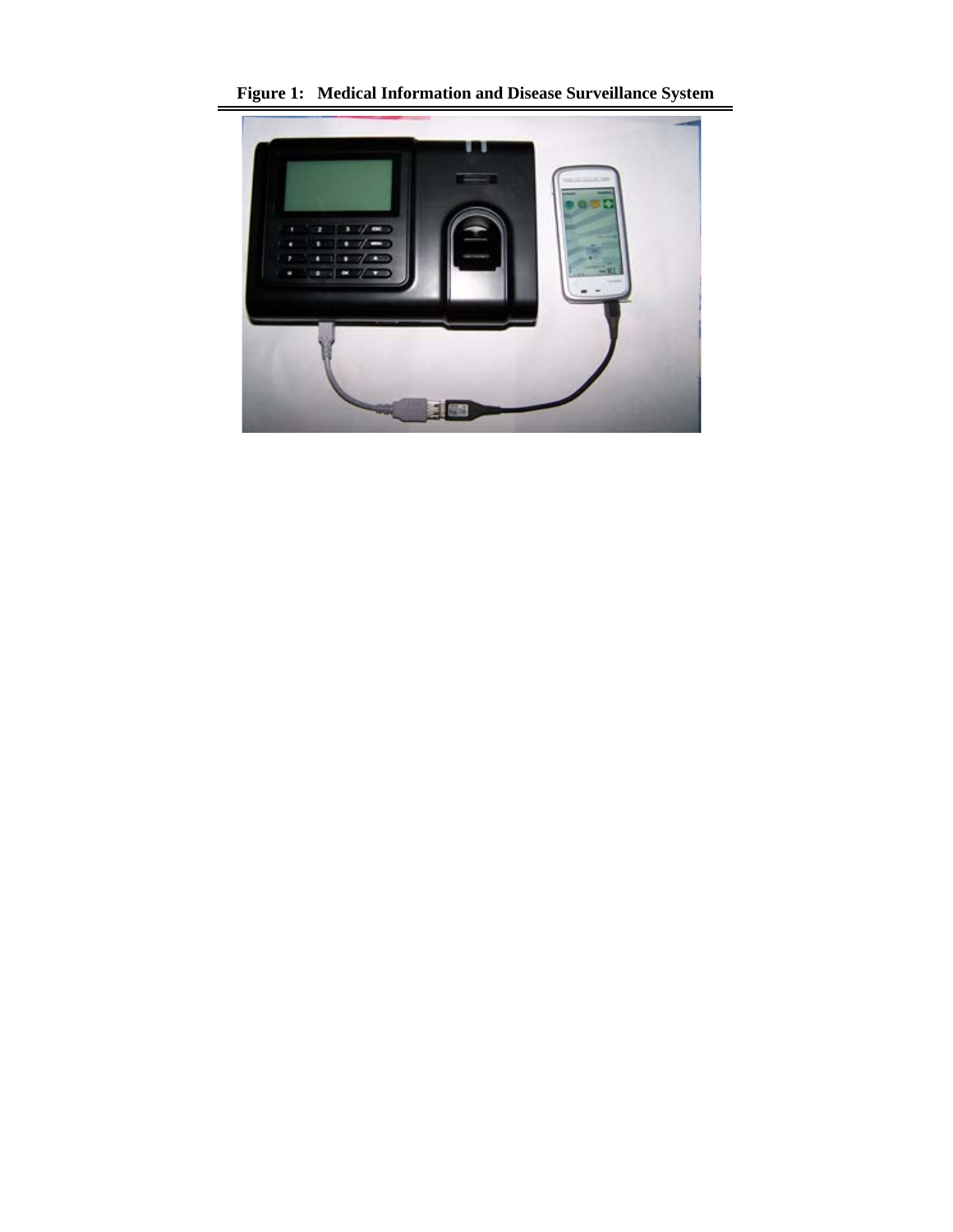|                                               | 2010         |                 |                |             |              | 2011 |   |  |       |  |              |    | 2012 |              |                     |  |    |    |         |  |  |  |   |            |             |  |  |
|-----------------------------------------------|--------------|-----------------|----------------|-------------|--------------|------|---|--|-------|--|--------------|----|------|--------------|---------------------|--|----|----|---------|--|--|--|---|------------|-------------|--|--|
|                                               | $\mathbf{A}$ | $\vert S \vert$ | $\overline{O}$ | $\mathbf N$ | $\mathbf{D}$ | IJ   | F |  | M A M |  | $\mathbf{U}$ | IJ | IA.  | <sub>S</sub> | $O \big  N \big  D$ |  | IJ | lF | M A M J |  |  |  | J | $A \mid S$ | $O \ N$ $D$ |  |  |
| Implementation                                |              |                 |                |             |              |      |   |  |       |  |              |    |      |              |                     |  |    |    |         |  |  |  |   |            |             |  |  |
| <b>Training Mysore</b>                        |              |                 |                |             |              |      |   |  |       |  |              |    |      |              |                     |  |    |    |         |  |  |  |   |            |             |  |  |
| <b>Implementation Mysore</b>                  |              |                 |                |             |              |      |   |  |       |  |              |    |      |              |                     |  |    |    |         |  |  |  |   |            |             |  |  |
| <b>Training Other Districts</b>               |              |                 |                |             |              |      |   |  |       |  |              |    |      |              |                     |  |    |    |         |  |  |  |   |            |             |  |  |
| All Other Districts                           |              |                 |                |             |              |      |   |  |       |  |              |    |      |              |                     |  |    |    |         |  |  |  |   |            |             |  |  |
| <b>Subdistrict Officer Refresher Training</b> |              |                 |                |             |              |      |   |  |       |  |              |    |      |              |                     |  |    |    |         |  |  |  |   |            |             |  |  |
| Video Conferences                             |              |                 |                |             |              |      |   |  |       |  |              |    |      |              |                     |  |    |    |         |  |  |  |   |            |             |  |  |
|                                               |              |                 |                |             |              |      |   |  |       |  |              |    |      |              |                     |  |    |    |         |  |  |  |   |            |             |  |  |
| Surveys                                       |              |                 |                |             |              |      |   |  |       |  |              |    |      |              |                     |  |    |    |         |  |  |  |   |            |             |  |  |
| <b>Baseline 1</b>                             |              |                 |                |             |              |      |   |  |       |  |              |    |      |              |                     |  |    |    |         |  |  |  |   |            |             |  |  |
| <b>Baseline 2</b>                             |              |                 |                |             |              |      |   |  |       |  |              |    |      |              |                     |  |    |    |         |  |  |  |   |            |             |  |  |
| Follow-Up 1                                   |              |                 |                |             |              |      |   |  |       |  |              |    |      |              |                     |  |    |    |         |  |  |  |   |            |             |  |  |
| Follow-Up 2                                   |              |                 |                |             |              |      |   |  |       |  |              |    |      |              |                     |  |    |    |         |  |  |  |   |            |             |  |  |
| Follow-Up 3                                   |              |                 |                |             |              |      |   |  |       |  |              |    |      |              |                     |  |    |    |         |  |  |  |   |            |             |  |  |
| Follow-Up 4                                   |              |                 |                |             |              |      |   |  |       |  |              |    |      |              |                     |  |    |    |         |  |  |  |   |            |             |  |  |
| Follow-Up 5                                   |              |                 |                |             |              |      |   |  |       |  |              |    |      |              |                     |  |    |    |         |  |  |  |   |            |             |  |  |
| Follow-Up 6                                   |              |                 |                |             |              |      |   |  |       |  |              |    |      |              |                     |  |    |    |         |  |  |  |   |            |             |  |  |
| Follow-Up 7                                   |              |                 |                |             |              |      |   |  |       |  |              |    |      |              |                     |  |    |    |         |  |  |  |   |            |             |  |  |
| Endline                                       |              |                 |                |             |              |      |   |  |       |  |              |    |      |              |                     |  |    |    |         |  |  |  |   |            |             |  |  |

**Figure 2: Project Timeline**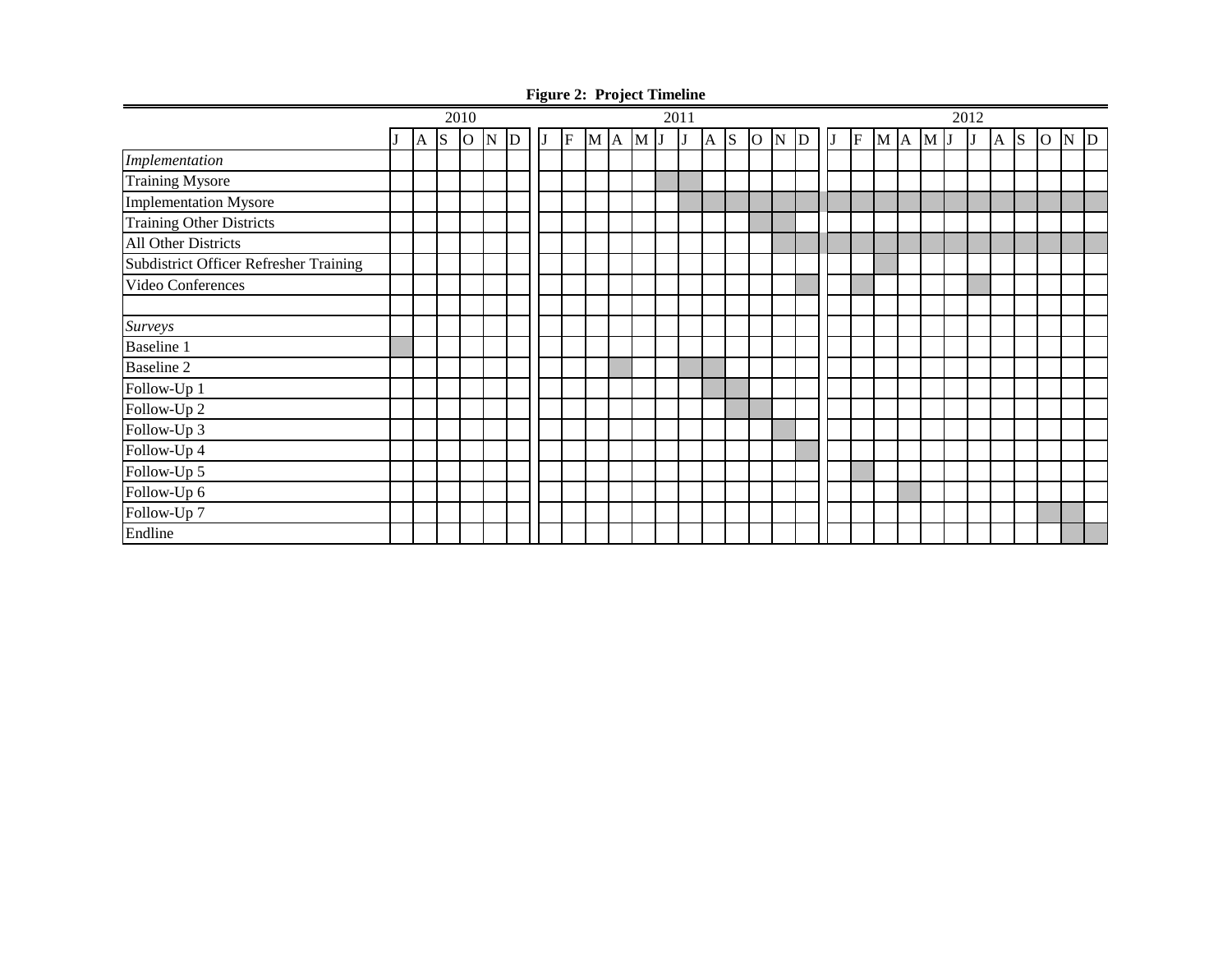**Figure 3: Presence by Follow-Up Round** 







Note: These figures plot attendance rates for the treatment and control groups by follow-up round, net of sub-district fixed effects.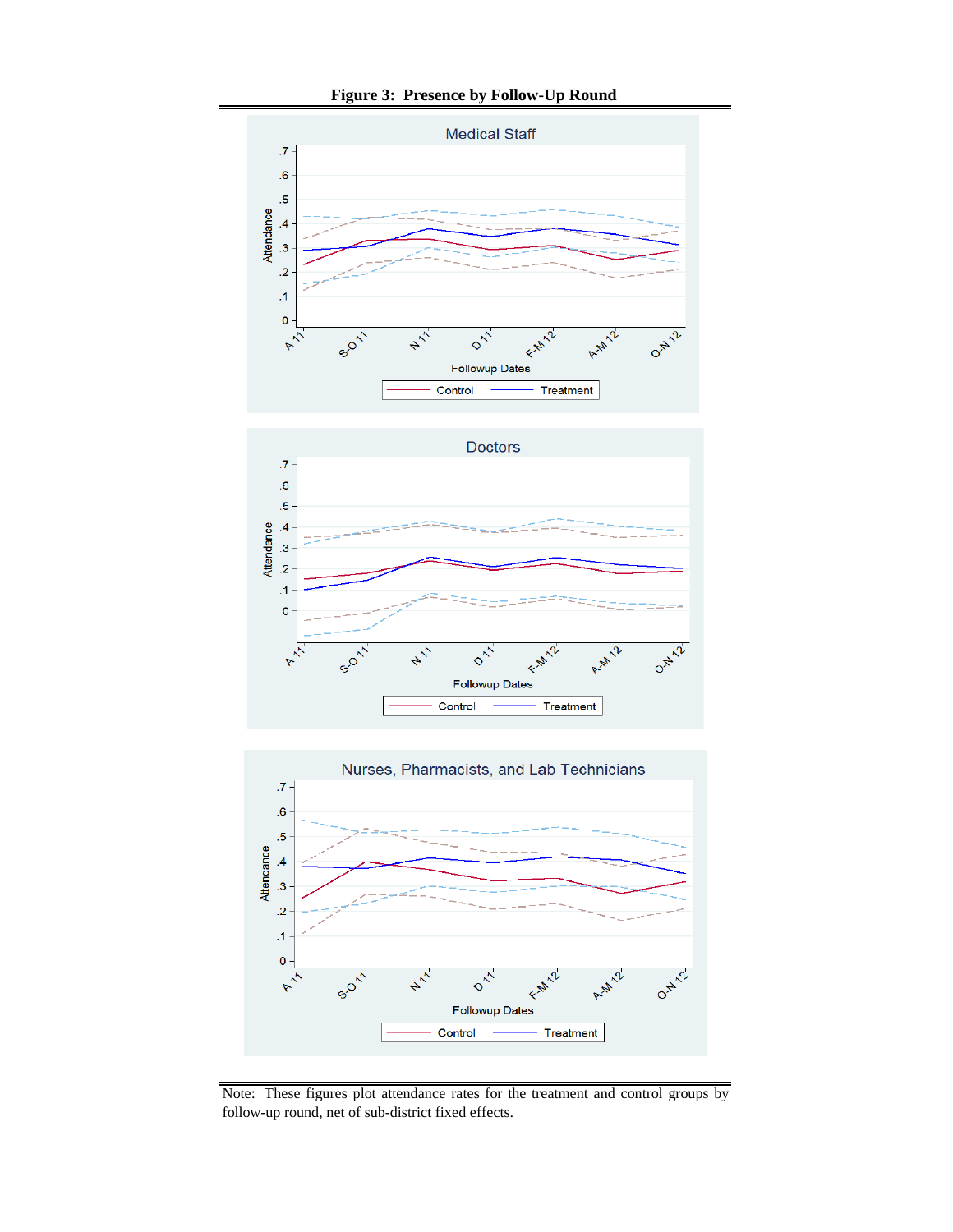

**Figure 4: Presence by Time of Day**





Note: These figures plot attendance rates for the treatment and control groups by time of day, net of sub-district fixed effects.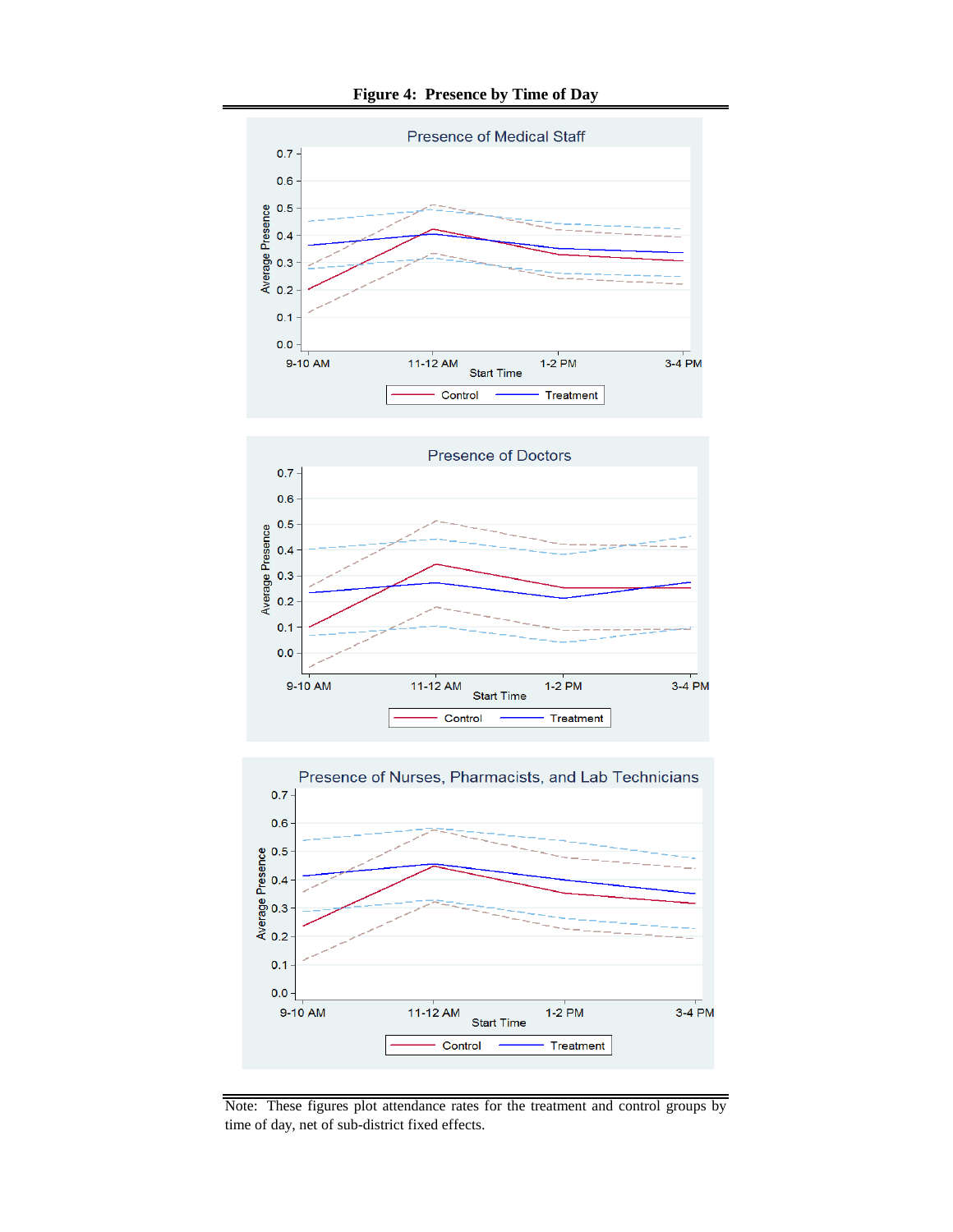**Figure 5: Event Study for Video Conferences on Attendance**



Note: The figure above represents a regression of daily attendance (as measured by the IMIDSS system) on 20 dummy variables (in sets of three days) of time before and after the three video conferences (relative to days that were not within two months of the video conferences). We control for day of the week, month of the year, whether a random check was conducted on that day at the PHC, and subdistrict fixed effects. The dotted lines represent 95% confidence interval around the coefficients; the standard errors are clustered by PHC.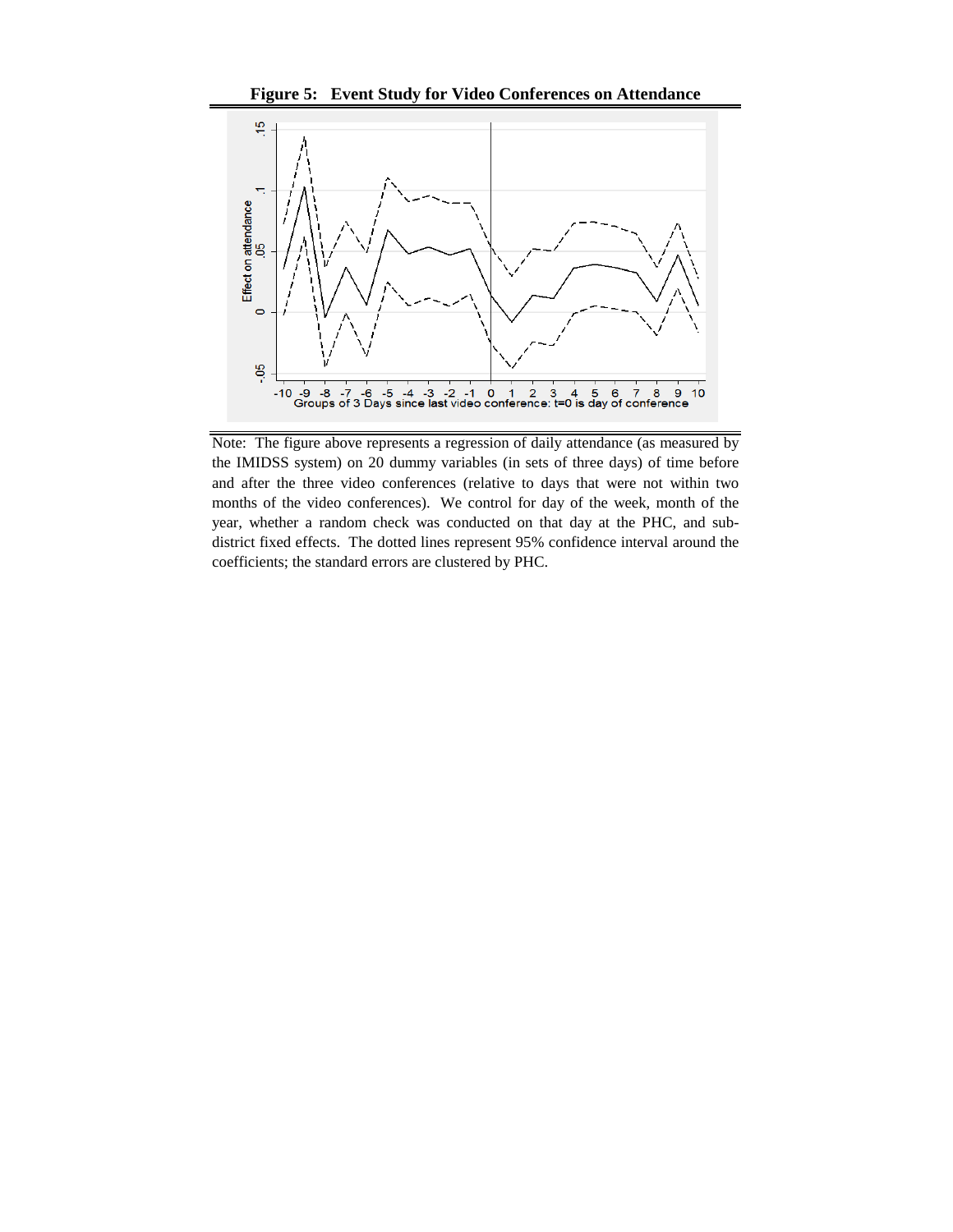| <b>Table 1: Descriptive Baseline Statistics</b> |       |       |      |  |  |  |  |
|-------------------------------------------------|-------|-------|------|--|--|--|--|
|                                                 | Mean  | Std   | N    |  |  |  |  |
|                                                 | (1)   | (2)   | (3)  |  |  |  |  |
| Panel A. Facility Survey, July 2010             |       |       |      |  |  |  |  |
| PHC Open 24 x7                                  | 0.39  | 0.49  | 323  |  |  |  |  |
| Number of Villages Served                       | 13.23 | 10.21 | 310  |  |  |  |  |
| Number of Patients Seen Daily                   | 66.55 | 40.21 | 321  |  |  |  |  |
| Doctor Vacant                                   | 0.20  | 0.40  | 322  |  |  |  |  |
| <b>Staff Nurse Vacant</b>                       | 0.15  | 0.36  | 320  |  |  |  |  |
| <b>Pharmacist Vacant</b>                        | 0.37  | 0.48  | 321  |  |  |  |  |
| Lab Technician Vacant                           | 0.13  | 0.34  | 321  |  |  |  |  |
| Panel B: Presence, July 2010                    |       |       |      |  |  |  |  |
| All Staff                                       | 0.46  | 0.50  | 2027 |  |  |  |  |
| <b>Medical Staff</b>                            | 0.46  | 0.50  | 1154 |  |  |  |  |
| Doctor                                          | 0.40  | 0.49  | 336  |  |  |  |  |
| Nurse, Lab Technician, Pharmacist               | 0.49  | 0.50  | 818  |  |  |  |  |
| Panel C: Presence, May 2011                     |       |       |      |  |  |  |  |
| All Staff                                       | 0.40  | 0.49  | 2139 |  |  |  |  |
| <b>Medical Staff</b>                            | 0.41  | 0.49  | 1221 |  |  |  |  |
| Doctor                                          | 0.32  | 0.47  | 359  |  |  |  |  |
| Nurse, Lab Technician, Pharmacist               | 0.45  | 0.50  | 862  |  |  |  |  |

Note: This table provides sample statistics from the baseline survey. The data presented in Panel A come from a facility survey that we conducted in 2010, while the data presented in Panels B and C come from the surprise random checks on the primary health centers. A post is vacant if there is at least one sanctioned position that is vacant at the time of survey.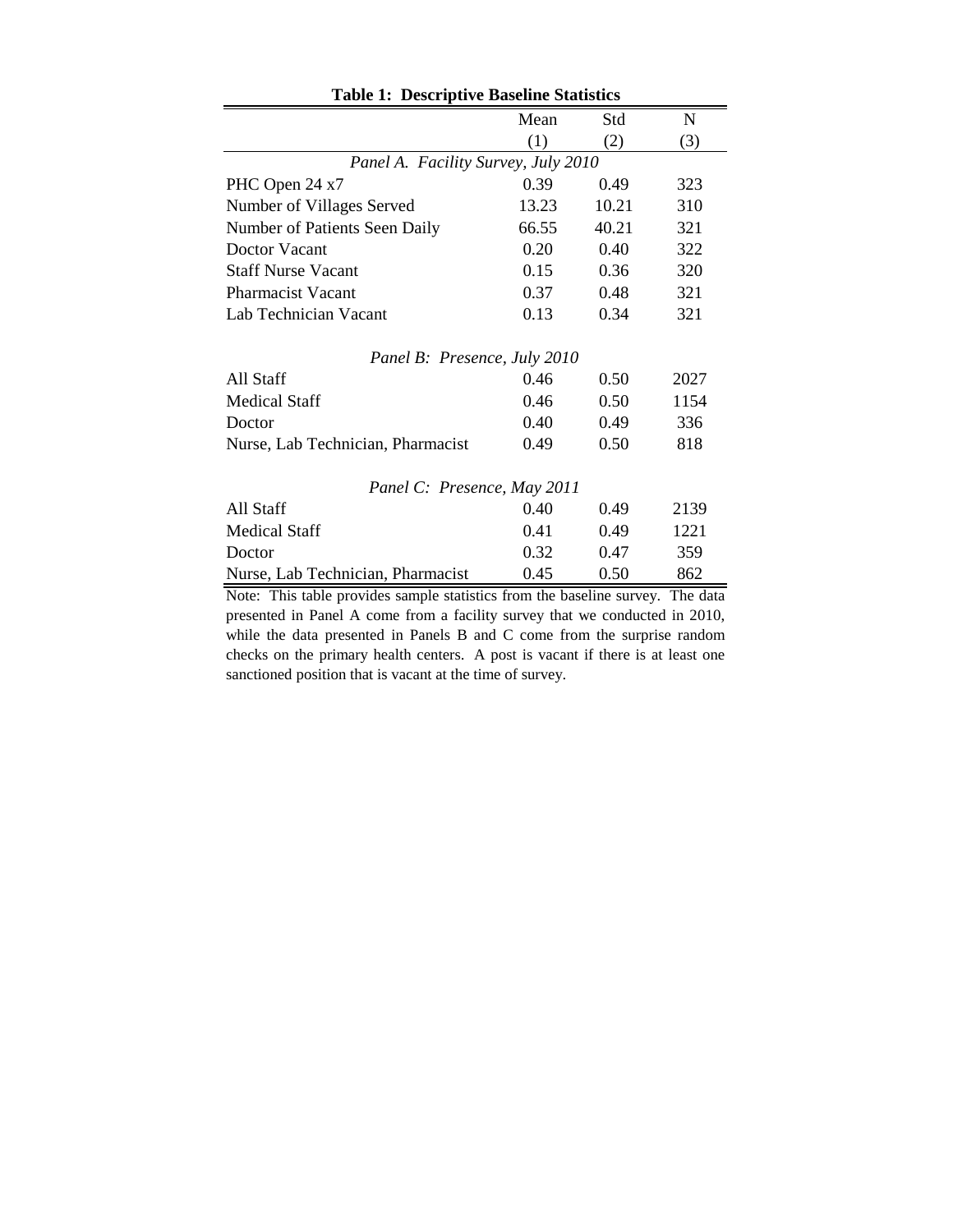| $14000$ $\mu$ , $140$ $\mu$ , $0.1$ $\sigma$ $0.0001$ $\sigma$ $0.0001$ |                            |      |     |  |  |  |  |
|-------------------------------------------------------------------------|----------------------------|------|-----|--|--|--|--|
|                                                                         | Data Source                | Mean |     |  |  |  |  |
|                                                                         |                            | (2)  | (3) |  |  |  |  |
| PHC received device and mobile phone                                    | Random Check               | 0.99 | 572 |  |  |  |  |
| Device and mobile phone both currently functioning                      | Random Check               | 0.66 | 598 |  |  |  |  |
| Data successfully transferred the day before the random check           | Random Check               | 0.67 | 566 |  |  |  |  |
| Data was sent on the data prior to the random check                     | <b>Administrative Data</b> | 0.82 | 572 |  |  |  |  |

## **Table 2: Was the System Received and Used?**

Note: This table provides information on the receipt and use of the IMIDSS system from both the random checks and the administrative data.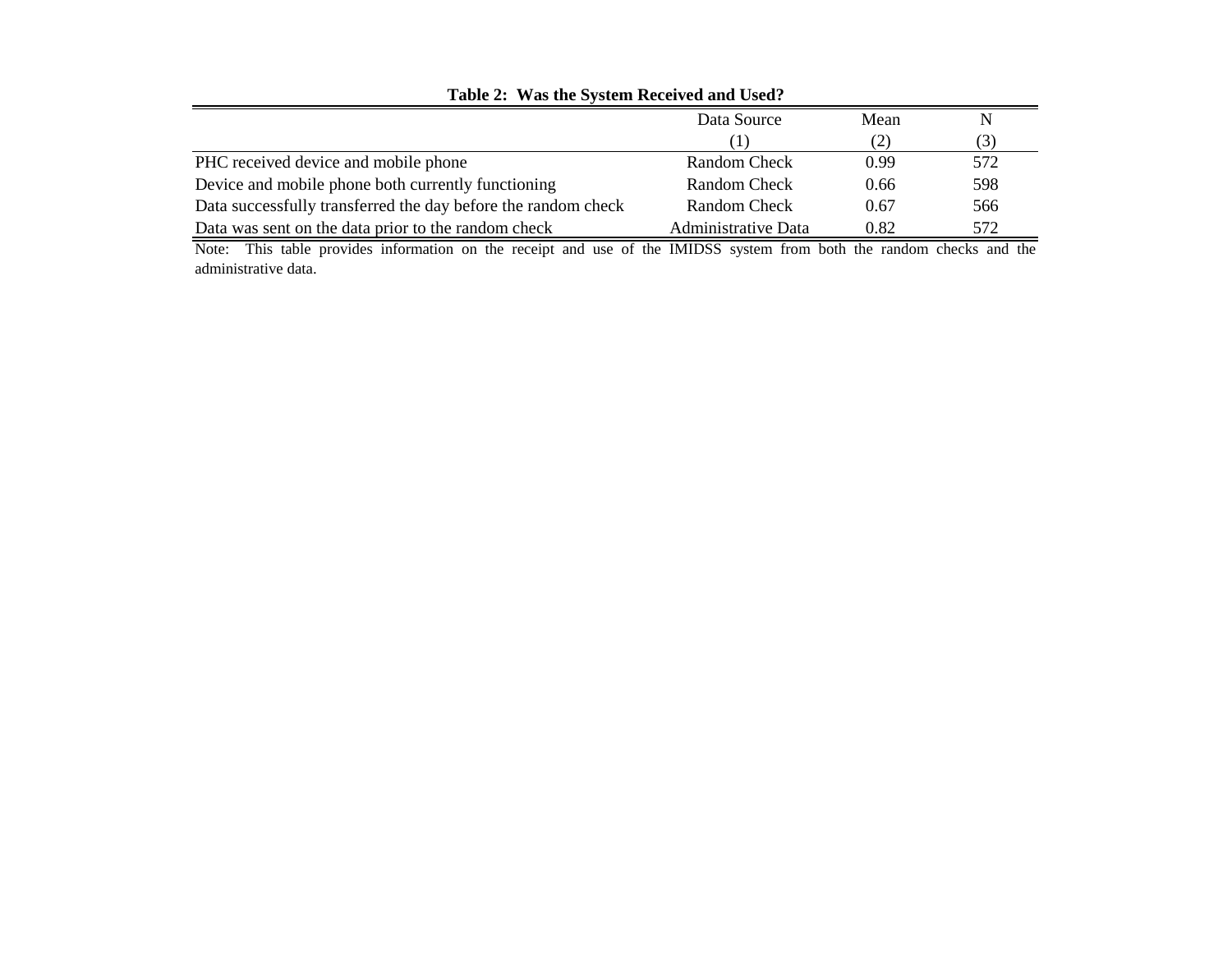|                     |            |                      |                | Nurse, Lab  | Indicator for   |
|---------------------|------------|----------------------|----------------|-------------|-----------------|
|                     |            |                      |                | Technician, | Doctor or Nurse |
|                     | All Staff  | <b>Medical Staff</b> | <b>Doctors</b> | Pharmacist  | Presence        |
|                     | (1)        | (2)                  | (3)            | (4)         | (5)             |
| Treat               | $0.0343**$ | $0.0549***$          | 0.0139         | $0.0725***$ | 0.0112          |
|                     | (0.0137)   | (0.0165)             | (0.0264)       | (0.0194)    | (0.0384)        |
| Baseline Value      | $0.230***$ | $0.144***$           | 0.0315         | $0.168***$  | $-0.0929$       |
|                     | (0.0173)   | (0.0213)             | (0.0358)       | (0.0258)    | (0.129)         |
| <b>Observations</b> | 8,084      | 4,659                | 1,363          | 3,296       | 1,440           |
| Control Group Mean  | 0.396      | 0.373                | 0.309          | 0.401       | 0.573           |

**Table 3: Reduced Form Effect on Attendance (Random Checks)**

Note: This table provides the reduced form effect of belonging to a treatment PHC on attendance, by type of staff member. In Columns 1 to 4, an observation is an individual staff member and the outcome is a dummy variable that indicates whether that staff member was present; in Column 5, an observation is a PHC and the outcome is a dummy variable for whether at least one nurse or doctor is present. All regressions are estimated by OLS, include a baseline control and sub-district fixed effects, and are clustered by primary health center. If the baseline value is missing, we assign the average baseline attendance and include a dummy variable for when the baseline value was imputed. \*\*\*  $p<0.01$ , \*\*  $p<0.05$ , \*  $p<0.1$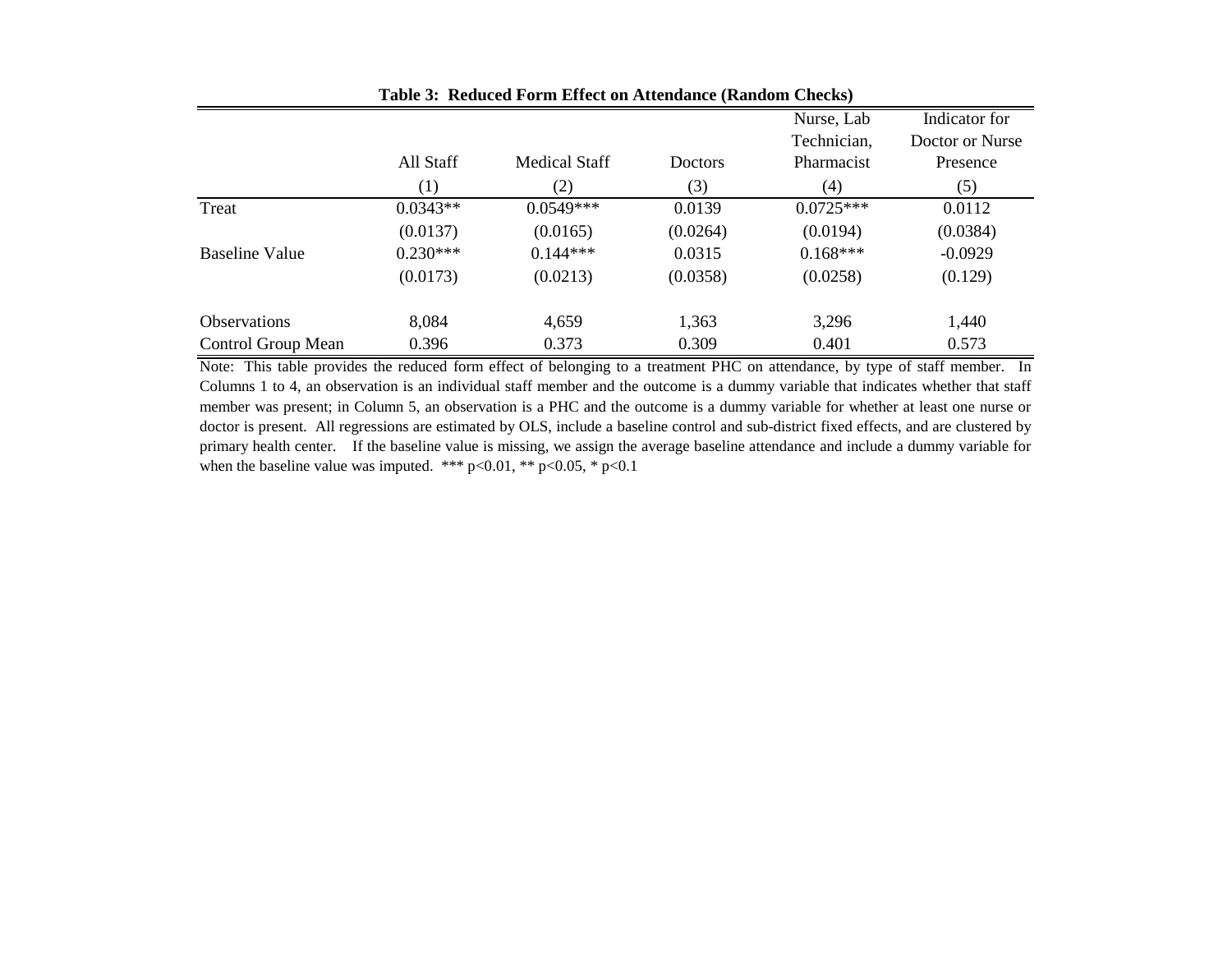|                     | <b>Birth Outcomes</b> |            | <b>Antenatal Care</b> |                 |                  |  |  |  |
|---------------------|-----------------------|------------|-----------------------|-----------------|------------------|--|--|--|
|                     |                       |            |                       |                 | Received at      |  |  |  |
|                     |                       |            |                       | Received at     | least 100 IFA    |  |  |  |
|                     | Birth Weight          | Low Birth  | Number of ante-       | least 2 tetanus | tablets or 2 IFA |  |  |  |
|                     | (Grams)               | Weight     | natal check-ups       | shots           | bottles          |  |  |  |
|                     | (1)                   | (2)        | (3)                   | (4)             | (5)              |  |  |  |
| Treat               | $66.85*$              | $-0.0462*$ | $-0.00938$            | 0.0295          | $0.106**$        |  |  |  |
|                     | (38.21)               | (0.0272)   | (0.235)               | (0.0247)        | (0.0410)         |  |  |  |
| <b>Observations</b> | 778                   | 778        | 762                   | 783             | 782              |  |  |  |
| Control Group Mean  | 2828                  | 0.177      | 6.271                 | 0.863           | 0.392            |  |  |  |

**Table 4: Reduced Form Effect on Health Care Delivery (Pregnancy Survey)**

Note: This table provides the reduced form effect of belonging to a treatment PHC on birth outcomes and antenatal care. All regressions are estimated by OLS, include sub-district fixed effects, and are clustered by primary health center. IFA stands for Iron Folic Acid Tablets. \*\*\* p<0.01, \*\* p<0.05, \* p<0.1.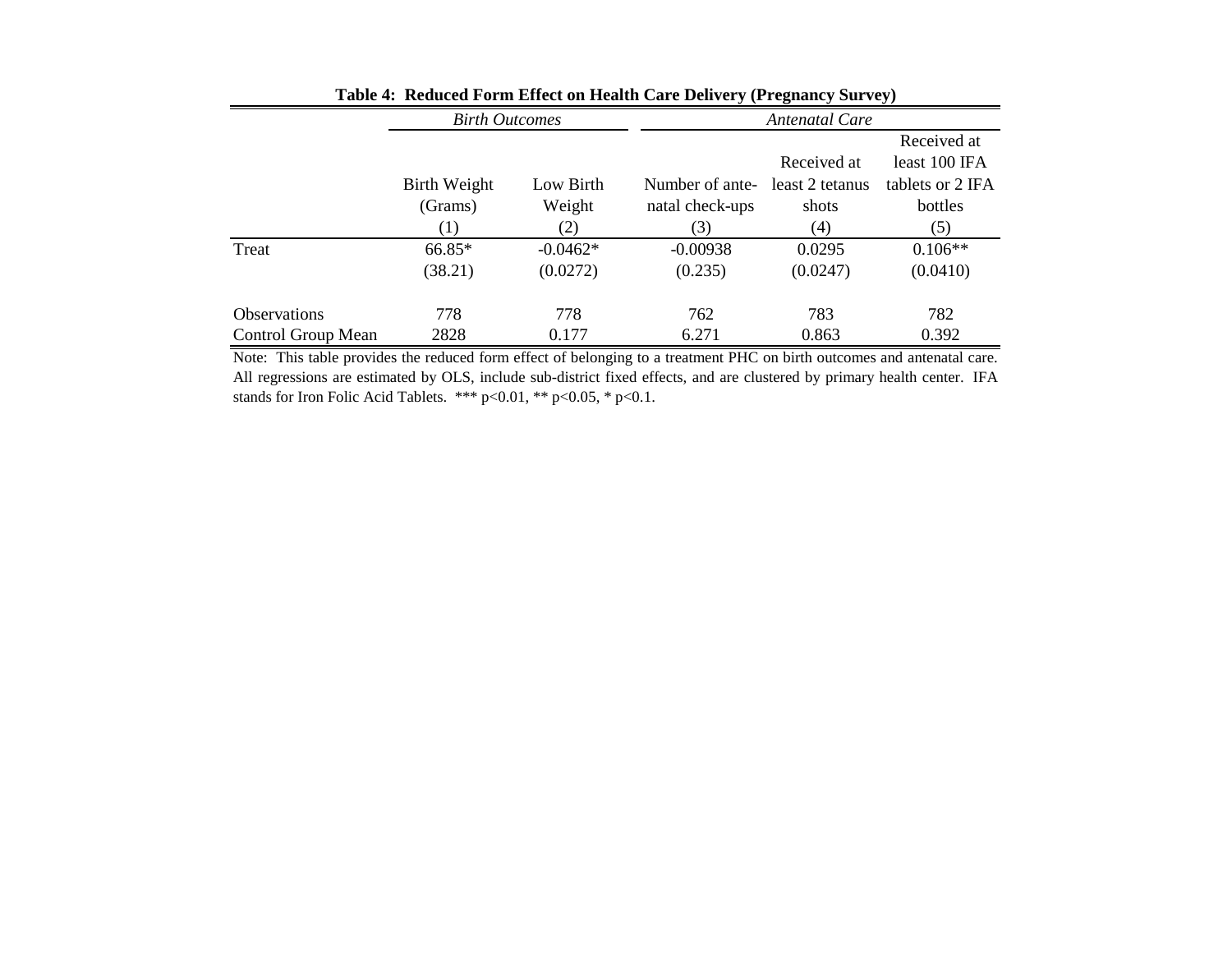|                     |            | Who performed delivery? |            | Delivery Location |             |             |              |              |          |  |  |  |
|---------------------|------------|-------------------------|------------|-------------------|-------------|-------------|--------------|--------------|----------|--|--|--|
|                     |            |                         |            |                   |             |             | Large Public |              |          |  |  |  |
|                     |            |                         |            |                   | NGO or Sub- |             | or Private   | Large Public | Private  |  |  |  |
|                     | Doctor     | <b>Nurse</b>            | Other      | Home              | center      | <b>PHC</b>  | Hospital     | Hospital     | Hospital |  |  |  |
|                     | (1)        | (2)                     | (3)        | (4)               | (5)         | (6)         | (7)          | (8)          | (9)      |  |  |  |
| Treat               | $0.0801**$ | $-0.0479$               | $-0.0322*$ | $-0.0259**$       | 0.00347     | $-0.0792**$ | $0.102***$   | 0.0526       | 0.0490   |  |  |  |
|                     | (0.0362)   | (0.0367)                | (0.0164)   | (0.0114)          | (0.0100)    | (0.0351)    | (0.0373)     | (0.0401)     | (0.0327) |  |  |  |
| <b>Observations</b> | 783        | 783                     | 783        | 775               | 775         | 775         | 775          | 775          | 775      |  |  |  |
| Control Group Mean  | 0.501      | 0.437                   | 0.0617     | 0.0350            | 0.0189      | 0.288       | 0.658        | 0.434        | 0.224    |  |  |  |

**Table 5A: Reduced Form Effect on Type of Delivery (Pregnancy Survey)**

Note: This table provides the reduced form effect of belonging to a treatment PHC on type of delivery. All regressions are estimated by OLS, include sub-district fixed effects, and are clustered by primary health center. \*\*\*  $p<0.01$ , \*\*  $p<0.05$ , \*  $p<0.1$ .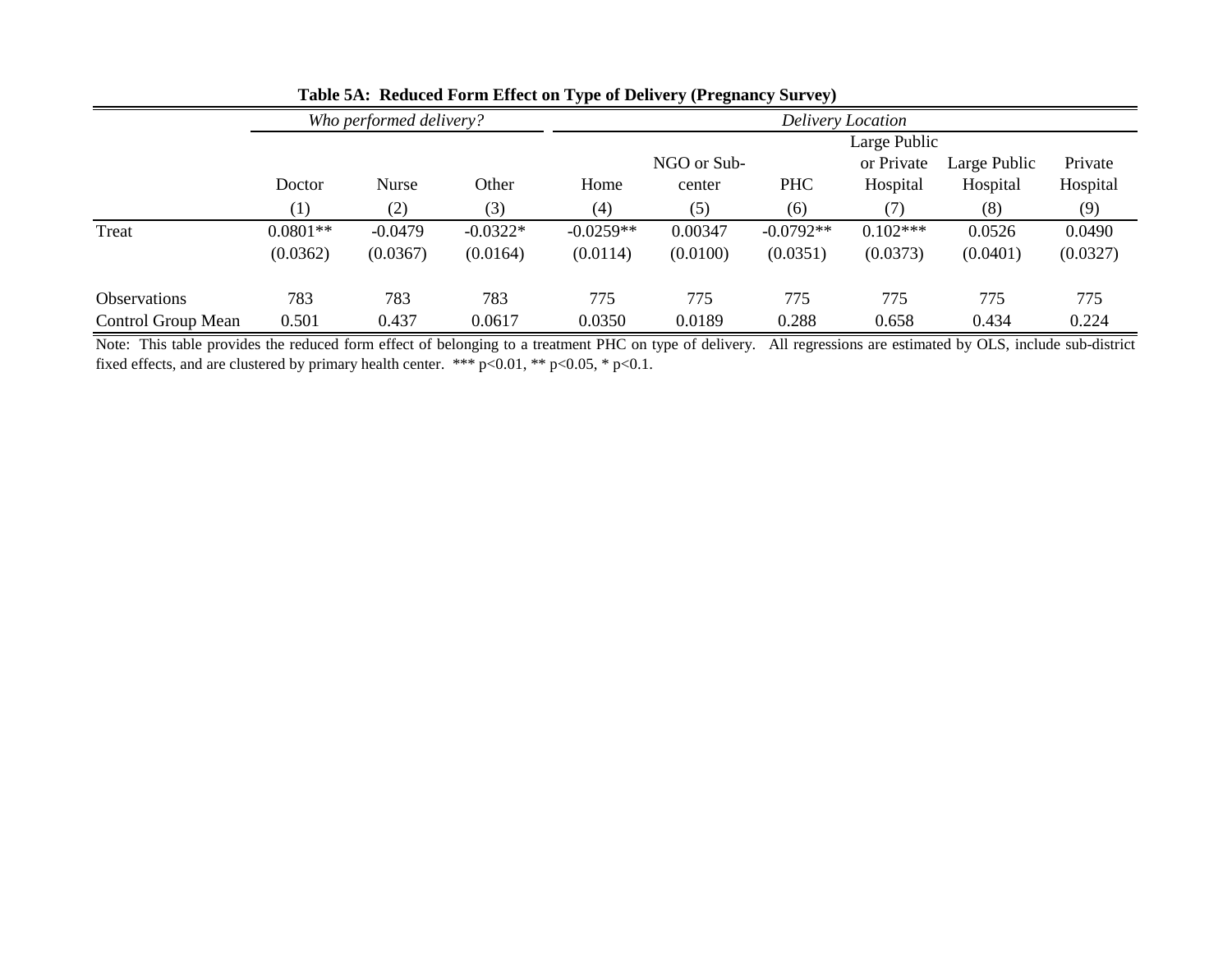|                     |                              | Standardized Satisfaction Index |            | Entitlements |          |
|---------------------|------------------------------|---------------------------------|------------|--------------|----------|
|                     | <b>Staff</b><br>Availability | <b>Staff Quality</b>            | Log (Cost) | Knowledge    | Received |
|                     |                              | (2)                             | (3)        | (4)          | (5)      |
| Treat               | $-0.144*$                    | $-0.0421$                       | $0.789***$ | $-0.188***$  | $-0.131$ |
|                     | (0.0777)                     | (0.0882)                        | (0.215)    | (0.0557)     | (0.0802) |
| <b>Observations</b> | 775                          | 773                             | 775        | 785          | 785      |
| Control Group Mean  | 0.0894                       | 0.0349                          | 6.810      | 2.834        | 1.861    |

**Table 5B: Reduced Form Effect on Satisfaction and Costs (Pregnancy Survey)**

Note: This table provides the reduced form effect of belonging to a treatment PHC on patient satisfaction, delivery cost, and entitlements. All regressions are estimated by OLS, include sub-district fixed effects, and are clustered by primary health center. The satisfaction variables range from 1 ("very dissatisfied") and 4 ("very satisfied"); we standardized these varaibles and averaged them by category. The entitlements are the state programs that women are entitled to upon delivery, regardless of delivery location. \*\*\* p<0.01, \*\* p<0.05, \* p<0.1.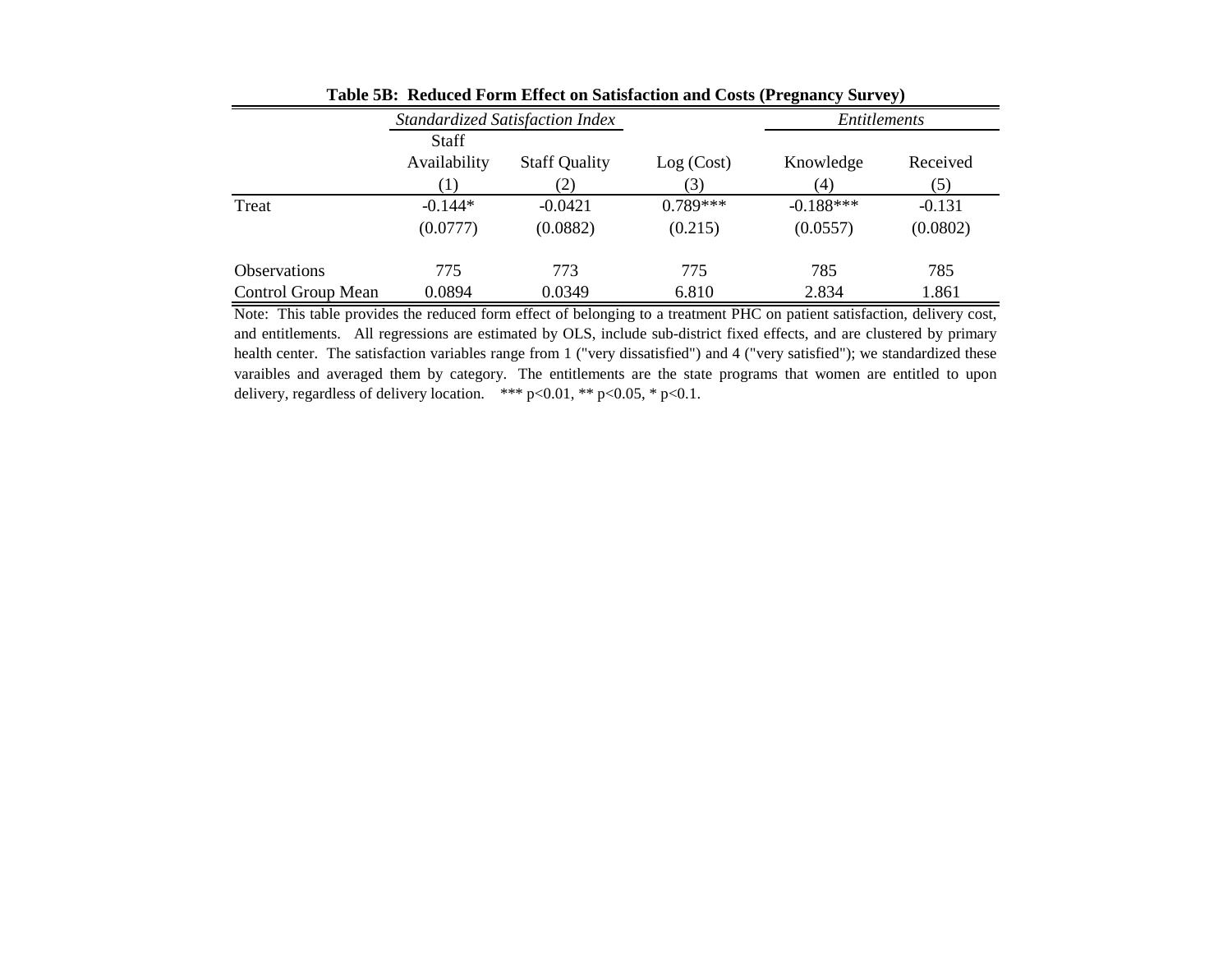|                                                   | Means     |         |            |
|---------------------------------------------------|-----------|---------|------------|
|                                                   | Treatment | Control | Difference |
|                                                   | (1)       | (2)     | (3)        |
| PHC received monthly attendance report            | 0.53      |         |            |
|                                                   | [0.50]    |         |            |
|                                                   | 515       |         |            |
| Staff leave accounts updated based on report      | 0.47      |         |            |
|                                                   | [0.50]    |         |            |
|                                                   | 502       |         |            |
| Faced problem with PHC staff in last three months | 0.19      | 0.13    | 0.032      |
|                                                   | [0.39]    | [0.34]  | (0.048)    |
|                                                   | 108       | 151     | 259        |
| Issued show cause notice in the last three months | 0.07      | 0.09    | $-0.021$   |
|                                                   | [0.26]    | [0.28]  | (0.032)    |
|                                                   | 108       | 151     | 259        |
| Dismissals                                        | 0.05      | 0.09    | $-0.067$   |
|                                                   | [0.28]    | [0.43]  | (0.045)    |
|                                                   | 141       | 182     | 323        |

# **Table 6: Management of PHC by Doctors**

Note: This table provides information on how doctors manage the PHC staff and enforce disciplinary rules.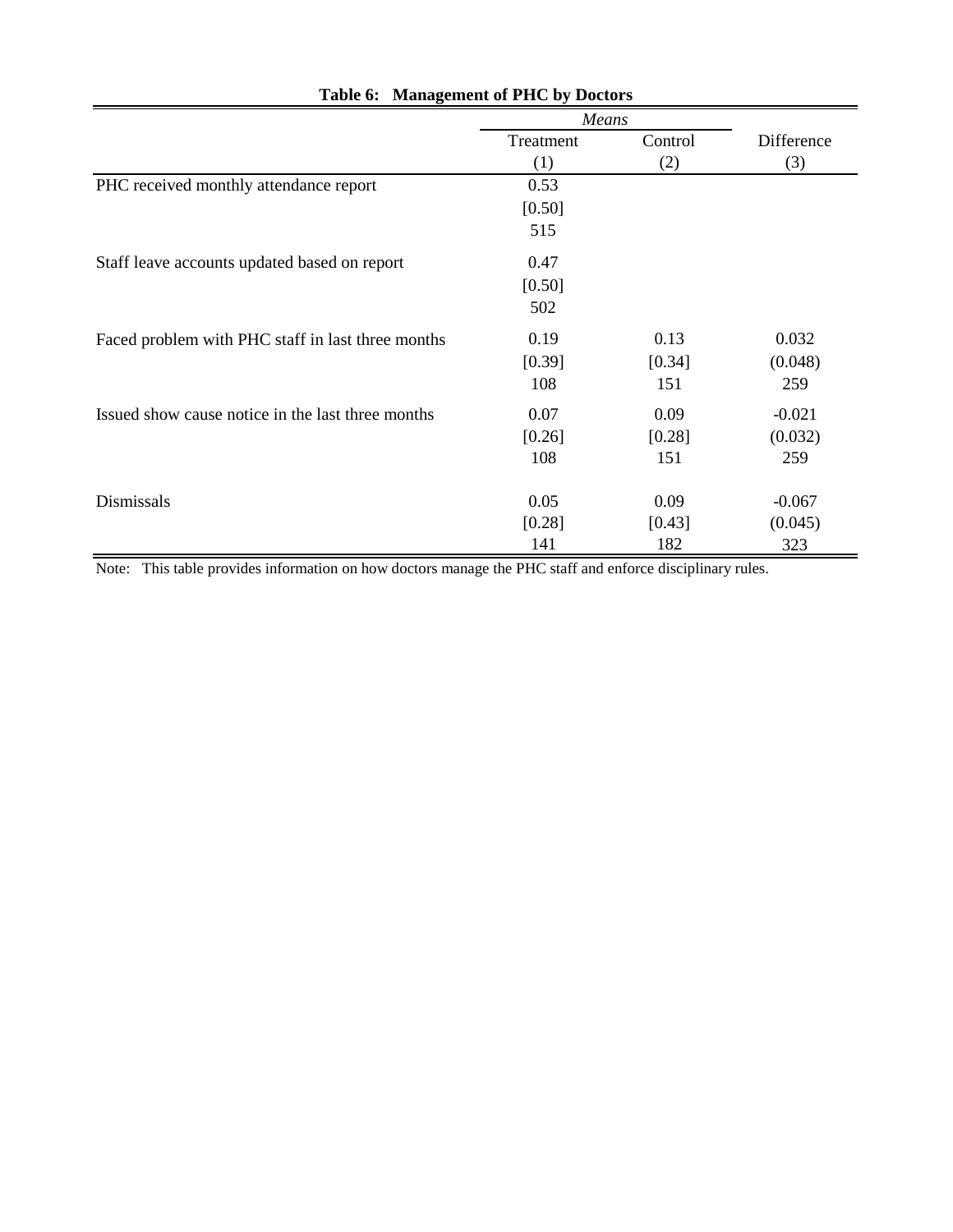|                    |              |             |              |                 | <b>Table 7: Staff Satisfaction Measures</b>            |                    |           |            |              |               |                  |                           |
|--------------------|--------------|-------------|--------------|-----------------|--------------------------------------------------------|--------------------|-----------|------------|--------------|---------------|------------------|---------------------------|
|                    |              |             |              |                 | Doctors and Nurses                                     |                    |           |            |              |               | <b>Doctors</b>   |                           |
|                    |              |             | Condition of |                 |                                                        | Opportunities      |           |            |              | Power or      |                  | Attendance of Performance |
|                    |              |             | PHC Building |                 |                                                        | for                |           | Weekly     |              | Authority for | <b>PHC</b> staff | of PHC staff              |
|                    | Overall Work | Location of | and          | Salary and      |                                                        | Professional       |           | Holidays   | Appreciation | Managing      | who report to    | who report to             |
|                    | Environment  | <b>PHC</b>  | Equipment    | <b>Benefits</b> | <b>Job Stability</b>                                   | Growth             | Work Load | Given      | by community | PHC           | you              | you                       |
|                    | (1)          | (2)         | (3)          | (4)             | (5)                                                    | (6)                | (7)       | (8)        | (9)          | (10)          | (11)             | (12)                      |
|                    |              |             |              |                 |                                                        | Panel A. All Staff |           |            |              |               |                  |                           |
| Treat              | $-0.0374$    | $-0.0610**$ | $-0.00778$   | $-0.0378$       | 0.0471                                                 | 0.0134             | 0.0374    | $-0.109**$ | $-0.0309$    | $-0.103**$    | 0.0586           | $-0.0174$                 |
|                    | (0.0298)     | (0.0309)    | (0.0420)     | (0.0488)        | (0.0332)                                               | (0.0482)           | (0.0455)  | (0.0475)   | (0.0205)     | (0.0450)      | (0.0361)         | (0.0381)                  |
| Observations       | 439          | 437         | 439          | 438             | 433                                                    | 424                | 437       | 436        | 434          | 259           | 259              | 259                       |
| Control Group Mean | 0.912        | 0.922       | 0.773        | 0.583           | 0.855                                                  | 0.632              | 0.643     | 0.668      | 0.976        | 0.883         | 0.911            | 0.911                     |
|                    |              |             |              |                 | Panel B. Only Staff who Joined Prior to Implementation |                    |           |            |              |               |                  |                           |
| Treat              | $-0.0402$    | $-0.0741**$ | 0.00335      | 0.0308          | 0.0219                                                 | 0.0291             | 0.0113    | $-0.0992*$ | $-0.0599**$  | $-0.0538$     | 0.0683           | $-0.0118$                 |
|                    | (0.0352)     | (0.0330)    | (0.0480)     | (0.0558)        | (0.0379)                                               | (0.0553)           | (0.0520)  | (0.0518)   | (0.0245)     | (0.0499)      | (0.0416)         | (0.0421)                  |
| Observations       | 333          | 332         | 333          | 332             | 331                                                    | 322                | 331       | 330        | 330          | 190           | 190              | 190                       |
| Control Group Mean | 0.921        | 0.941       | 0.762        | 0.593           | 0.877                                                  | 0.634              | 0.601     | 0.704      | 0.984        | 0.909         | 0.900            | 0.927                     |

Note: This table provides the reduced form effect of belonging to a treatment PHC on employee satisfaction. All regressions are estimated by OLS, include sub-district fixed effects, and are clustered by primary health center. Each outcome is a dummy variable where 1 indicates satisfied or very satisfied and 0 otherwise. All staff members that we interviewed are listed in Panel A, while we restrict the analysis to only those who joined prior to the implementation of the program in Panel B. Note: For all staff jointly (Panel A), the joint chi-sq test across the variables has a value of 31.70 with prob > chi-sq = 0.0015. For only existing staff (Panel B), the joint chi-sq test has a value of 25.11 with prob > chi-sq = 0.0143. \*\*\* p<0.01, \*\* p<0.05, \* p<0.1.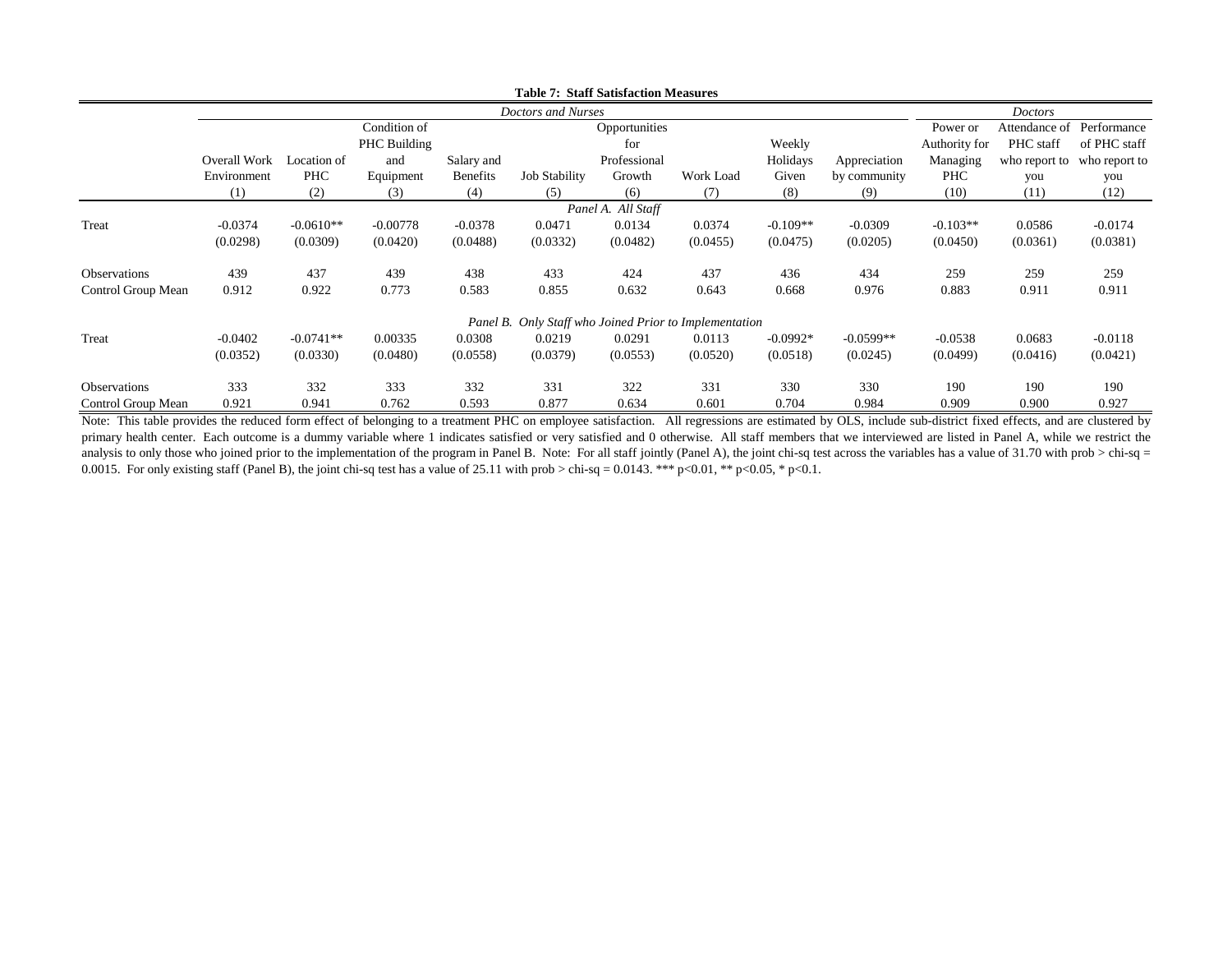|                           |           |                                                                  |           | Nurse, Lab  |
|---------------------------|-----------|------------------------------------------------------------------|-----------|-------------|
|                           |           |                                                                  |           | Technician, |
|                           | All Staff | <b>Medical Staff</b>                                             | Doctors   | Pharmacist  |
|                           | (1)       | (2)                                                              | (3)       | (4)         |
|                           |           | Panel A: Indicator Variable for Left                             |           |             |
| Treat                     | 0.0103    | $-0.0183$                                                        | $-0.0352$ | $-0.0126$   |
|                           | (0.0176)  | (0.0221)                                                         | (0.0375)  | (0.0258)    |
| <b>Control Group Mean</b> | 0.262     | 0.269                                                            | 0.340     | 0.239       |
|                           |           | Panel B: Indicator Variable for Joined After Implementaion Began |           |             |
| Treat                     | $-0.0213$ | $-0.0442**$                                                      | $-0.0316$ | $-0.0523**$ |
|                           | (0.0154)  | (0.0202)                                                         | (0.0366)  | (0.0215)    |
| Control Group Mean        | 0.185     | 0.191                                                            | 0.222     | 0.178       |
| Observations              | 3,037     | 1,772                                                            | 514       | 1,258       |
|                           |           | Panel C: Number of staff at each followup                        |           |             |
| Treat                     | $-0.0941$ | $-0.122$                                                         | $-0.0115$ | $-0.116*$   |
|                           | (0.113)   | (0.0767)                                                         | (0.0429)  | (0.0623)    |
| Observations              | 1,361     | 1,361                                                            | 1,361     | 1,361       |
| Mean of Control Group     | 7.656     | 4.482                                                            | 1.280     | 3.202       |

Note: In Panel A and B, an observation is an individual and the outcome is an indicator variable, respectively, for whether the indivdiual either left or joined the survey at any point in time. In Panel C, the observation is a PHC at the given follow-up, and the outcome is the number of staff members employed at that point in time. \*\*\* p<0.01, \*\* p<0.05, \* p<0.1.

# **Table 8: Movement Into and Out of the PHCs**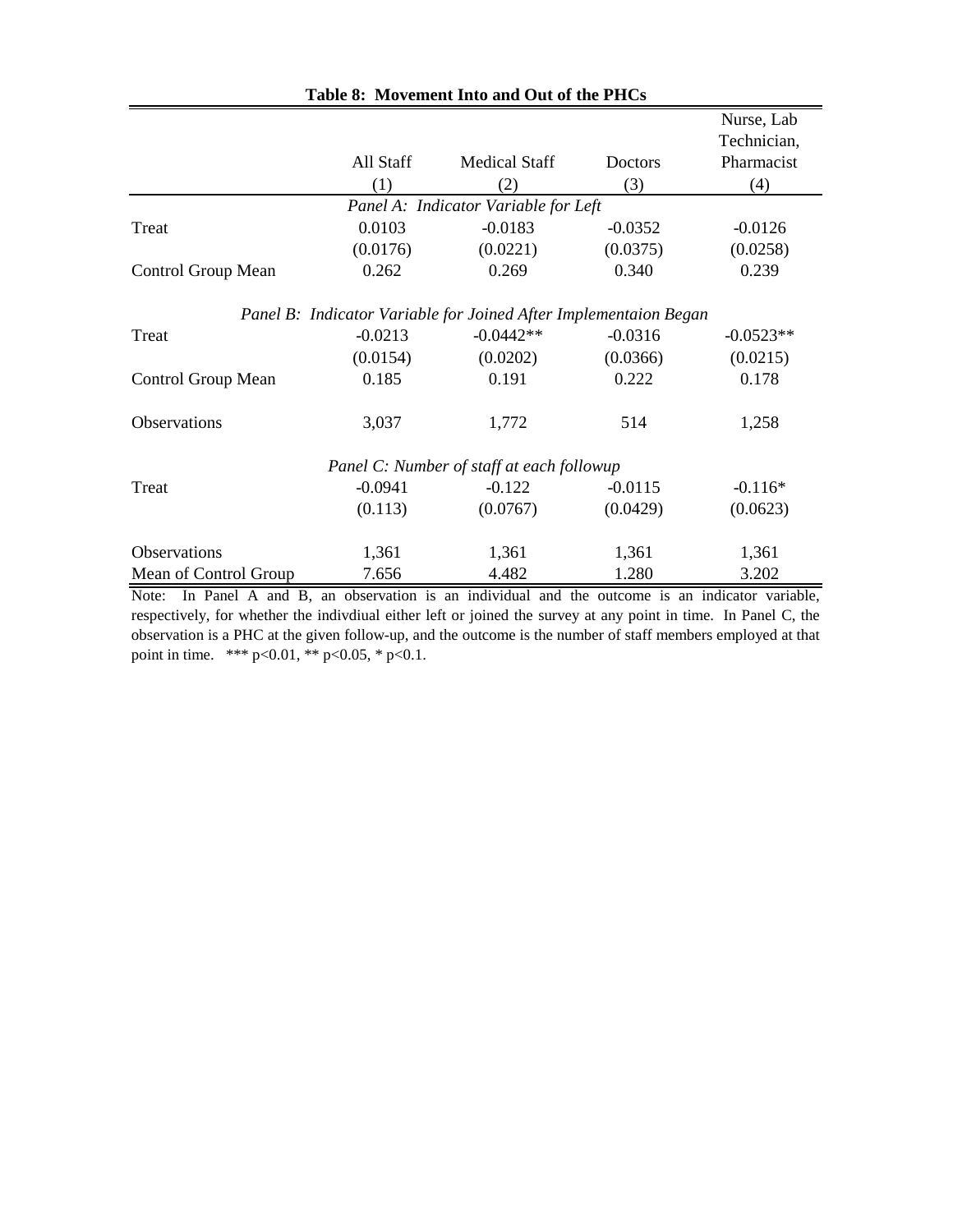|                          |                      | Attendance  | Satisfaction |              |              |
|--------------------------|----------------------|-------------|--------------|--------------|--------------|
|                          |                      |             | Nurse, Lab   |              |              |
|                          |                      |             | Technician,  | with doctor  | with nurse   |
|                          | <b>Medical Staff</b> | Doctors     | Pharmacist   | availability | availability |
|                          | $\left(1\right)$     | (2)         | (3)          | (4)          | (5)          |
| Treat                    | $0.107***$           | $0.151***$  | $0.0962***$  | 0.0512       | $-0.348*$    |
|                          | (0.0249)             | (0.0432)    | (0.0294)     | (0.177)      | (0.203)      |
| Heard of Program         | 0.0372               | $0.102*$    | 0.0116       | $-0.290$     | $-0.449$     |
|                          | (0.0351)             | (0.0558)    | (0.0462)     | (0.262)      | (0.305)      |
| Treat * Heard of Program | $-0.116**$           | $-0.252***$ | $-0.0709$    | $-0.0618$    | 0.594        |
|                          | (0.0463)             | (0.0755)    | (0.0607)     | (0.345)      | (0.369)      |
| <b>Observations</b>      | 2,584                | 660         | 1,924        | 186          | 185          |
| Control Group Mean       | 0.363                | 0.263       | 0.398        | 3.204        | 3.109        |

**Table 9: Reduced Form Effect of Treatment, by Local Government Involvement**

Note: This table provides the reduced form effect of belonging to a treatment PHC, by whether the local government has heard of the program. The outcomes in Columns 1-3 are staff attendance, while they are local government satisfaction with the health center in Columns 4 and 5 (these range from 4 being very satisfied to 1 being very unsatisfied). All regressions are estimated by OLS, include sub-district fixed effects, and are clustered by primary health center. \*\*\* p<0.01, \*\* p<0.05, \* p<0.1.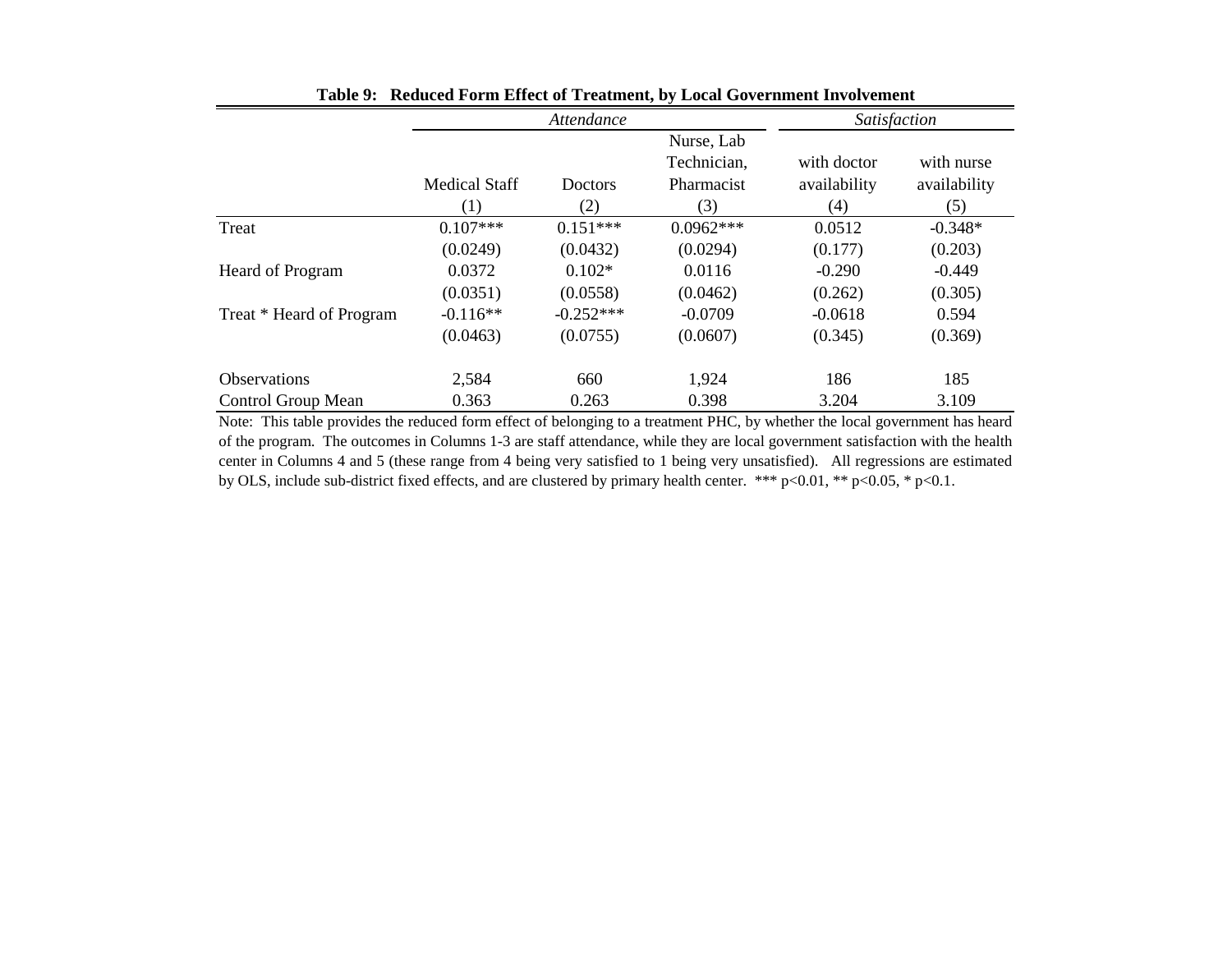|                       | Appendix Table 1: Attrition Check on Endline Survey |               |  |  |  |  |
|-----------------------|-----------------------------------------------------|---------------|--|--|--|--|
|                       | Doctors                                             | <b>Nurses</b> |  |  |  |  |
|                       | (1)                                                 | 2)            |  |  |  |  |
| Treat                 | 0.0512                                              | 0.0531        |  |  |  |  |
|                       | (0.0450)                                            | (0.0515)      |  |  |  |  |
| Observations          | 323                                                 | 323           |  |  |  |  |
| Mean of Control Group | 0.165                                               | 0.440         |  |  |  |  |

Note: The outcome variable is an indicator variable for a PHC not being surveyed, either due to having a vacancy in the position or due to the staff member being repeatedly unavailable during the survey. \*\*\* p<0.01, \*\* p<0.05, \* p<0.1.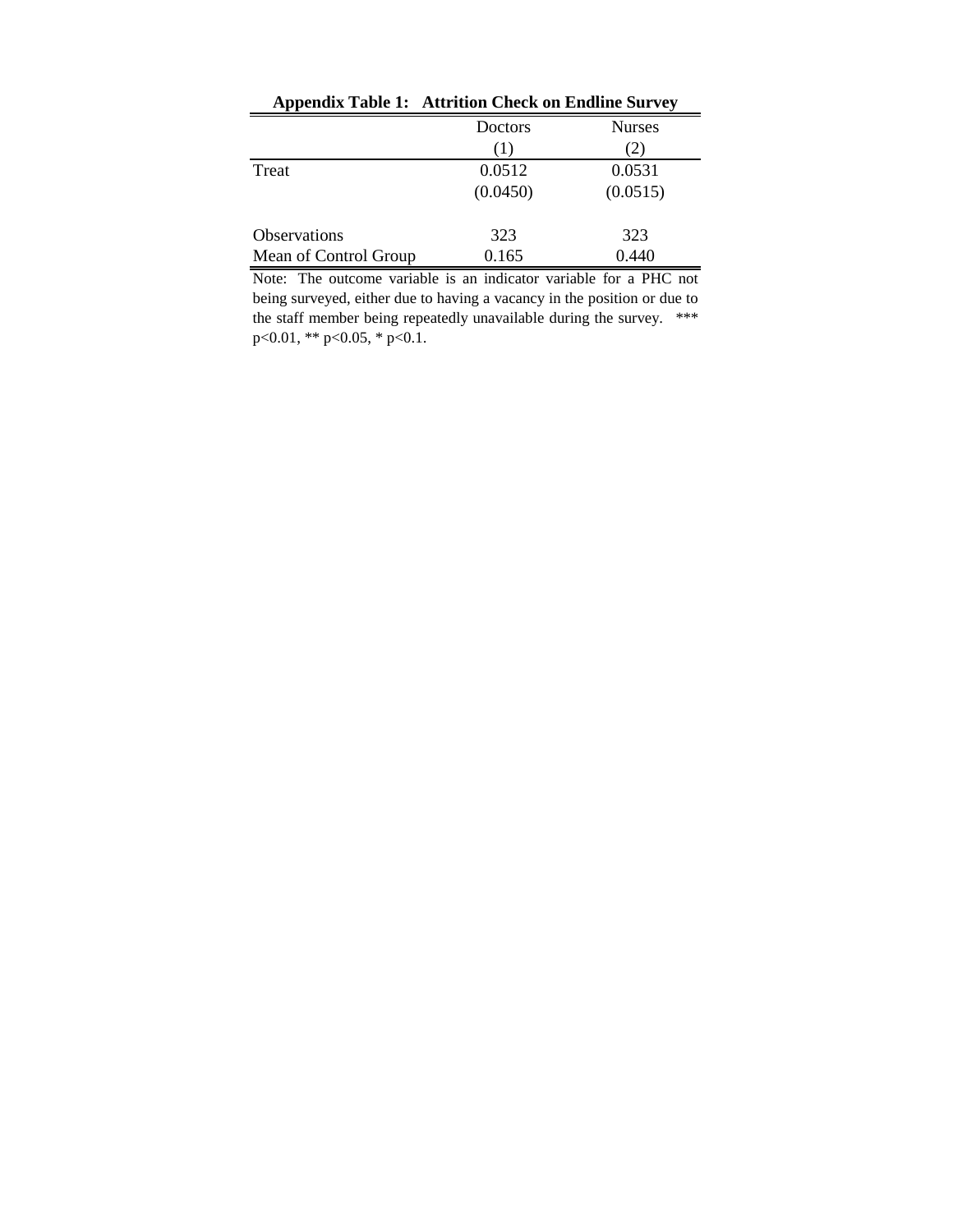| $\frac{1}{2}$       |                          |
|---------------------|--------------------------|
|                     | Indicator for Stillbirth |
|                     | or Miscarriage           |
|                     | (1)                      |
| Treat               | 0.00166                  |
|                     | (0.00314)                |
|                     |                          |
| <b>Observations</b> | 2,598                    |
| Control Group Mean  | 0.00413                  |

# **Appendix Table 2: Effect of Treatment on Infant Mortality**

Note: This table looks at the effect of belonging to the catchment area of a PHC group on still births and miscarriages. \*\*\* p<0.01, \*\* p<0.05, \* p<0.1.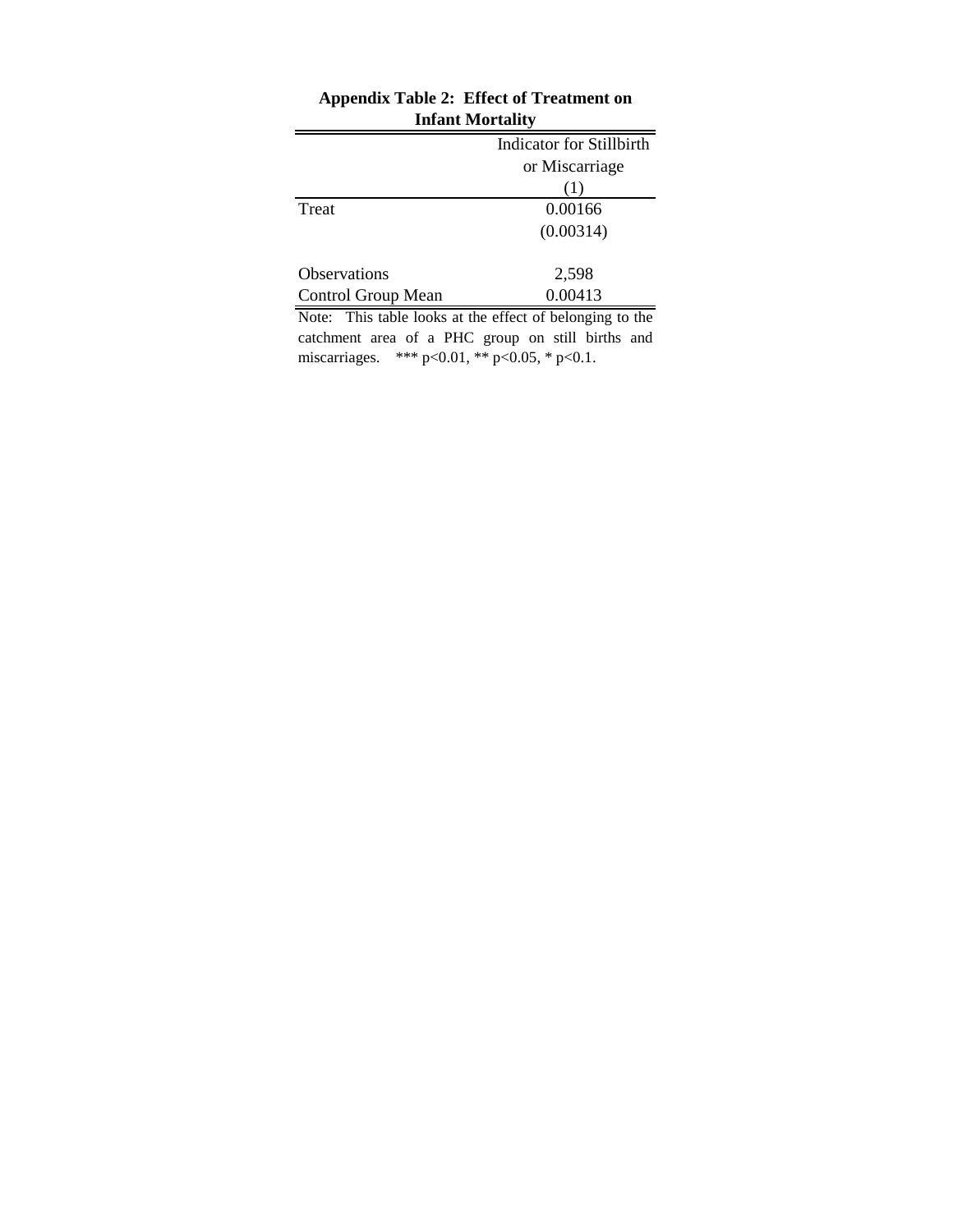|                               | Mean                          |         |            |
|-------------------------------|-------------------------------|---------|------------|
|                               | Treatment                     | Control | Difference |
|                               | (1)                           | (2)     | (3)        |
|                               | A: Facility Survey            |         |            |
| Number of Sub-Centers         | 4.81                          | 4.46    | 0.06       |
|                               | [2.52]                        | [2.37]  | (0.23)     |
| 24/7 PHC                      | 0.4                           | 0.38    | $-0.05$    |
|                               | [0.49]                        | [0.49]  | (0.05)     |
| Number of daily patients      | 67.42                         | 65.87   | $-0.3$     |
|                               | [41.64]                       | [39.18] | (4.62)     |
| Number of examination beds    | 0.79                          | 0.79    | $-0.02$    |
|                               | $[0.9]$                       | [0.88]  | $(-0.1)$   |
| Has working toilet            | 0.75                          | 0.79    | $-0.04$    |
|                               | [0.43]                        | [0.41]  | (0.04)     |
| Has drinking water            | 0.77                          | 0.75    | 0.03       |
|                               | [0.42]                        | [0.44]  | (0.05)     |
| Has broken windows            | 0.3                           | 0.25    | 0.01       |
|                               | [0.46]                        | [0.44]  | (0.05)     |
| Has clean walls               | 0.53                          | 0.51    | 0.01       |
|                               | [0.50]                        | [0.50]  | (0.06)     |
| Has clean floors              | 0.58                          | 0.49    | 0.08       |
|                               | [0.49]                        | [0.50]  | (0.05)     |
| Has pharmacy                  | 0.89                          | 0.87    | 0.00       |
|                               | [0.32]                        | [0.34]  | (0.04)     |
| Number of medicines in stock  | 8.43                          | 8.30    | 0.02       |
|                               | [2.76]                        | [3.12]  | (0.25)     |
| Number of vaccines in stock   | 4.77                          | 4.81    | $-0.02$    |
|                               | [2.33]                        | [2.26]  | (0.31)     |
|                               | <b>B.</b> Attendance Measures |         |            |
| All Staff                     | 0.45                          | 0.43    | $0.04*$    |
|                               | [0.21]                        | [0.17]  | (0.02)     |
| <b>Medical Staff</b>          | 0.44                          | 0.43    | 0.02       |
|                               | [0.26]                        | [0.24]  | (0.03)     |
| Doctor                        | 0.34                          | 0.37    | 0.00       |
|                               | [0.36]                        | [0.35]  | (0.04)     |
| Nurse, Lab Technician, Pharma | 0.5                           | 0.48    | 0.03       |
|                               | [0.30]                        | [0.31]  | (0.03)     |

**Appendix Table 3: Randomization Check**

Note: This table provides a check on the randomization. For the facility data (Panel A), the joint chi-sq test across the variables with fixed effects has a value of 7.71 with prob  $>$  chi-sq = 0.8070. For the attendance data (Panel B), the joint chi-sq test with fixed effects has a value of 5.24 with  $prob > chi-sq = 0.2635$ .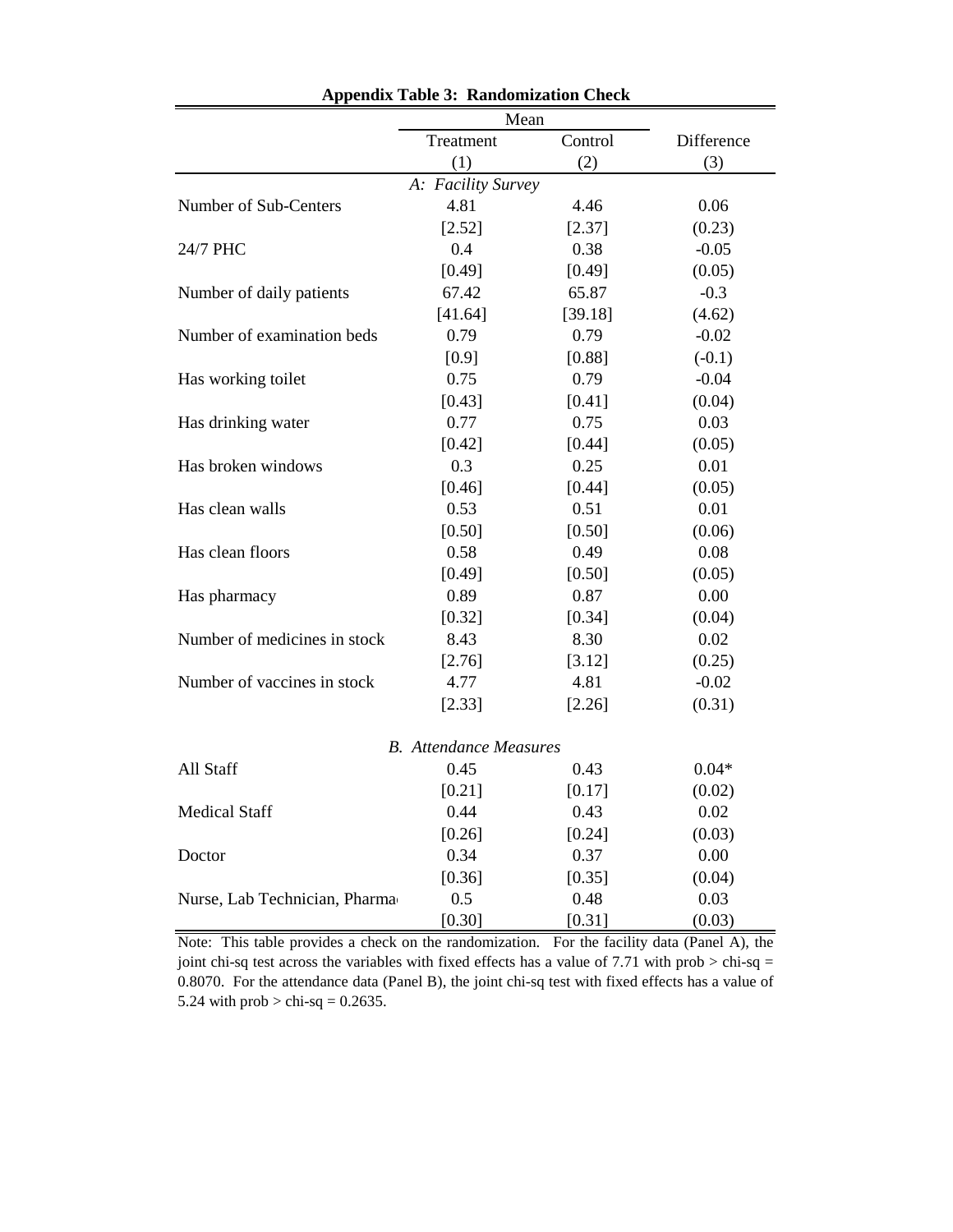|                          |           | $\Delta$ ppenula Tabie 7. Test For Hawthorne Effects |                |             |                 |
|--------------------------|-----------|------------------------------------------------------|----------------|-------------|-----------------|
|                          |           |                                                      |                | Nurse, Lab  | Indicator for   |
|                          |           |                                                      |                | Technician, | Doctor or Nurse |
|                          | All Staff | <b>Medical Staff</b>                                 | <b>Doctors</b> | Pharmacist  | Presence        |
|                          | 1)        | 2)                                                   | (3)            | (4)         | (5)             |
| <b>Monitoring Status</b> | 0.0110    | 0.00466                                              | 0.0134         | $-0.00358$  | 0.0344          |
|                          | (0.00797) | (0.0102)                                             | (0.0164)       | (0.0119)    | (0.0215)        |
| <b>Observations</b>      | 8,084     | 4,659                                                | 1,363          | 3,296       | 1,440           |

**Appendix Table 4: Test For Hawthorne Effects**

Note: This table provides the reduced form effect of being monitored more heavily in the random checks, by type of staff member. In Columns 1 to 4, an observation is an individual staff member and the outcome is a dummy variable that indicates whether that staff member was present; in Column 5, an observation is a PHC and the outcome is a dummy variable for whether at least one nurse or doctor is present. All regressions are estimated by OLS, include a baseline control and sub-district fixed effects, and are clustered by primary health center. If the baseline value is missing, we assign the average baseline attendance and include a dummy variable for when the baseline value was imputed. \*\*\* p<0.01, \*\* p<0.05, \* p<0.1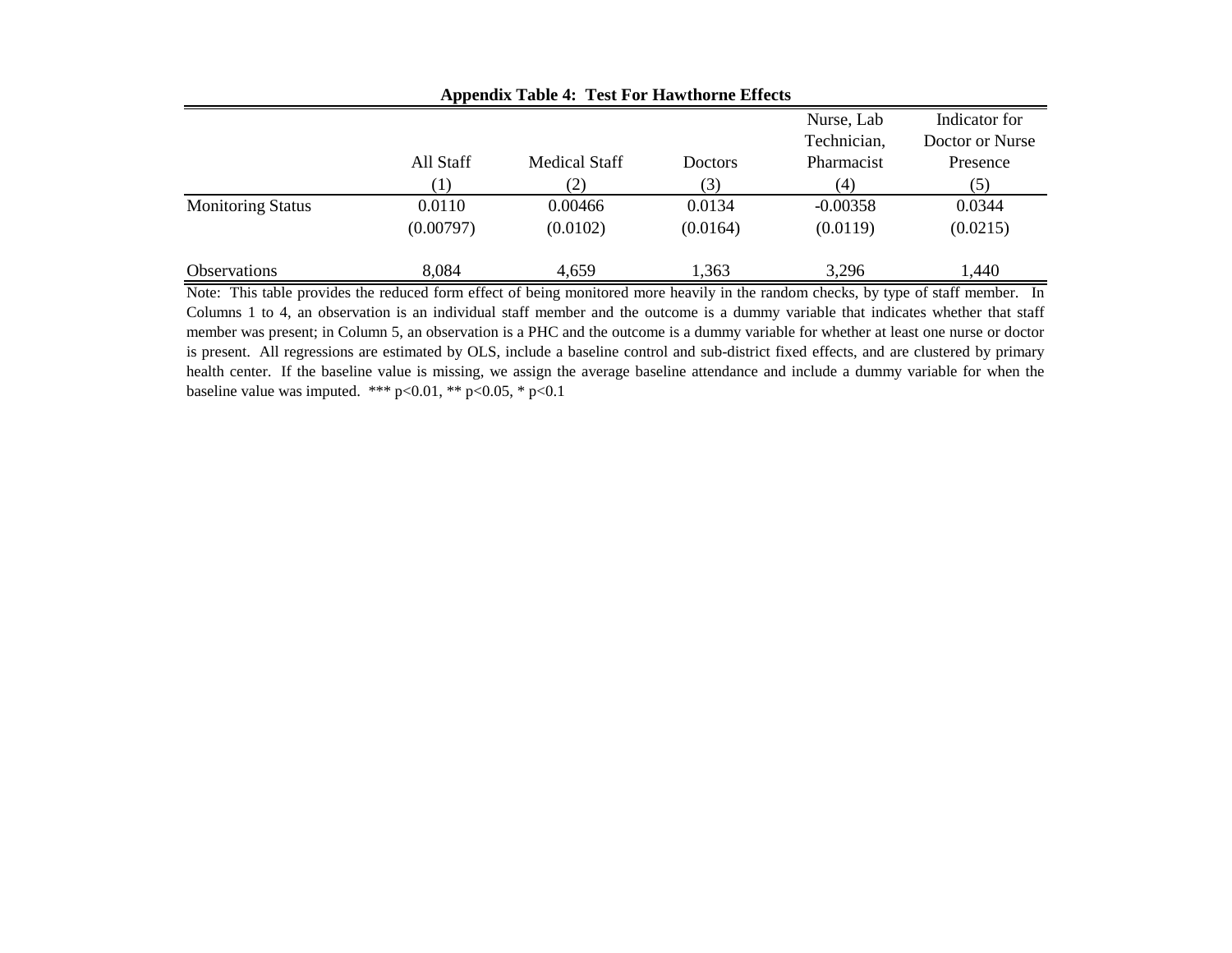|                     |                    | Sub-district Health Officer | Community         |                    |                     |                |  |
|---------------------|--------------------|-----------------------------|-------------------|--------------------|---------------------|----------------|--|
|                     |                    | Number of visits the        | MO attended GP    |                    | GP inspected PHC in | Number of      |  |
|                     | Visited the PHC in | sub-district officer        | meeting in past 3 | Number of meetings | past 3 months       | inspections GP |  |
|                     | last month (dummy) | conducted                   | months (dummy)    | MO attended        | (dummy)             | conducted      |  |
|                     |                    | (2)                         |                   | (4)                | (5)                 | (6)            |  |
| Treat               | $-0.0288$          | $-0.109$                    | $-0.0376$         |                    | 0.0765              | $-0.112$       |  |
|                     | (0.0504)           | (0.109)                     | (0.0685)          | (0.242)            | (0.0510)            | (1.050)        |  |
| <b>Observations</b> | 143                | 143                         | 185               | 186                | 186                 | 186            |  |
| Control Group Mean  | 0.414              | 0.671                       | 0.685             | 1.387              | 0.817               | 4.237          |  |

**Appendix Table 5: Monitoring By Sub-district and Community**

Note: This table explores whether the sub-district health officers and local government bodies differentially monitored the PHCs by treatment status. \*\*\* p<0.01, \*\* p<0.05, \* p<0.1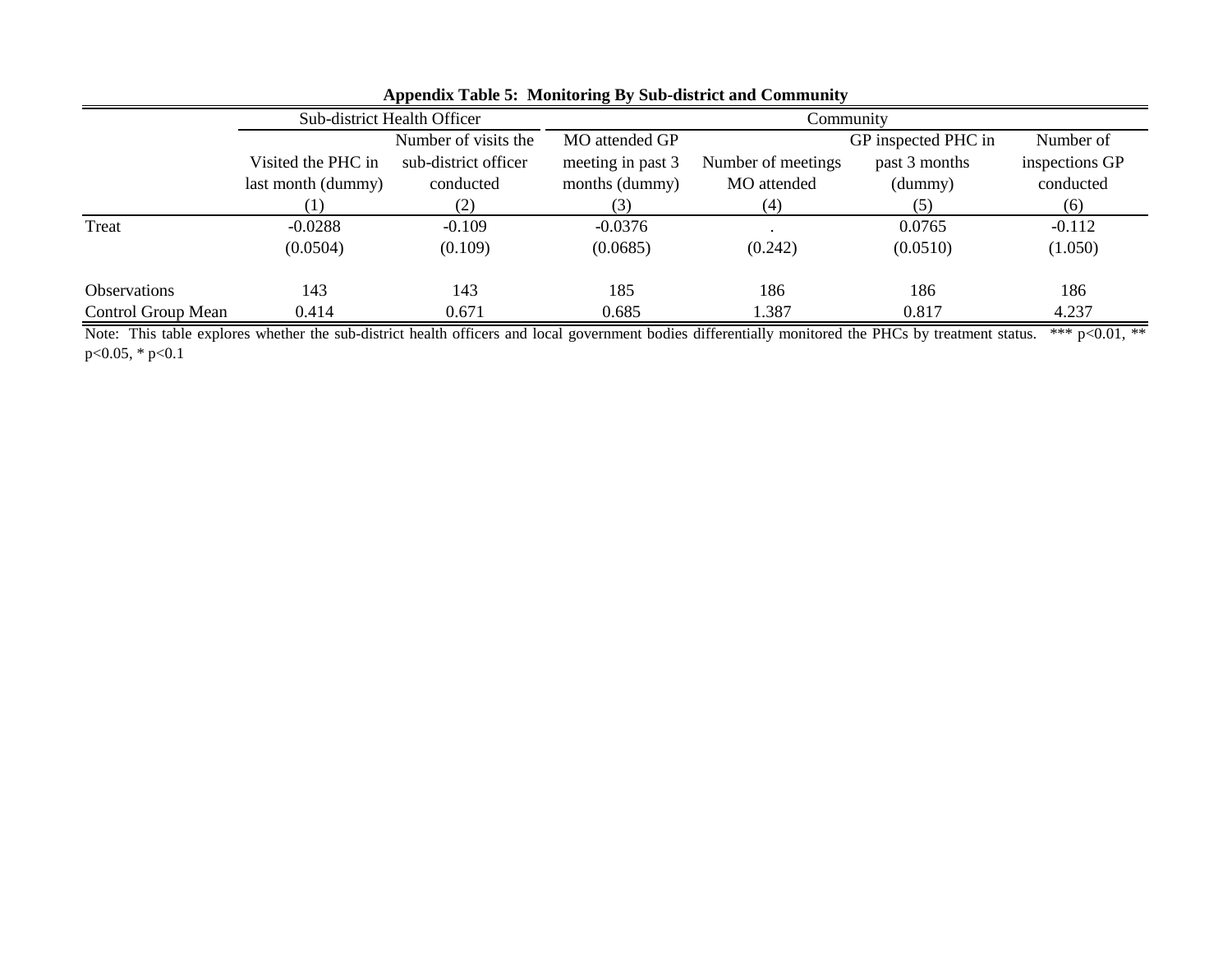|            |                      |            | Nurse, Lab             | Indicator for                                         |
|------------|----------------------|------------|------------------------|-------------------------------------------------------|
|            |                      |            | Technician,            | Doctor or Nurse                                       |
| All Staff  | <b>Medical Staff</b> | Doctors    | Pharmacist             | Presence                                              |
| (1)        | (2)                  | (3)        | (4)                    | (5)                                                   |
|            |                      |            |                        |                                                       |
| $0.0349**$ | $0.0529***$          | 0.0142     | $0.0714***$            | 0.0113                                                |
| (0.0137)   | (0.0166)             | (0.0264)   | (0.0197)               | (0.0386)                                              |
| 8,084      | 4,659                | 1,363      | 3,296                  | 1,440                                                 |
| 0.396      | 0.373                | 0.309      | 0.401                  | 0.573                                                 |
|            |                      |            |                        |                                                       |
| 0.0204     | $0.0380**$           | $-0.00594$ | $0.0521**$             | 0.0457                                                |
| (0.0163)   | (0.0192)             | (0.0280)   | (0.0227)               | (0.0395)                                              |
| 8,084      | 4,659                | 1,363      | 3,296                  | 1,440                                                 |
| 0.396      | 0.373                | 0.309      | 0.401                  | 0.573                                                 |
|            |                      |            | A. No Baseline Measure | B. No Baseline Measure Nor Sub-District Fixed Effects |

|  |  |  |  | Appendix Table 6: Reduced Form Effect on Attendance (Random Checks), Robustness to Controls |  |
|--|--|--|--|---------------------------------------------------------------------------------------------|--|
|--|--|--|--|---------------------------------------------------------------------------------------------|--|

*C. Gender, Years at PHC, Baseline Attendance and Sub-district Fixed Effects*

| Treat               | $0.0324**$ | $0.0539***$ | 0.00954  | $0.0739***$ |  |
|---------------------|------------|-------------|----------|-------------|--|
|                     | (0.0137)   | (0.0164)    | (0.0265) | (0.0194)    |  |
| <b>Observations</b> | 8.084      | 4.659       | 1,363    | 3,296       |  |
| Control Group Mean  | 0.396      | 0.373       | 0.309    | 0.401       |  |

Note: This table replicates Table 3, but varies the control variables that are included. In Columns 1 to 4, an observation is an individual staff member and the outcome is a dummy variable that indicates whether that staff member was present; in Column 5, an observation is a PHC and the outcome is a dummy variable for whether at least one nurse or doctor is present. All regressions are estimated by OLS and are clustered by PHC. If a control variable has a missing value, we assign the average and include a dummy variable to indictate when it was imputed.\*\*\* p<0.01, \*\* p<0.05, \* p<0.1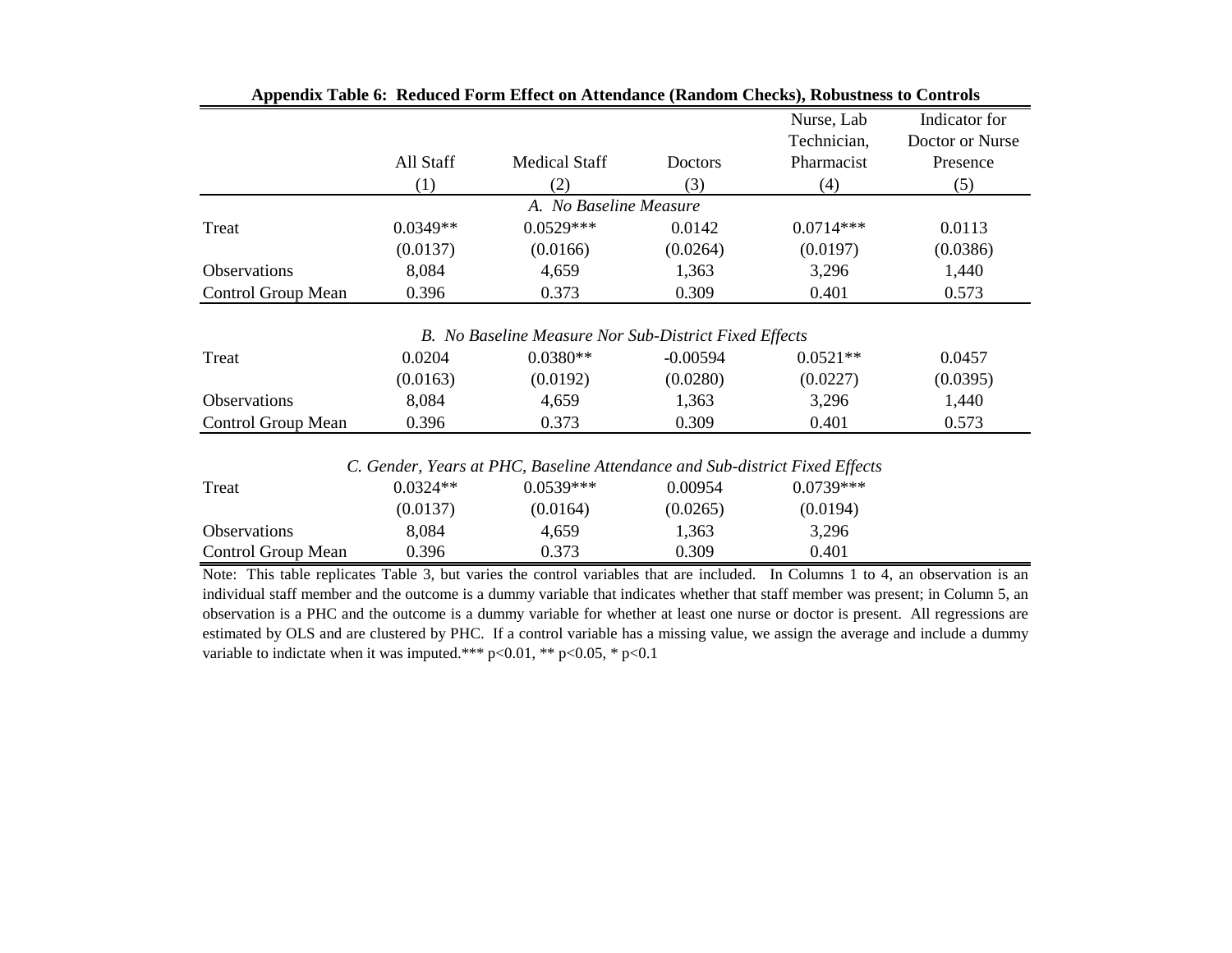|                     | All Staff  | <b>Medical Staff</b>                 | <b>Doctors</b> | Nurse, Lab<br>Technician,<br>Pharmacist | Indicator for<br>Doctor or<br><b>Nurse Presence</b> |
|---------------------|------------|--------------------------------------|----------------|-----------------------------------------|-----------------------------------------------------|
|                     | (1)        | (2)                                  | (3)            | (4)                                     | (5)                                                 |
|                     |            | Panel A: Including New Staff Members |                |                                         |                                                     |
| Treat               | $0.0288**$ | $0.0444***$                          | 0.00434        | $0.0642***$                             | 0.0102                                              |
|                     | (0.0129)   | (0.0161)                             | (0.0269)       | (0.0179)                                | (0.0384)                                            |
|                     |            |                                      |                |                                         |                                                     |
| <b>Observations</b> | 9,057      | 5,235                                | 1,553          | 3,682                                   | 1,441                                               |
| Control Group Mean  | 0.394      | 0.373                                | 0.306          | 0.403                                   | 0.573                                               |
|                     |            | Panel B: Balanced Panel Only         |                |                                         |                                                     |
| Treat               | $0.0357**$ | $0.0575***$                          | 0.0353         | $0.0714***$                             | 0.0143                                              |
|                     | (0.0145)   | (0.0171)                             | (0.0287)       | (0.0203)                                | (0.0380)                                            |
| <b>Observations</b> | 7,117      | 4,162                                | 1,152          | 3,010                                   | 1,435                                               |
| Control Group Mean  | 0.415      | 0.387                                | 0.313          | 0.416                                   | 0.573                                               |

| Appendix Table 7: Reduced Form Effect on Attendance (Random Checks), Robustness to Sample |  |
|-------------------------------------------------------------------------------------------|--|
|-------------------------------------------------------------------------------------------|--|

Note: This table replicates Table 3, but varies the included sample. In Panel A, we include everyone, including staff members that joined the PHC. In Panel B, we only include staff members who were present in all follow-up rounds. In Columns 1 to 4, an observation is an individual staff member and the outcome is a dummy variable that indicates whether that staff member was present; in Column 5, an observation is a PHC and the outcome is a dummy variable for whether at least one nurse or doctor is present. All regressions are estimated by OLS, include the baseline attendance measure, and are clustered by PHC. \*\*\*  $p<0.01$ , \*\*  $p<0.05$ , \*  $p<0.1$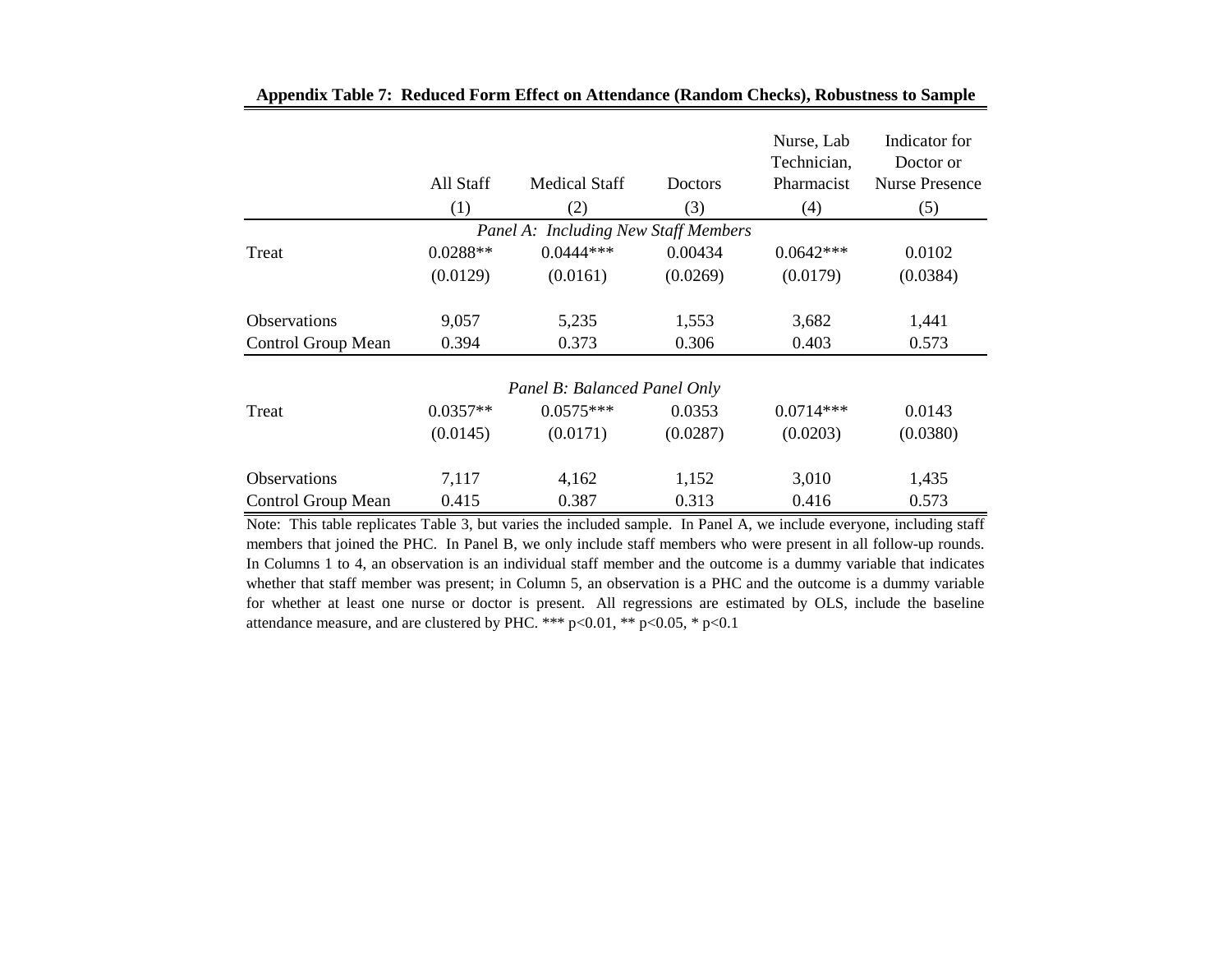| <b>Appendix 8: Attendance Results, by Staff Type</b>        |             |
|-------------------------------------------------------------|-------------|
|                                                             | (1)         |
| Treat X "Doctor Dummy"                                      | $-0.0274$   |
|                                                             | (0.0239)    |
| Treat X "Nurse Dummy"                                       | $0.0798***$ |
|                                                             | (0.0226)    |
| Treat X "Lab Tech or Pharmacist Dummy"                      | 0.0989***   |
|                                                             | (0.0275)    |
| <b>Test Doctors = Nurses</b>                                |             |
| F(1,320)                                                    | 13.66       |
| Prob > F                                                    | 0.0003      |
| $Test Doctor = L/P$                                         |             |
| F(1,320)                                                    | 14.78       |
| Prob > F                                                    | 0.0001      |
| $Test Nurse = L/P$                                          |             |
| F(1,320)                                                    | 0.31        |
| Prob > F                                                    | 0.5795      |
| <b>Observations</b>                                         | 4,659       |
| Control Group Mean                                          | 0.373       |
| Note: This table estimates the treatment effect (from Table | 2)          |

Note: This table estimates the treatment effect (from Table 3) seperately by doctor, nurse, and lab technician/pharmacist. The regression is estimated by OLS, includes the baseline attendance measure, and is clustered by PHC. \*\*\* p<0.01, \*\* p<0.05, \* p<0.1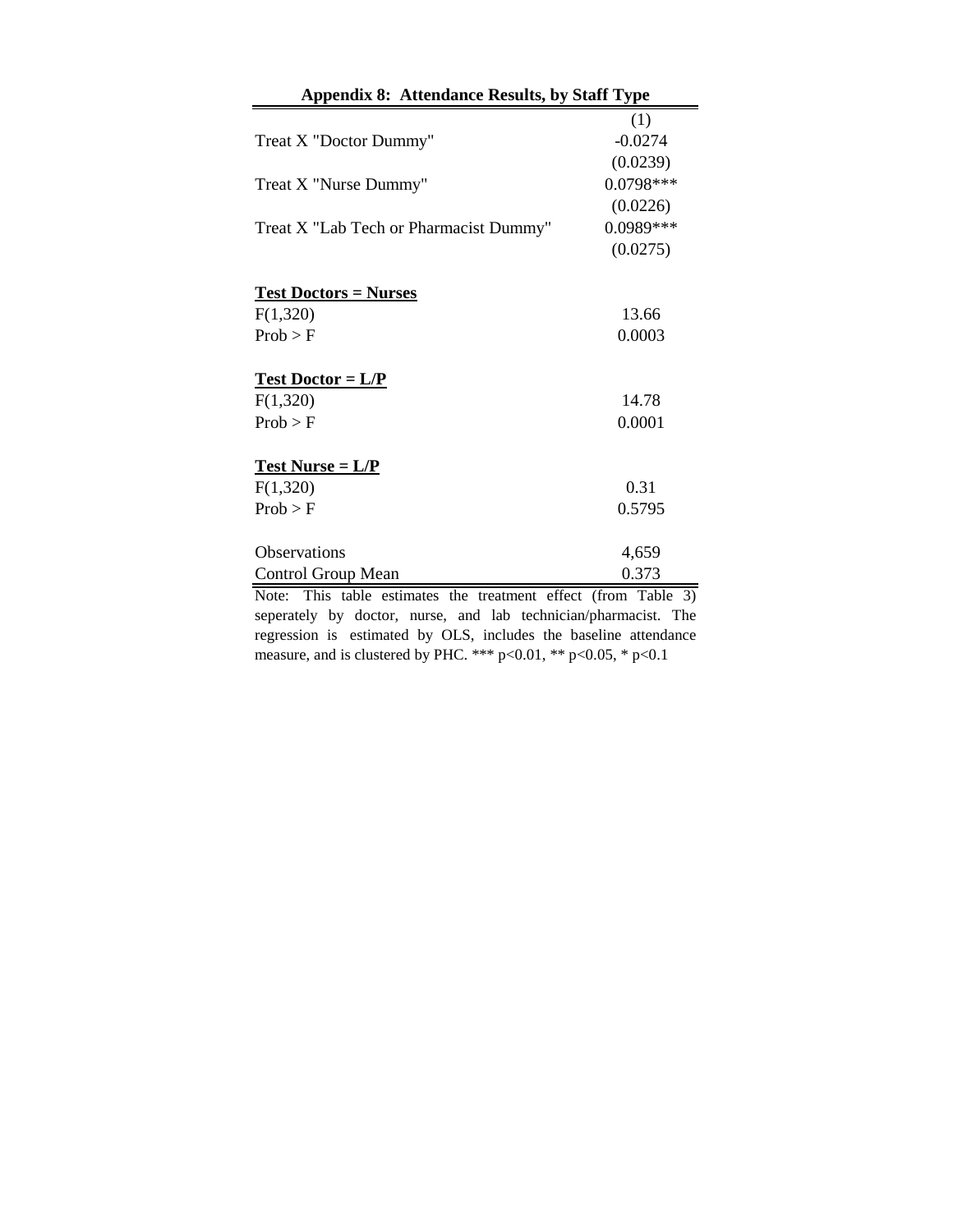|                           |            |                          |           | Nurse, Lab  | Indicator for   |
|---------------------------|------------|--------------------------|-----------|-------------|-----------------|
|                           |            |                          |           | Technician, | Doctor or Nurse |
|                           | All Staff  | <b>Medical Staff</b>     | Doctors   | Pharmacist  | Presence        |
|                           | (1)        | (2)                      | (3)       | (4)         | (5)             |
|                           |            | Panel A. Mysore          |           |             |                 |
| Treat                     | 0.0208     | 0.0390                   | $-0.0390$ | $0.0810**$  | $-0.0162$       |
|                           | (0.0247)   | (0.0327)                 | (0.0416)  | (0.0404)    | (0.0678)        |
| Observations              | 3,329      | 1,825                    | 652       | 1,173       | 657             |
| Control Group Mean        | 0.412      | 0.388                    | 0.344     | 0.412       | 0.526           |
|                           |            | Panel B. Dakskin Kannada |           |             |                 |
| Treat                     | 0.0383     | $0.0858**$               | 0.0866    | $0.0838*$   | $-0.0131$       |
|                           | (0.0297)   | (0.0379)                 | (0.0602)  | (0.0445)    | (0.0790)        |
| Observations              | 1,268      | 753                      | 227       | 526         | 244             |
| Control Group Mean        | 0.442      | 0.426                    | 0.305     | 0.478       | 0.589           |
|                           |            | Panel C. Chitradurga     |           |             |                 |
| Treat                     | $0.0767**$ | $0.0676*$                | 0.0288    | $0.0938**$  | $-0.00360$      |
|                           | (0.0294)   | (0.0348)                 | (0.0545)  | (0.0448)    | (0.0838)        |
| Observations              | 1,472      | 883                      | 246       | 637         | 281             |
| Control Group Mean        | 0.372      | 0.339                    | 0.265     | 0.365       | 0.598           |
|                           |            | Panel D. Dharwad         |           |             |                 |
| Treat                     | 0.0346     | 0.0702                   | $-0.0186$ | $0.0969**$  | 0.112           |
|                           | (0.0447)   | (0.0435)                 | (0.119)   | (0.0428)    | (0.109)         |
| Observations              | 772        | 444                      | 89        | 355         | 106             |
| Control Group Mean        | 0.342      | 0.353                    | 0.308     | 0.364       | 0.647           |
|                           |            | Panel E. Bidar           |           |             |                 |
| Treat                     | 0.0107     | 0.0282                   | 0.0851    | 0.00562     | 0.0554          |
|                           | (0.0329)   | (0.0322)                 | (0.0778)  | (0.0351)    | (0.0735)        |
| Observations              | 1,243      | 754                      | 149       | 605         | 152             |
| <b>Control Group Mean</b> | 0.330      | 0.297                    | 0.152     | 0.338       | 0.766           |

|  |  | Appendix Table 9: Reduced Form Effect on Attendance, by District (Random Checks) |  |  |
|--|--|----------------------------------------------------------------------------------|--|--|
|--|--|----------------------------------------------------------------------------------|--|--|

Note: This table replicates Table 3, by district. In Columns 1 to 4, an observation is an individual staff member and the outcome is a dummy variable that indicates whether that staff member was present; in Column 5, an observation is a PHC and the outcome is a dummy variable for whether at least one nurse or doctor is present. All regressions are estimated by OLS, include a baseline control and sub-district fixed effects, and are clustered by primary health center. If the baseline value is missing, we assign the average baseline attendance and include a dummy variable for when the baseline value was imputed. \*\*\* p<0.01, \*\* p<0.05, \* p<0.1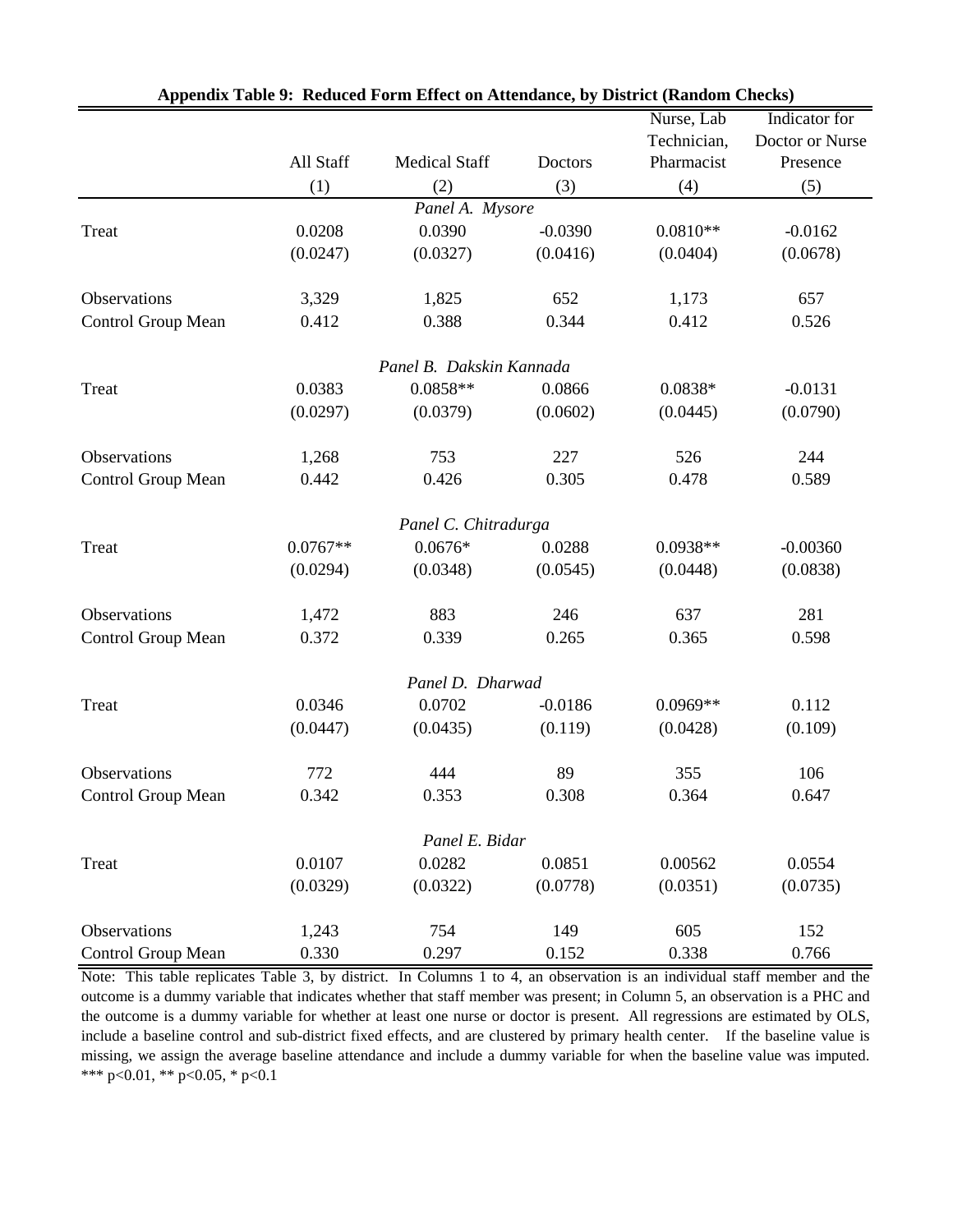|                       |             |                      |                | Nurse, Lab<br>Technician, | Indicator for<br>Doctor or Nurse |
|-----------------------|-------------|----------------------|----------------|---------------------------|----------------------------------|
|                       | All Staff   | <b>Medical Staff</b> | <b>Doctors</b> | Pharmacist                | Presence                         |
|                       | (1)         | (2)                  | (3)            | (4)                       | (5)                              |
| Treat                 | $0.0600***$ | $0.0809***$          | 0.00137        | $0.126***$                | 0.0494                           |
|                       | (0.0206)    | (0.0263)             | (0.0348)       | (0.0335)                  | (0.0453)                         |
| $24x7$ PHC            | $-0.00409$  | 0.00673              | $-0.00339$     | $-0.0145$                 | $0.426***$                       |
|                       | (0.0186)    | (0.0241)             | (0.0374)       | (0.0295)                  | (0.0412)                         |
| Treat x 24x7 PHC      | $-0.0514*$  | $-0.0553*$           | 0.0356         | $-0.0987**$               | $-0.0828$                        |
|                       | (0.0270)    | (0.0329)             | (0.0533)       | (0.0398)                  | (0.0616)                         |
| <b>Observations</b>   | 8,084       | 4,659                | 1,363          | 3,296                     | 1,440                            |
| Mean of Control Group | 0.396       | 0.373                | 0.309          | 0.401                     | 0.573                            |

**Appendix Table 10: Reduced Form Effect on Attendance (Random Checks), Heterogeneity By PHC Type**

Note: This table replicates explore the effect of belonging to the treatment group, by whether the PHC is open 24 hours a day. In Columns 1 to 4, an observation is an individual staff member and the outcome is a dummy variable that indicates whether that staff member was present; in Column 5, an observation is a PHC and the outcome is a dummy variable for whether at least one nurse or doctor is present. All regressions are estimated by OLS, include a baseline control and sub-district fixed effects, and are clustered by primary health center. If the baseline value is missing, we assign the average baseline attendance and include a dummy variable for when the baseline value was imputed. \*\*\* p<0.01, \*\* p<0.05, \* p<0.1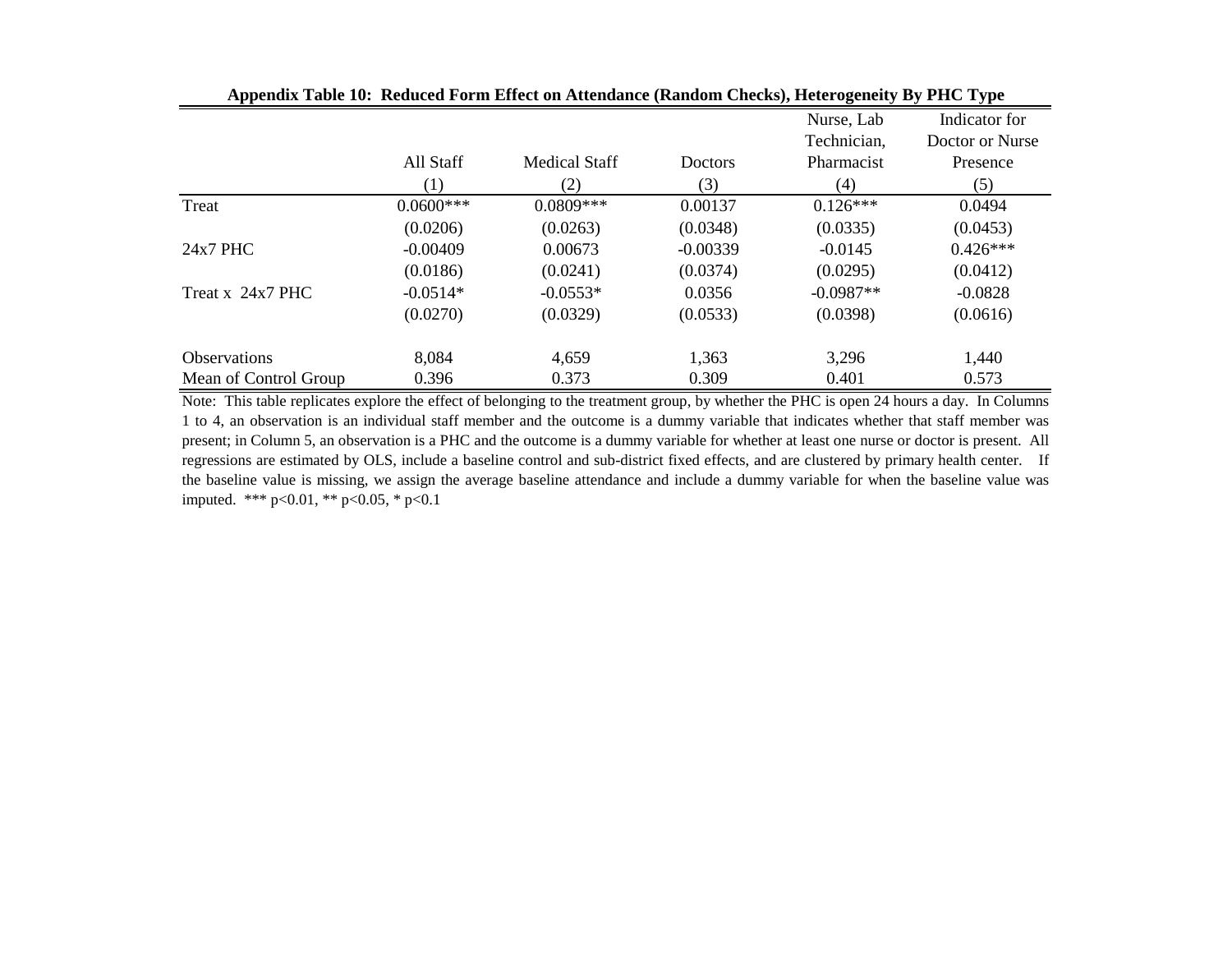| Appendix Table 11: Number of Patients |            |             |            |  |
|---------------------------------------|------------|-------------|------------|--|
|                                       | Patients   |             | Women in   |  |
|                                       | Waiting at | Patients in | Beds for   |  |
|                                       | <b>PHC</b> | Beds        | Childbirth |  |
|                                       | (1)        | (2)         | (3)        |  |
| Treat                                 | 0.317      | $-0.0855$   | $-0.0106$  |  |
|                                       | (0.390)    | (0.0786)    | (0.0247)   |  |
| <b>Observations</b>                   | 1,433      | 1,433       | 1,433      |  |
| Control Group Mean                    | 3.553      | 0.393       | 0.101      |  |

**Appendix Table 11: Number of Patients**

Note: This table replicates explore the effect of belonging to the treatment group on the number of patients present. All regressions are estimated by OLS, include a baseline control and sub-district fixed effects, and are clustered by primary health center. \*\*\* p<0.01, \*\* p<0.05, \* p<0.1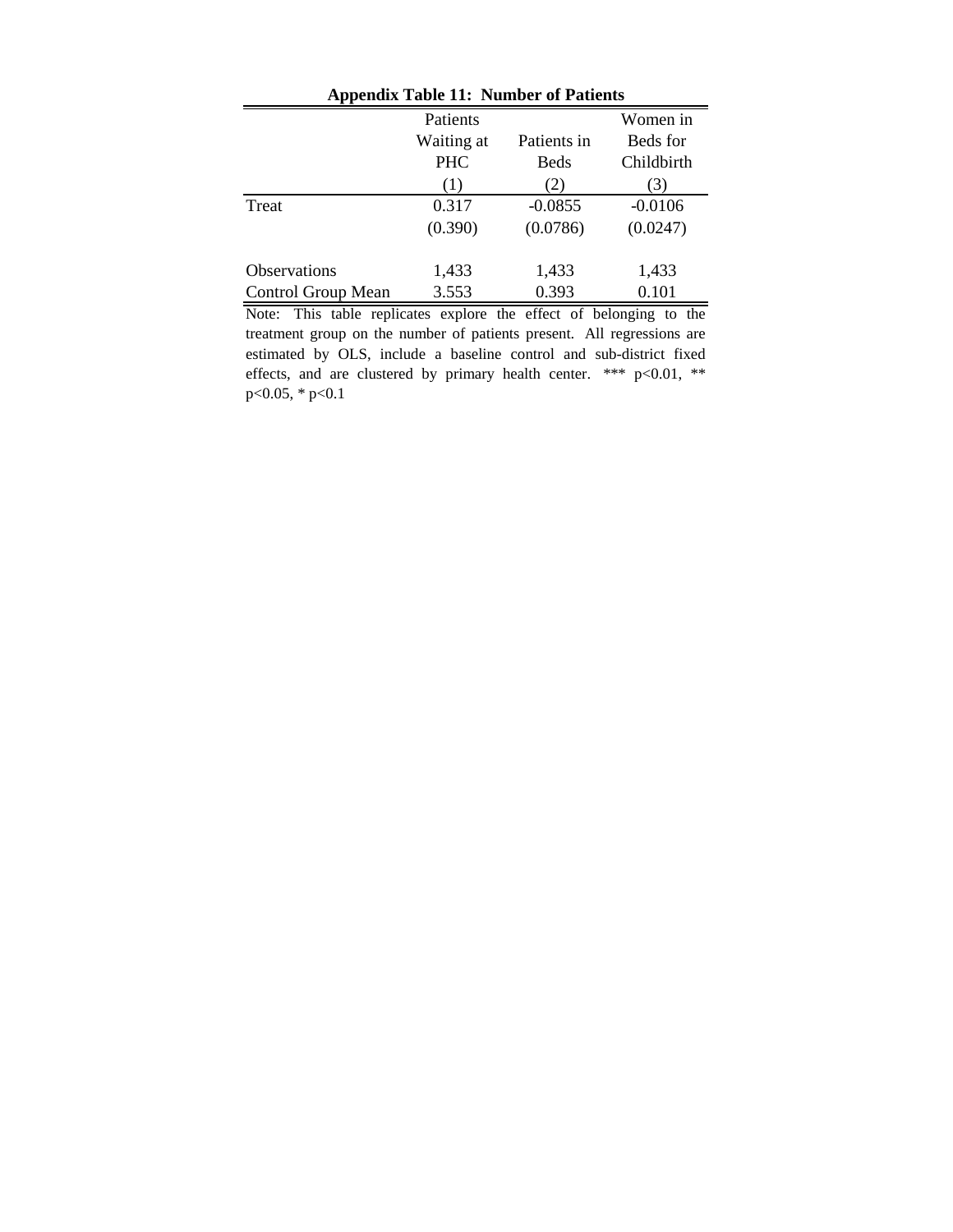|                     | All Staff   | Medical Staff Only | Doctors Only | N/L/P Only  |
|---------------------|-------------|--------------------|--------------|-------------|
|                     | (1)         | (2)                | (3)          | (4)         |
| Treat               | 0.0161      | $-0.00725$         | 0.0469       | $-0.0167$   |
|                     | (0.0210)    | (0.0254)           | (0.0463)     | (0.0277)    |
| Left                | $-0.186***$ | $-0.205***$        | $-0.121***$  | $-0.236***$ |
|                     | (0.0210)    | (0.0265)           | (0.0461)     | (0.0333)    |
| Treat * Left        | 0.0187      | 0.0180             | $-0.169**$   | $0.104**$   |
|                     | (0.0317)    | (0.0431)           | (0.0676)     | (0.0506)    |
| <b>Observations</b> | 4,653       | 2,706              | 757          | 1,949       |
| Control Group Mean  | 0.386       | 0.387              | 0.336        | 0.408       |

**Appendix Table 12: Do the Staff that Left Differ in Baseline Attendance?**

Note: This table explores the baseline characteristics for those who left the PHC, by treatment status. \*\*\* p<0.01, \*\* p<0.05, \* p<0.1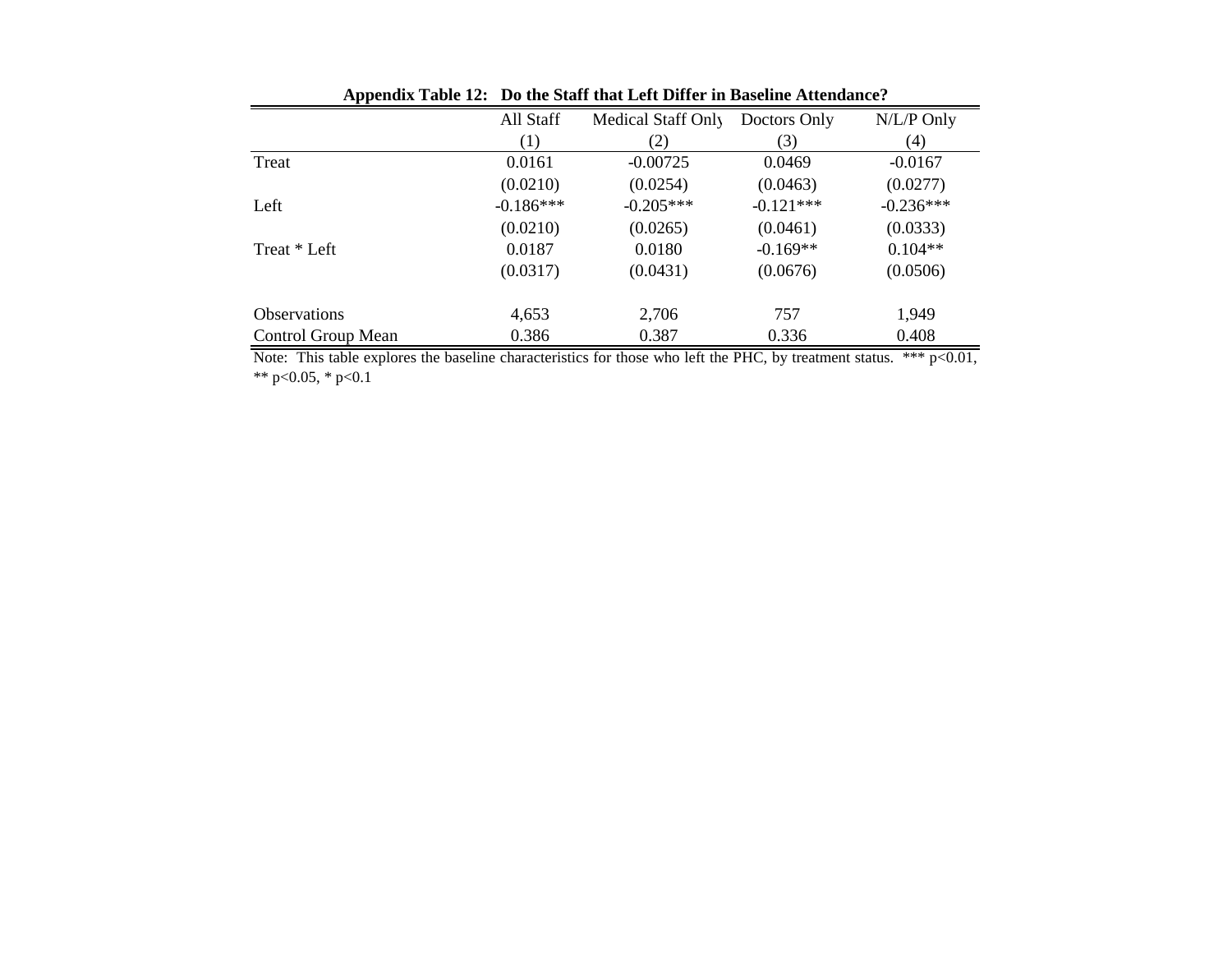| r r                 | Distance to get | Live locally |
|---------------------|-----------------|--------------|
|                     | to work         | (dummy)      |
|                     |                 |              |
| Treat               | 3.039           | $-0.0738$    |
|                     | (2.290)         | (0.0505)     |
| <b>New</b>          | $7.771*$        | $-0.145**$   |
|                     | (4.136)         | (0.0671)     |
| Treat * New         | $-4.414$        | 0.0943       |
|                     | (5.289)         | (0.109)      |
|                     |                 |              |
| <b>Observations</b> | 427             | 445          |
| Control Group Mean  | 14.41           | 0.555        |

Note: This table explores the baseline characteristics for those who left the PHC, by treatment status. \*\*\*  $p<0.01$ , \*\*  $p<0.05$ , \*  $p<0.1$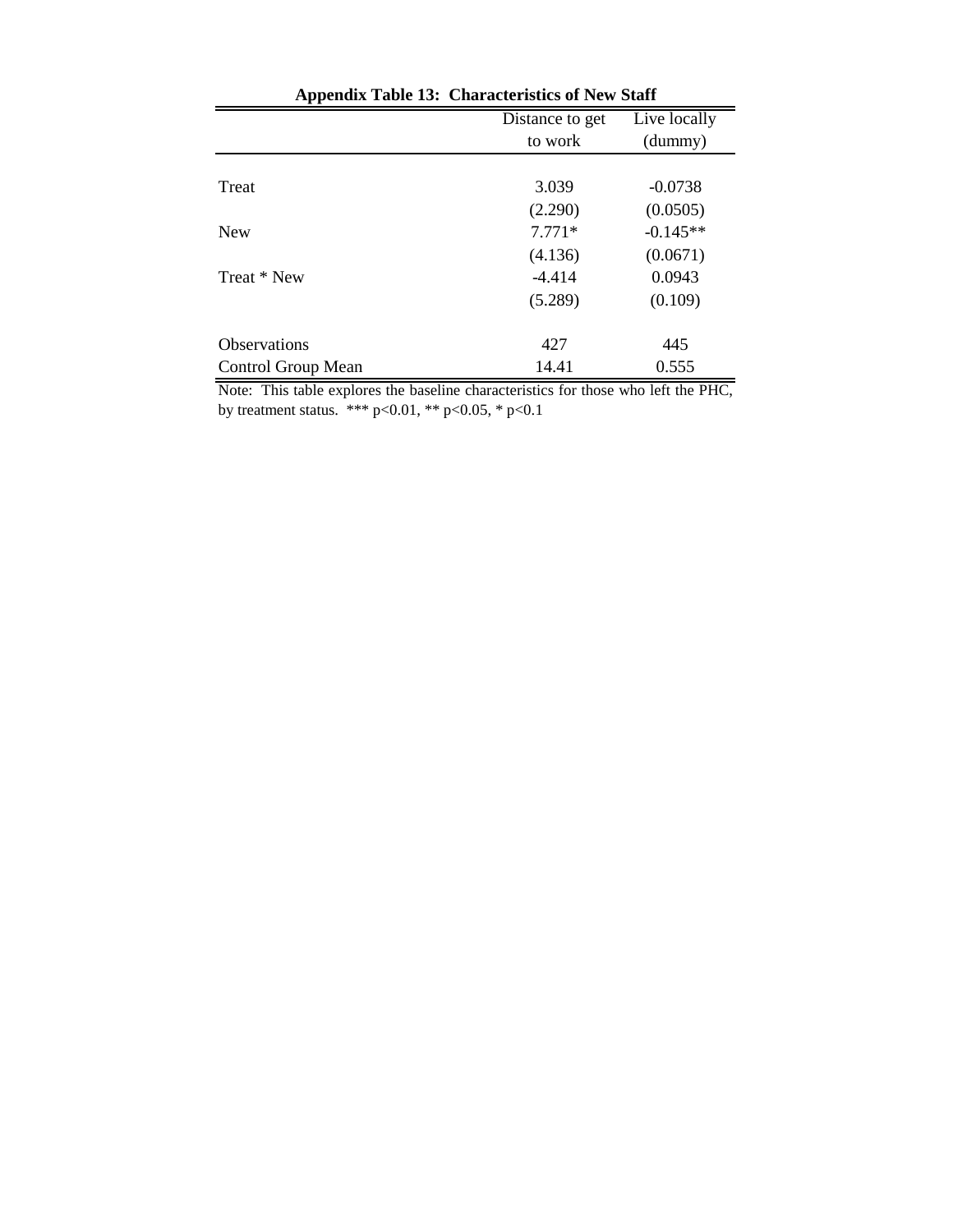| Appendix Table 14: Correlation Between Rank Quality, Attendance and Treatment |                                                    |            |            |  |
|-------------------------------------------------------------------------------|----------------------------------------------------|------------|------------|--|
|                                                                               | Rank                                               | Attendance | Attendance |  |
|                                                                               | (1)                                                | (2)        | (3)        |  |
|                                                                               | Panel A: No Fixed Effects                          |            |            |  |
| treat                                                                         | $-0.0687$                                          | 0.0272     | 0.0746     |  |
|                                                                               | (0.0949)                                           | (0.0250)   | (0.0563)   |  |
| rank                                                                          |                                                    | 0.0143     | 0.0730     |  |
|                                                                               |                                                    | (0.0521)   | (0.0887)   |  |
| treat $*$ rank                                                                |                                                    |            | $-0.0927$  |  |
|                                                                               |                                                    |            | (0.120)    |  |
|                                                                               | <b>Panel B: Include Sub-District Fixed Effects</b> |            |            |  |
| treat                                                                         | $-0.0720$                                          | 0.0398     | 0.0972     |  |
|                                                                               | (0.106)                                            | (0.0223)   | (0.0637)   |  |
| rank                                                                          |                                                    | 0.0163     | 0.0864     |  |
|                                                                               |                                                    | (0.0543)   | (0.0870)   |  |
| treat $*$ rank                                                                |                                                    |            | $-0.110$   |  |
|                                                                               |                                                    |            | (0.111)    |  |
| <b>Observations</b>                                                           | 82                                                 | 82         | 82         |  |
| Control Group Mean                                                            | 0.536                                              | 0.351      | 0.351      |  |

|  | Appendix Table 14: Correlation Between Rank Quality, Attendance and Treatment |  |
|--|-------------------------------------------------------------------------------|--|
|--|-------------------------------------------------------------------------------|--|

Note: This table explores relationship between the sub-district health officials rankings of PHCs in their subdistrict, attendance, and rankings.  $***$  p<0.01,  $**$  p<0.05,  $*$  p<0.1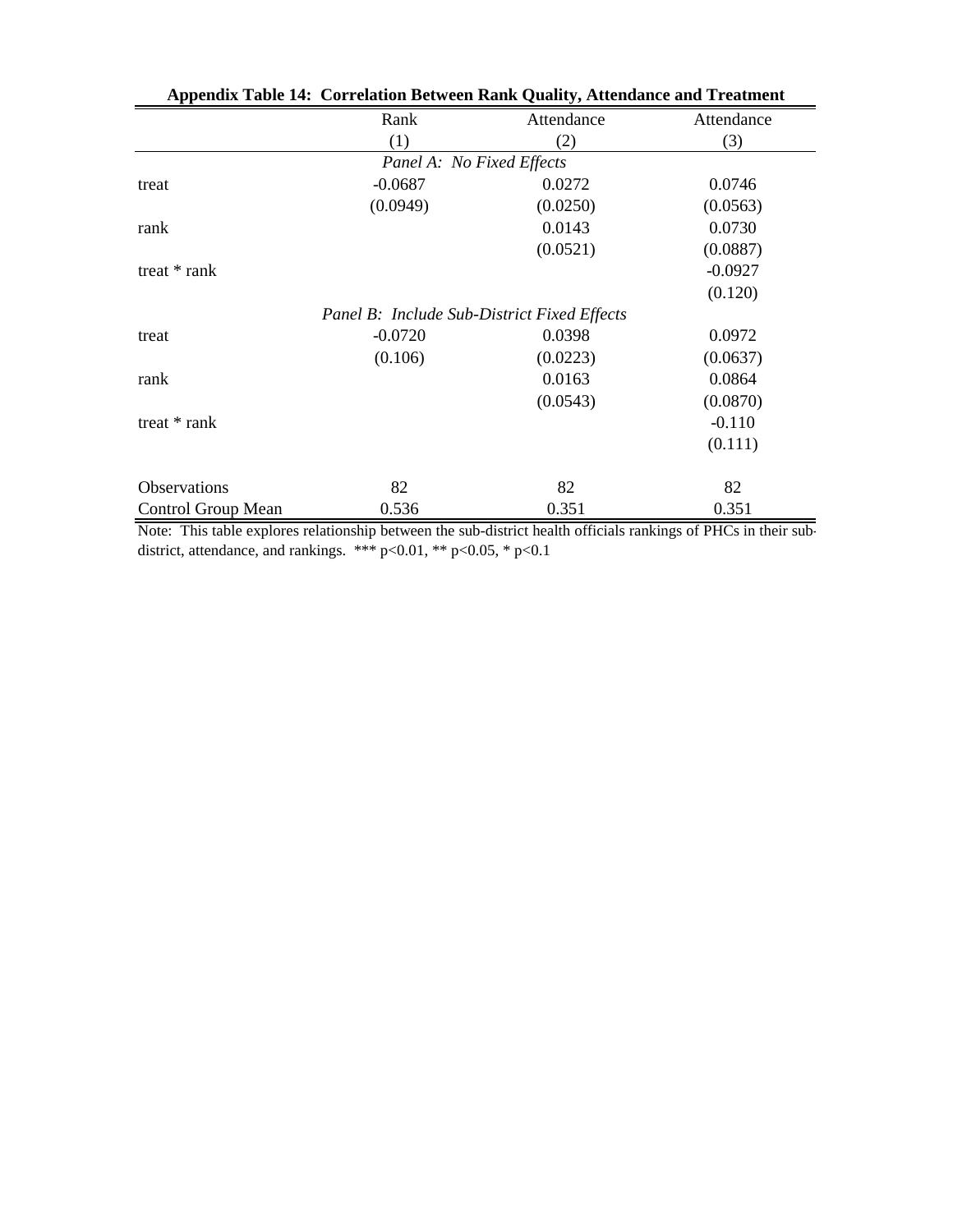|                         |                      |              |             | Satisfaction with |                    |  |
|-------------------------|----------------------|--------------|-------------|-------------------|--------------------|--|
|                         | Presence of          | Presence of  | Presence of | doctor            | Satisfaction with  |  |
|                         | <b>Medical Staff</b> | Doctors only | N/L/P       | availability      | nurse availability |  |
|                         | (1)                  | (2)          | (3)         | (4)               | (5)                |  |
| treat                   | $0.106***$           | $0.165***$   | $0.0847***$ | 0.132             | $-0.265$           |  |
|                         | (0.0263)             | (0.0484)     | (0.0283)    | (0.177)           | (0.211)            |  |
| heard                   | 0.0399               | 0.0414       | 0.0333      | $-0.234$          | $-0.487*$          |  |
|                         | (0.0430)             | (0.0577)     | (0.0565)    | (0.281)           | (0.289)            |  |
| heard_treat             | $-0.103**$           | $-0.172**$   | $-0.0714$   | $-0.140$          | 0.592              |  |
|                         | (0.0516)             | (0.0778)     | (0.0672)    | (0.342)           | (0.376)            |  |
| 24 Hour PHC             | $-0.0323$            | $-0.0132$    | $-0.0792**$ | $0.350**$         | $0.829***$         |  |
|                         | (0.0258)             | (0.0445)     | (0.0311)    | (0.170)           | (0.185)            |  |
| Gender President        | $-0.0161$            | $-0.00471$   | $-0.0156$   | $-0.305*$         | $-0.128$           |  |
|                         | (0.0216)             | (0.0405)     | (0.0251)    | (0.155)           | (0.171)            |  |
| Caste 1                 | $-0.00196$           | $-0.0159$    | 0.00222     | 0.214             | 0.0849             |  |
|                         | (0.0253)             | (0.0465)     | (0.0291)    | (0.187)           | (0.200)            |  |
| Caste 2                 | 0.000852             | $-0.0779$    | 0.0312      | 0.496**           | $-0.0108$          |  |
|                         | (0.0335)             | (0.0539)     | (0.0362)    | (0.236)           | (0.260)            |  |
| Caste 3                 | 0.00535              | 0.0538       | $-0.0256$   | $-0.157$          | $-0.362$           |  |
|                         | (0.0386)             | (0.0683)     | (0.0420)    | (0.309)           | (0.321)            |  |
| <b>Tenure President</b> | 0.000803             | $-0.00127$   | $0.00138*$  | $-0.00483$        | 0.00461            |  |
|                         | (0.000804)           | (0.00157)    | (0.000813)  | (0.00624)         | (0.00690)          |  |
| <b>Observations</b>     | 2,440                | 630          | 1,810       | 177               | 176                |  |
| Mean of Control Group   | 0.363                | 0.263        | 0.398       | 3.204             | 3.109              |  |

| Appendix Table 15: Interactions with Local Government, With Additional Controls |  |
|---------------------------------------------------------------------------------|--|
|---------------------------------------------------------------------------------|--|